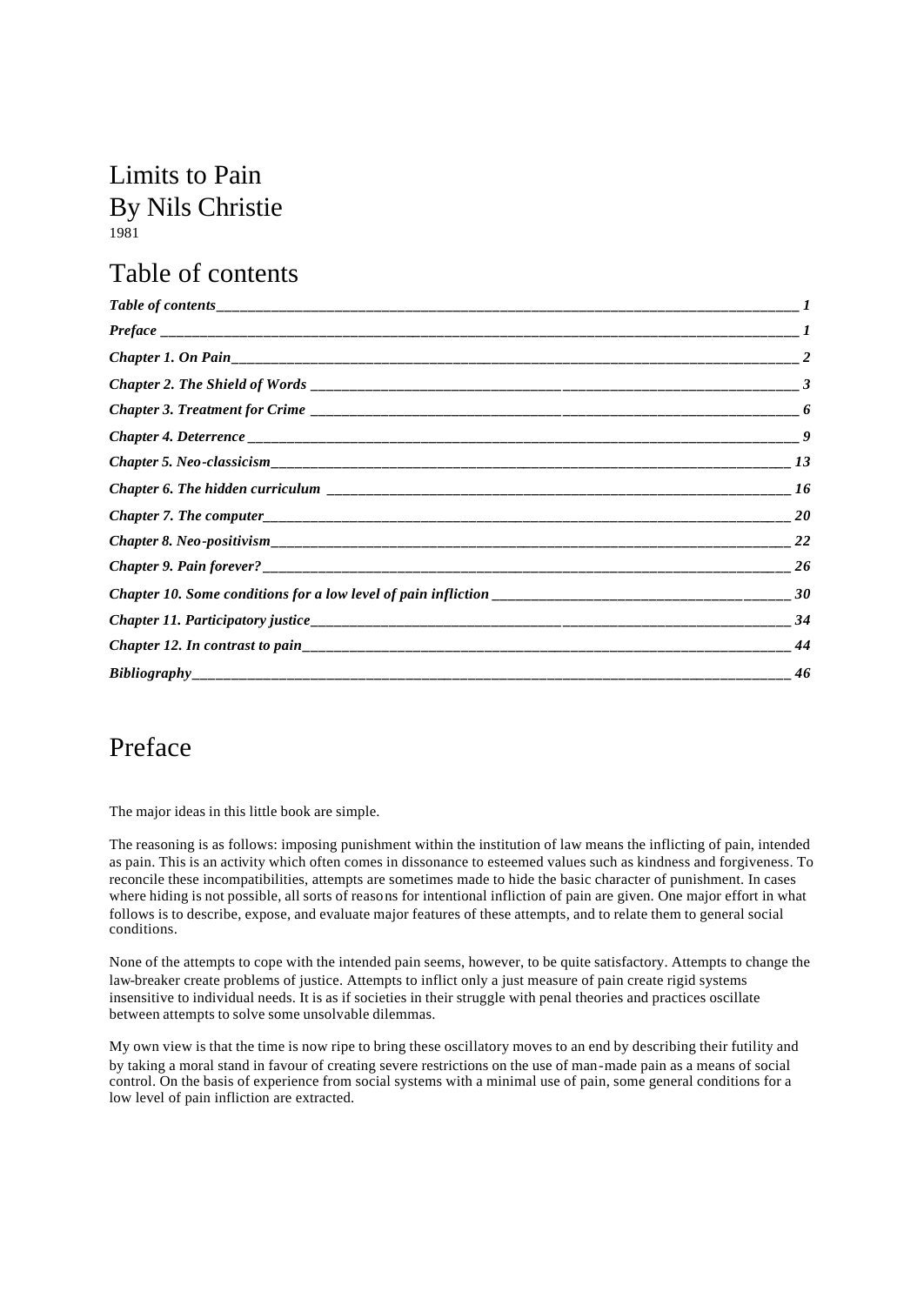*If* pain is to be applied, it has to be pain without a manipulative purpose and in a social form resembling that which is used when people are in deep sorrow. This might lead to a situation where punishment for crime evaporated. Where that happened, basic features of the State would also have evaporated. Formulated as an ideal, this situation might be just as valuable to make explicit and to keep in mind as situations where kindness and humanity reignideals never to be reached, but something to stretch towards.

I am grateful to so many friends and colleagues who have helped. All Souls College, Oxford, functioned as a sanctuary during parts of the work, and Roger Hood and Adam Podgorecki gave friendship and advice. Louk Hulsman and Herman Bianchi have acted as important sources of inspiration from Holland. Rick Abel, Kettil Bruun, Andrew von Hirsch, and Stan Wheeler have offered helpful criticism of a first draft of the manuscript. Grants from the German Marshall Foundation and the Scandinavian Research Council for Criminology, provided the opportunity for a meeting in June 1980 where examples of participatory justice were thoroughly discussed.

Nonetheless, it is a book from Scandinavia. By writing in a foreign language, one comes in a way closer to home. From here I have most of my experiences. And here I receive, year after year, generous criticism and encouragement. For this particular manuscript, I have received valuable help from Vigdis and Lindis Charlotte Christie, Tove Stang Dahl, Kjersti Ericsson, Sturla Falck, Hedda Giertsen, Cecilie Høigård, Per Ole Johansen, Leif Petter Olaussen, Annika Snare, Per Stangeland and Dag Østerberg. I have not always listened to my advisers, so none of them are responsible for defects in the final product.

Oslo, March 1981

Nils Christie

# Chapter 1. On Pain

This is a book about pain. But I do not quite know what pain is, or how to graduate it. Literature is full of heroes so great that pain becomes small, or cowards so small that almost everything becomes pain. To grasp the essence of pain, one would have to understand the core of the good as well as the evil. I refrain from the attempt.

Those who look at penal history as stages in progress might argue that I refrain too fast. They would see developments, a gradual decrease in pain, which would make ranking possible. From Foucault's (1975) opening description of the gruesome public execution of Damiens in 1757, through the Norwegian Parliamentary invention in 1815 of a tariff converting branding and cutting off limbs into terms of imprisonment - ten years for a hand - does it not exemplify reduction in pain? From slaveries and workhouses with their uncontrolled abuses, to well-ordered penitentiaries, is that not progress? From whipping for disobedience to loss of privileges? From the old smelling stone castles to single rooms with hot and cold water, - does that not exemplify reduction in pain?

I just do not know. Each form would have to be evaluated according to its own time, by those receiving the pain, in the framework of their usual life and other people's usual life, and in the light of what they saw as their sins. I do not see how a scale could be established.

Protagonists of hard-data science might also argue that I refrain too fast. We can certainly measure how the nerves are distributed in the body. Or we can standardize situations and persons, and find out what they report as most painful.

We can, and the more so the closer we move towards the physiology of the phenomena. But at the same time, the closer we move towards nerve-centres and standardized situations, the further we move *away* from those social, ethical, and religious elements that seem able to neutralize what ought to have been severe pain, or to aggravate minor pain. Guards in concentration camps (Christie 1972) described with surprise how prisoners reacted more to minor than to major violence. "They cried, as children, if receiving a small cuff. But it was as if they did not react at all if very severely beaten, or if friends were killed." Jacques Lusseyran (1963) is very close to saying that he enjoyed life in the concentration camp of Buchenwald. He was continuously close to extinction. Of the 2 000 on his train from France, 30 survived. He had to use his hand to find his way and discriminate between the dead and the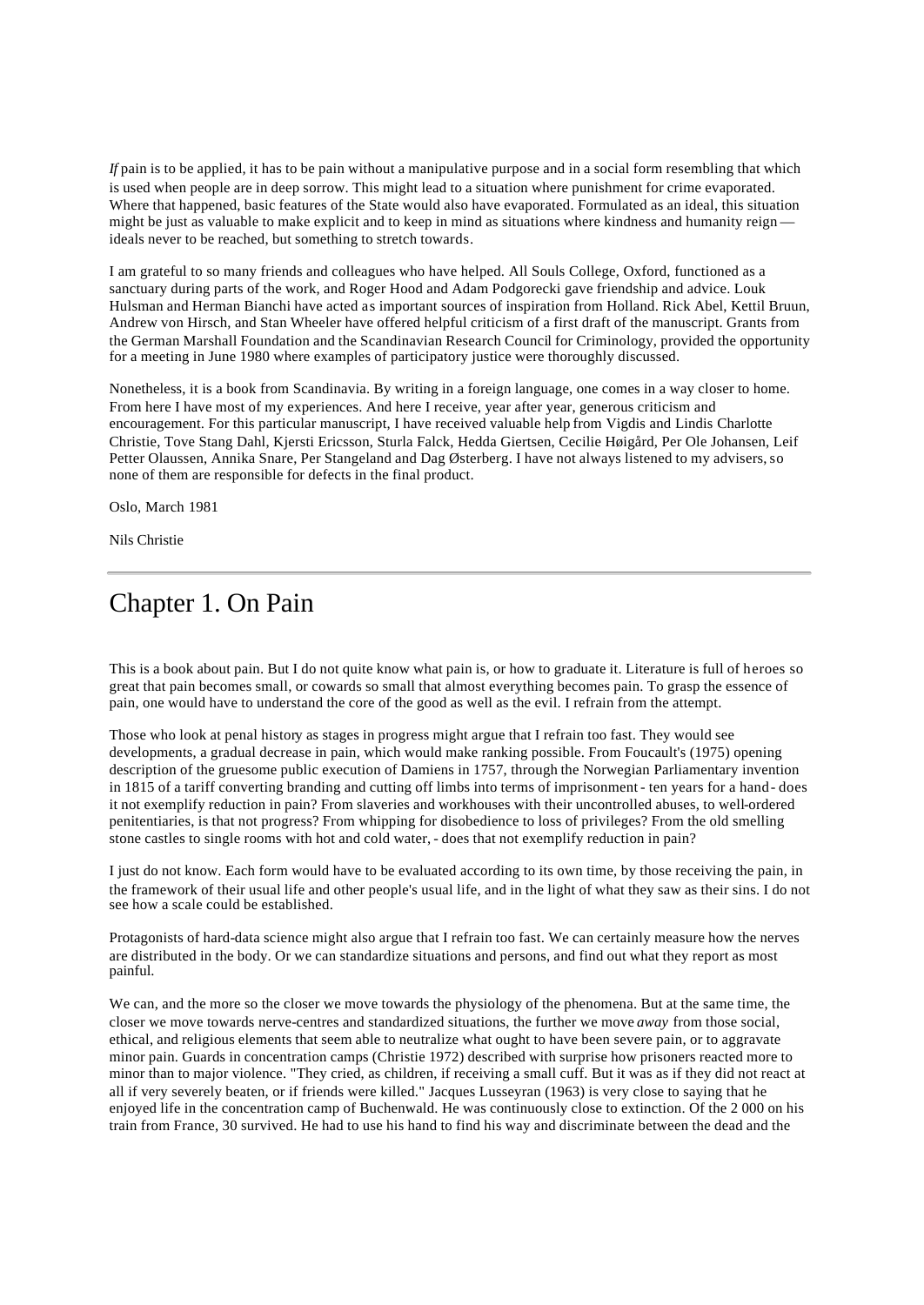half-dead in the infirmary. He was blind from childhood. Social anthropology has accounts of villagers singing outside an offender's house. It proves sufficiently painful to drive the offender to death.

For these and other reasons, this book will not discuss what pain is, whether certain pains are greater than other, or whether pain on earth has decreased or increased. Those questions are greater than social science. But what I can do, and will, is to describe some *acts* intended as punishments and also some acts very similar to those intended as punishment. I will describe some *forms* used when decisions on such acts are made. And I will *evaluate* acts as well as forms.

Moralism within our areas has for some years been an attitude or even a term associated with protagonists for law and order and severe penal sanctions, while their opponents were seen as floating in a sort of value-free vacuum. Let it therefore be completely clear that I am also a moralist. Worse: I am a moral imperialist. One of my basic premises will be that it is right to strive for a reduction of man-inflicted pain on earth. I can very well see objections to this position. Pain makes people grow. They become more mature - twice born - receive deeper insights, experience more joy if pain fades, and according to some belief-systems they come closer to God or Heaven. Some among us might have experienced some of these benefits. But we have also experienced the opposite: Pain which brings growth to a stop, pain which retards, pain which makes people evil. In any case: I cannot imagine a position where I should strive for an increase of man-inflicted pain on earth. Nor can I see any good reason to believe that the recent level of pain-infliction is just the right or natural one. And since the matter is important, and I feel compelled to make a choice, I see no other defensible position than to strive for pain-reduction.

One of the rules would then be: If in doubt, do not pain. Another rule would be: Inflict as little pain as possible. Look for alternatives to punishments, not only alternative punishments. It is often not necessary to react; the offender as well as the surroundings know it was wrong. Much deviance is expressive, a clumsy attempt to say something. Let the crime then become a starting point for a real dialogue, and not for an equally clumsy answer in the form of a spoonful of pain. Social systems must be constructed so that a dialogue can take place. Furthermore: Some systems are created in ways that make it natural to perceive many acts as crime. Others are constructed in ways where the same acts are more easily seen as expressions of conflicting interests. To reduce man-inflicted pain, one should encourage construction of the latter type of systems. In the simplification needed here, and well aware that complex matters are shelved, my position can be condensed into views that social systems ought to be constructed in ways that reduce to a minimum the perceived need for infliction of pain for the purpose of social control. Sorrow is inevitable, but not hell created by man.

# Chapter 2. The Shield of Words

The seriousness of the core phenomena within penal law is easily forgotten.

If an employee in a funeral bureau allowed himself to become involved with all the sorrow he encountered, if he took it on and in himself, he would soon have to change his occupation. The same is probably the case for those among us who work in, or are closely connected with, the penal law system. The questions confronting us are difficult to live with. We survive by turning the work into routine, by engaging in only small bits of the totality at a time, and by distancing ourselves from the client, particularly from the client's experience of her or his own situation.

Words are a good means of disguising the character of our activities. Funeral agencies have a vocabulary perfectly suited to survival. The deceased has "gone to rest" or to "sleep", the sufferings have ceased, the body is made beautiful again, and in the USA, the farewell party is arranged by professionals in a funeral home.

We do the same thing within the crime-control system and its surroundings. How characteristic, is it not, that I have already in this chapter used the word "client" twice instead of, as a minimum, "the person to be punished". "Client" is a convenient term, in olden times meaning "dependent", often used for a person to whom we offer service or help. Inside prisons, at least in my part of the world, he is called "inmate", not "prisoner". His room in the prison is called just that: "room", not "cell". If he misbehaves, he might be offered "single-room-treatment". In practice this might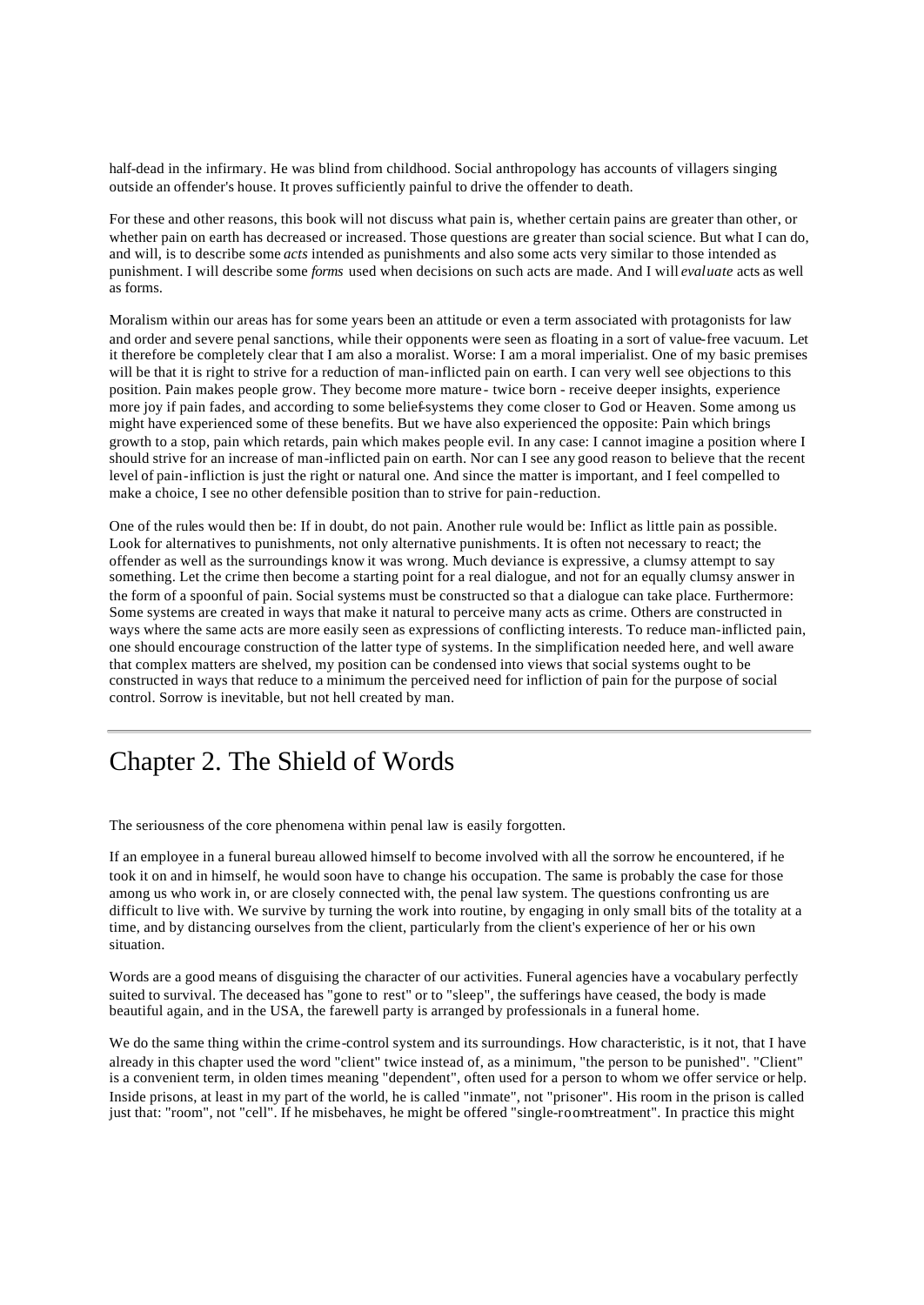mean days of isolation in a cell stripped of furniture. Most of the personnel within prisons in my country are called *"betjent",* which means one who serves. They are not called "guards". We are, however, rather moderate in the use of euphemisms at the top level of the Norwegian prison system. We call prison-directors what they are: "prisondirectors"; we likewise call the highest administrative body the "prisonboard". In Sweden they call the top level "Kriminal*värd*styrelsen". " *Vård*" gives associations of caretaking. The Danish director for the whole system is called the director for the crime -"*forsorg* ", which is the word we use for those in need of care: the sick, the old, the very poor, the small children who have nobody else to come to. General use of the word "forsorg" was abandoned when social security was introduced and to a large extent medicalized. So, now the term has become available for new purposes, such as a title for the director of the system in charge of delivering penal sanctions.

#### What sort of words ought we to opt for?

There are certainly many kind thoughts behind the kind words. Prisoners might feel better were they not constantly reminded of their status by being called "prisoners", placed in "cells", transferred to "special punishments cells", watched by "guards", and directed by "prison directors". Maybe they would feel less stigmatized. Maybe they would receive more service and help if the system were called " *forsorg*" instead of "prison". Maybe kind words create a kind world. What makes me wonder whether there is not more to it than mere kindness is the easy acceptance of these kind words among those in authority. It is not those in sorrow who put a ban on expressing grief. It is society, assisted by the funeral directors. As Geoffrey Gorer (1965) has pointed out: In our types of societies there exists a strong taboo against expressing severe sorrow and grief. Suffering is to be expressed in a controlled form, and not for long. This is supposed to be best for those closest to death and misery. Certainly it is good for those not so close.

Through language and ceremony, grief has vanished from public life. But so have also the pains of punishment. When we used flogging, cutting off parts of the body, or killing as punishment, the suffering was more obvious (except for the wicked group who tricked the authorities into executing them and were thereby spared the most sinful act of committing suicide). Heavy chains symbolized the degradation. It was a clear-cut picture of sorrow and misery. Today, some prisons look like modern motels, other like boarding-schools. Decent food, work or education, males and females in the same unit in sinful Denmark, conjugal visits in Sweden, it all looks like a vacation at the tax-payers' expense.

In line with this, the phenomenon of pain and suffering has close to evaporated, even in text-books on penal law. Most texts make it clear that punishment is an evil intended as an evil. But beyond this, modern texts do not go much further. Compared to the enormous wealth of detail and subtle distinctions usually offered in these text -books, there exists a remarkable reservation among recent authors when it comes to a description of the core phenomena, the penalties. How the punishments hurt, how it feels, the suffering and the sorrow, these are elements most often completely lacking in the texts. And they are not lacking just by oversight, as one discovers if one challenges penal law writers on their sterile coverage of the core phenomena of their trade and suggests that they ought to become a bit more concrete in their writing. The word penal is closely related to pain. This is more obvious in the language tradition of English and French than in the German/Scandinavian one, where we talk about *"Strafferett"* or *"Strafrecht"*, that is "punishment law". But in both language traditions considerable turmoil is created if it is suggested that the basic law should be called a "pain-law". I have done it, so I know. The penal law professors do most definitely not like to be designated pain-law" professors. The judges do not like to sentence people to pain. Their preference is to sentence them to various "measures". The receiving institutions do not like to be regarded or to regard themselves, as "pain-inflicting" institutions. Still, such a terminology would actually present a very precise message: punishment as administered by the penal law system is the conscious inflicting of pain. Those who are punished are supposed to suffer. If they by and large enjoyed it, we would change the method. It is intended within penal institutions that those at the receiving end shall get something that makes them unhappy, something that hurts.

Crime control has become a clean, hygienic operation. Pain and suffering have vanished from the text -books and from the applied labels. But of course not from the experience of those punished. The targets for penal action are just as they used to be: scared, ashamed, unhappy. Sometimes hidden behind a rough facade, but one which is easily penetrated, as exemplified in many studies. Martha Baum shows in detail how "little old men" become very little when confronted with the fact that they were not to go home to mother (in Wheeler 1968). Cohen and Taylor (1972) describe techniques for "psychological survival". Such techniques are not necessary if suffering does not exist. The whole book is one single sad tale of the successes of those who intended to create suffering in other people. So is also Sykes' (1958) description of what he rightly calls "the pains of imprisonment". And that is what is conveyed in the prisoners' own words. A man just out of one of Castro's prisons describes his destiny in an interview with Inger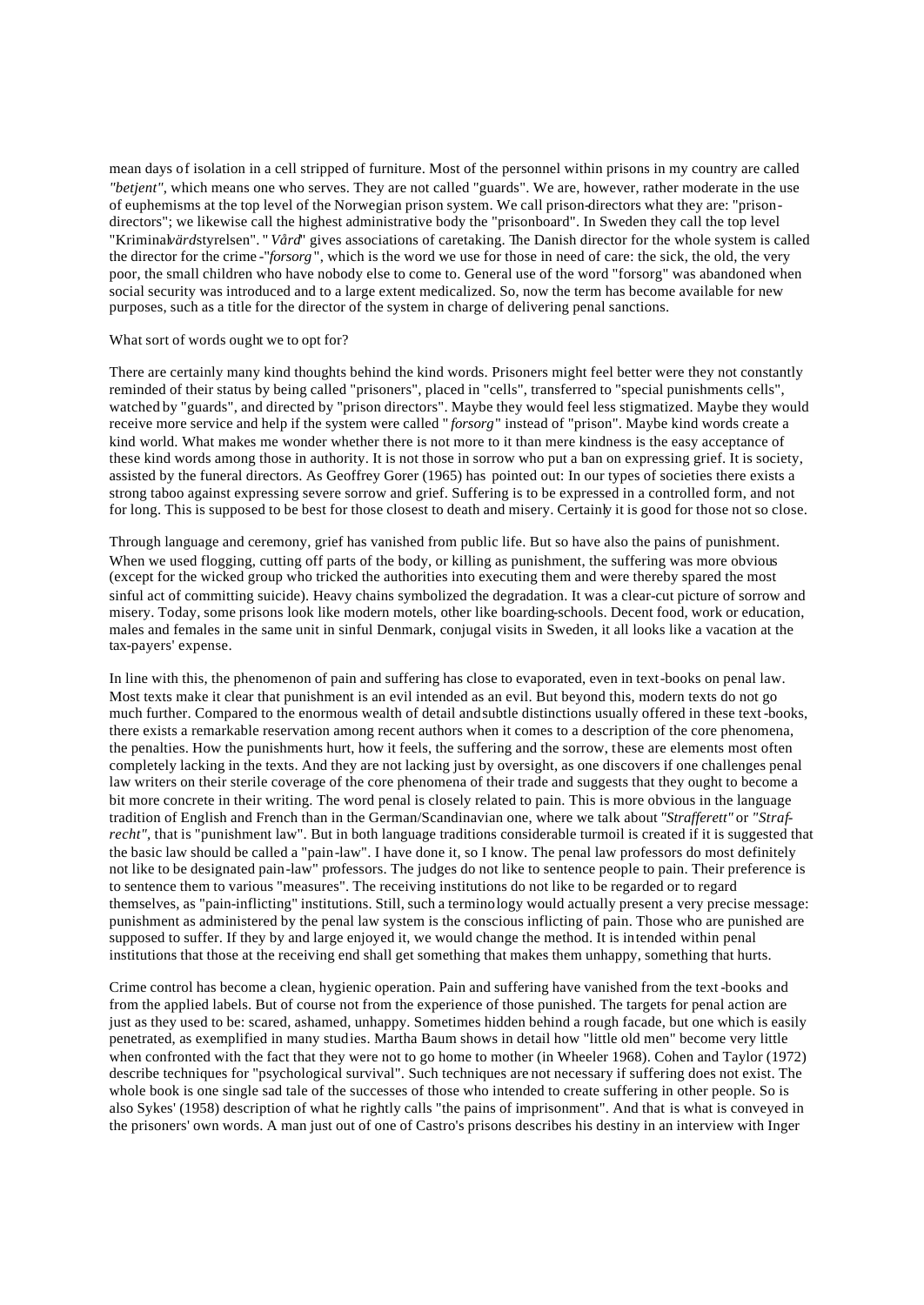Holt-Seeland in the Danish newspaper *Information* (11 December 1979). He measures time through changes in those visiting him:

I will make an attempt to give you a sort of film version of how time is passing for the prisoner. Try to imagine the first year, when the visits were coloured by the children. They came, running ahead, followed by some young, beautiful women . . . they moved fast . . . behind them, more slowly, came parents, siblings, parents-in-law, loaded with heavy bags. Some years later, things have changed. Now some young people come first - they are not children any more, they are youngsters, 12, 13 and 14 years, then follow what now are middle -aged women in their thirties, with different movements, with different expressions on their faces . . . and those who were 40 or 50 are now 60 or . . ., they now come far behind, slowly ... and just as the character of the visit changes so do their clothes, people are wearing darker clothes, use fewer gestures, the high voices are gone, the jokes are gone, the anecdotes and the stories are gone, only the essentials are talked about. The visit becomes sadder, fewer words are spoken, joy has left . . . And as for the prisoners, their heads have become white, their faces wrinkled, their teeth are going . . .

This man spent 18 years behind the walls. So, in Scandinavia we have an easy way out. We can tell ourselves that "this does not happen here", "not that long", "not long at all, for the great majority". Which is all correct. But only up to a point.

If we take the trouble to penetrate the facades of Scandinavian design, we meet these supposed vacationers who happen to be as miserable in the few cases of modern Scandinavian design, as they were reported to be in the old Philadelphia-type prisons. How could it be otherwise? Prisoners share most of ordinary peoples' values. They are placed before the judge and inside walls as a consequence of acts they are supposed to be ashamed of. If they are not ashamed of the acts, they are at least ashamed of being in the situation. And if not ashamed, at least filled with sadness by the simple fact that life is passing by without their participation.

While writing this, a characteristic illustration of what penal law professors do not cover in their texts arrived in my mail. The journal *Nordisk medisin* (1980) devotes most of its March issue to the question of pain. The whole front cover is a picture of a face in agony, and the content is devoted to the relief of pain. The editorial (Lindblom 1980, p. 75) says:

To stimulate and coordinate research on pain, and to improve teaching on the results of this research, a new interdisciplinary organization has been created. It has been named International Association for the Study of Pain.

As the result of US-experience, new ways of handling severe cases of pain have been attempted, particularly chronic conditions where treatment for the cause of pain is not possible. Interdisciplinary treatment of pain in the form of pain-clinics of the type that exist in USA, England and certain other European countries has however still not come into being in Scandinavia . . .

The research is interdisciplinary. One wonders what would happen if penal experts were included. Would they then compare notes, and try to construct all the other parties' negations? Penologists might thereby learn more efficient ways of creating pain, doctors more efficient ways to prevent it.

But of course, penologists in our cultures would not opt for membership in the Interdisciplinary Association for the Study of Pain. They would become provoked and angry even by the mere suggestion. Attendance would make clear what is now blurred. There might be only small problems in delivering pain in societies where pain is the explicit destiny for most people: pain on Earth, pain in Hell. (Even though the ambiguous status of the hangman indicated that the problems back in time were not insignificant.) But that society is not ours. We have abolished Hell, and have pain-reduction on earth as one of the major goals. In such a society it is difficult to let people suffer intentionally.

Still we do it. We inflict intended pain. But we do not like it. Our choice of neutralizing word s deceives us; the law professors' bleak description of the qualities of the intended sufferings indicates the same. We do not like the activity because intentionally causing pain is in grave dissonance with other basic activities in our society.

In this book I often apply the words "pain delivery". But I have had to make a considerable effort to preserve that formulation from extinction. My kind and highly qualified adviser in the subtleties of the English language has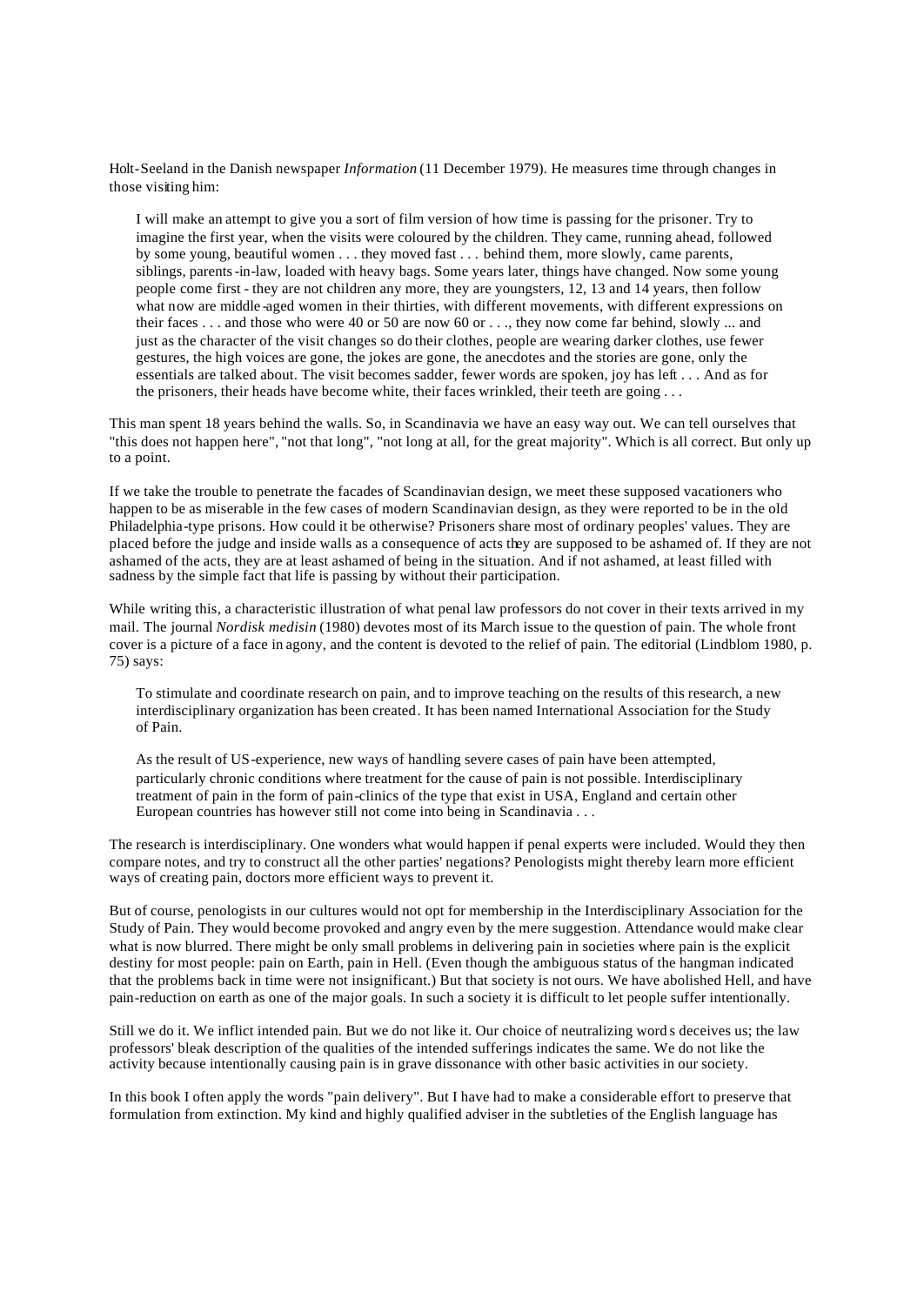insisted that the term does not exist. Pain delivery, it sounds like milk delivery. Dreadful. My point has been the opposite: It sounds like milk delivery. Perfect. This captures exactly what I want to convey. If pain delivery is not a concept in Oxford English, it ought to become one. Pain delivery is the concept for what in our time has developed into a calm, efficient, hygienic operation. Seen from the perspective of those delivering the service, it is not first and foremost drama, tragedy, intense sufferings. Infliction of pain is in dissonance with some major ideals, but can be carried out in an innocent, somnambulistic insulation from the value conflict. The pains of punishments are left to the receivers. Through the choice of words, working routines, division of labour and repetition, the whole thing has become the delivery of a commodity.

# Chapter 3. Treatment for Crime

### **3. 1. From alcohol to dangerousness**

Scandinavians have severe problems with alcohol. We do not consume great quantities according to international standards, but we consume it in situations and ways that enable drinkers to evade the usual forms of social control. It will therefore be easily understood that drinking, and control of drinking, have been topics of focal concern within our societies. It has been an important and difficult problem: important through the many and highly visible signs of misery. Difficult because we want to get rid of the problem, but not of the alcohol. Therefore we could not, as with heroin for example, outlaw the whole substance. Vis-à-vis most drugs we apply an official policy of teetotalism. Except in situations governed by medicine-men we decree the drugs unsuitable for everybody. When it comes to alcohol, that type of control seems impossible. Here we operate with the idea that the problems are not in the substance, alcohol, but in certain categories of users. We have of course also a vast number of rules and regulations concerning the sale and serving of alcohol. But in addition to the partial control of the substance, we do attempt to control some categories of those who cannot hold their liquor.

It was particularly the skid-row population we made the first attempts to control. Drunken people in the streets were a distasteful and unaesthetic nuisance. Teetotallers used them as pedagogical examples, the alcohol users found them embarrassing. Drunkards therefore should be kept out of circulation. It was not easy, however, to regard their behaviour as so disgusting that they deserved a punishment which would keep them away for a sufficiently long time to create a real improvement in the renovation of the streets.

But what could not justly be done in the name of punishment could not be objected to if it were carried out as treatment. Treatment might also hurt. But so many a cure hurts. And this pain is not intended as pain. It is intended as a cure. Pain becomes thus unavoidable, but ethically acceptable. The idea was formulated at a major meeting of the Norwegian Association for Criminal Policy in 1893, and it took only a few years until a law based on this principle was passed in Parliament. The law authorized the crime -control system to put people away for treatment if they had been arrested several times for drunkenness in the street. Instead of fines for drunkenness, they should, since they were not deterred by the fines, receive a long period of treatment. The original idea was that the period for which people should be put away would be completely indeterminate. At the last minute, however, a limit of four years was decided upon. This was to be spent in what turned out to be the most severe prison in the country, situated on a flat and dull piece of land so windy that, according to one of the directors, the hens had to be tied to the ground so as not to be blown away. Recidivists were given another four years, and then followed as many four-year periods as needed, until the cure was completed.

Similar measures were also installed in Sweden and Finland but not in Denmark. Denmark has always coped with alcohol and alcohol-problems in ways more similar to those common in Central Europe. In Finland the measure was particularly useful, because it was combined with an arrangement whereby those incarcerated could apply for deportation to Siberia instead. Many did.

But not all sickness can be cured. The concept of the "non-treatable" is the logical extension of ideas of treatment. Some sick people cannot be helped back into ordinary life. They have to be kept, as old people in nursing homes, or as the completely disabled in their special units. It would not be fair to expect complete success within the crime control system either. Therefore, this system would also be in need of more permanent units for the hard core,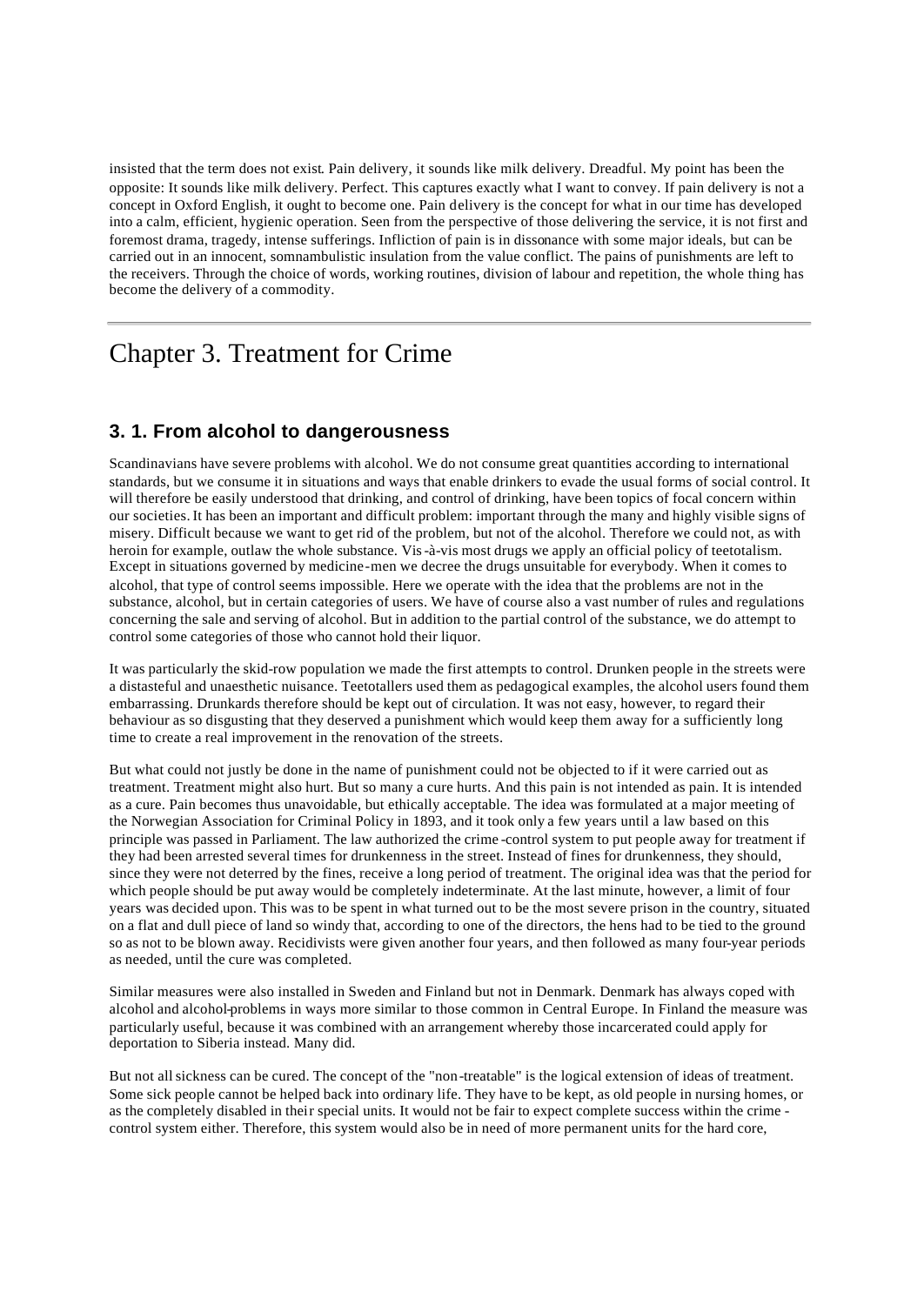particularly since this system would also be confronted with people diagnosed as *dangerous criminals.* Again, it might be experienced as painful to live in such an institution. But so was also often the fate of the old or permanently disabled. And in the particular case of the dangerous criminals, pains of potential victims were prevented.

This whole development reached a climax in Sweden just after the Second World War. A penal law committee proposed the complete abolition of the old penal law and of the concept of punishment. Sweden should have a law of "measures" for social defence, not of punishments. The proposition was defeated.

### **3.2. The great explorers**

Last century was the age of voyages of discovery. Livingstone explored Africa for the white man, sociologists were investigating the situation of the lower classes in the European cities. Machines grew bigger and more powerful. They demanded more hard- working hands in the towns and fewer in the country. It became more difficult to control the masses in the towns. The operators of the machines drew physically nearer and yet, at the same time, they became more remote. August Strindberg, describing the Stockholm of the last century (The Maid-Servant's Son 1878), tells us how the civil servant, the burgher, the worker and the whore at one time lived together in the same building, though not in similar apartments. Gradually, however, their ways parted. Valen-Senstad (1953) describes how in Oslo no policeman in his right mind ventured alone into Vaterland. It was like Harlem today, enemy territory, or at any rate the territory of the aliens.

Working in Italy at that time was a young military doctor, Cesare Lombroso. He himself tells of the breakthrough he made on one occasion in the 1860's.

Suddenly, one morning on a gloomy day in December, I found in the skull of a brigand a very long series of atavistic abnormalities ... analogous to those that are found in inferior vertebrates. At the sight of these strange abnormalities, - as an extensive plain is lit up by a glowing horizon - I realized that the problem of the nature and generation of criminals was resolved for me. (Radzinowicz 1966, p. 29).

Recently questions have been raised as to the nature of these "brigands". Were they plain criminals, robbers? Or were they farmer-rebels? Was the question of the nature and cause of criminality solved on the basis of the skull of a political enemy? In any case: the causes of crime were firmly placed inside the body. Criminals were different from most other people. And they had to be met with scientific methods. They had to be dealt with either through internment or by treatment, in accordance with the needs of the particular criminal.

Lombroso was the flagship. In his wake came Ferri in Italy, von Liszt in Germany, Bernhard Getz in Scandinavia and then all the special regulations and measures relating to the particular circumstances of the individual lawbreaker. We acquired preventive detention, remand in custody, indeterminate sentences and experts to decide the moment of discharge, institutions for psychopaths and special institutions for alcoholics. The liberal state was not all that liberal when it came to the establishment of the external conditions for the free flow of economic entrepreneurship. Roads, railroads and regulating the poor became essential. An army of experts evolved. Deviance control became essential for industrial development. The intellectual foundations for this way of thinking were established in the nineteenth century. Tove Stang Dahl describes this development in two important works (1977, 1978). Ignatieff (1978, p. 215) comes to the same conclusions: "The intensification of Labour discipline went hand in hand in hand with the elaboration of the freedom of a market in Labour, . . . ."

### **3.3. The downfall of an empire**

During the last ten years, these measures have nearly all vanished.(1)

The skid-row population was allowed to remain on the streets in my country from 1970. Special measures against psychopaths are increasingly going out of fashion. Denmark and Finland have dropped the system altogether,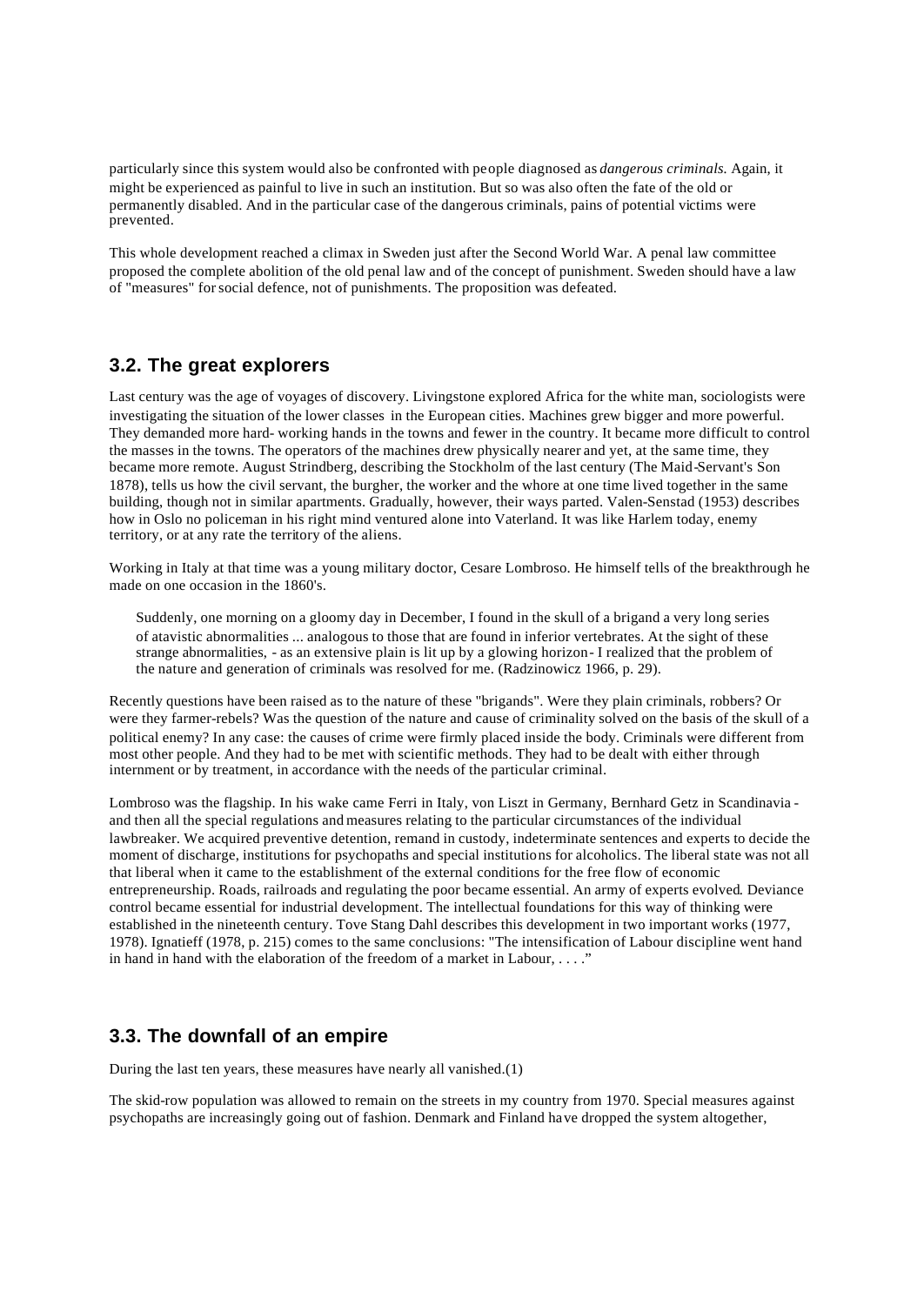Norway and Sweden are soon to follow. Borstal institutions and special youth prisons have been abolished everywhere, except in Sweden. The remaining major exception has to do with the so-called "dangerous criminal". Denmark had 20 persons classified as such in 1978, Finland 9. Norway will probably find a solution corresponding to Finland's when we abolish special measures against psychopaths. A recent Swedish committee has proposed to drop the category "equal to insanity". By and large we are back to a system with definite sentences decided by the courts.

To a large extent, this was bound to happen. First: The hypocrisy of the system soon became transparent. One study after another indicated that the treatment centres for criminals were not hospitals after all. They were suspiciously similar to ordinary prisons, the "treatment" staff similar to prison staff, and the supposed patients were equally similar to the old prison clientele, only with an even more negative attitude towards what was happening to them than that which ordinary prisoners used to express. Indeterminate treatment for crime was obviously experienced as considerably more painful than old-fashioned intended pain.

Secondly: It was also shown that the system of treatment *did not successfully treat.* Treatment ideology was based on concepts of utilitarian and scientific thought. The protagonists of treatment made claims to be useful for the patient, and were at the same time open to research. But, as efficiently demonstrated in the literature on the effects of treatments for crime, the claims of usefulness have not been substantiated. Except for the death penalty, lifelong incarceration, and possibly castration, no cure has proved more efficient - as a means of preventing recidivism - than any other cure. Even in the few cases where there have been realities behind the terminology of treatment, no reduction in recidivism rates has been substantiated. The unanimity on this point just now is deafening, to an extent that makes it necessary to add some words of warning: what has been attempted has all the time been within the limits of available resources. Massive economic and social action has never been undertaken. Poor people have not been made rich, workers have not been given middle-class jobs, youth without anchorage has not been helped to realize hidden dreams, lonely people are not effectively given lasting new social relations. Of course they are not. That would demand social reorganizations far beyond the power of criminological research workers.

Thirdly, the concept of "dangerousness" was scrutinized. As von Hirsch (1972) summarizes in an excellent article, study after study had documented vague usage of the concept, low predictive ability when it comes to selecting the supposed dangerous ones, and the usual lack of treatment success. Scandinavian studies, Christiansen and others (1972), Dalgard (1966), and Stang (1966), fully agree. The endless row of scandals popping up around the few remaining special institutio ns (in autumn 1980 Reitgjerdet, in Norway, and Rampton in England) illustrate the impossible moral compromises built into them.

Science provided the arguments. But arguments are not sufficient to change social life. This brings us to a fourth point in the explanation of the defeat of the treatment ideology. In the 1960's, Labour had gained some power, or at least respectability. Spokesmen for the working class - but of course not necessarily coming from that class or belonging there except through ideology - were upset by the exposed inequalities and abuses disguised as treatment. It did not exactly strengthen the credibility of these measures that most receivers of this type of treatment for crime turned out to belong to just those classes supposed to be in political power. In addition came the fact that alternative measures of control seemed to be within sight. The concept of the welfare state had arrived. Poverty and misery ought to be handled by pensions and social assistance, rather than by prisons.

1. The story of the heyday and later demise of "treatment for crime" has been told by so many and in so much detail, that I can make my coverage very short. Some early Scandinavian works with a critique of treatment ideology and its results can be found in Aubert (1958), Christie (1960 a and b), Aubert and Mathiesen (1962), Børjeson (1966), Eriksson (1967), Anttila (1967) and Bondeson (1974).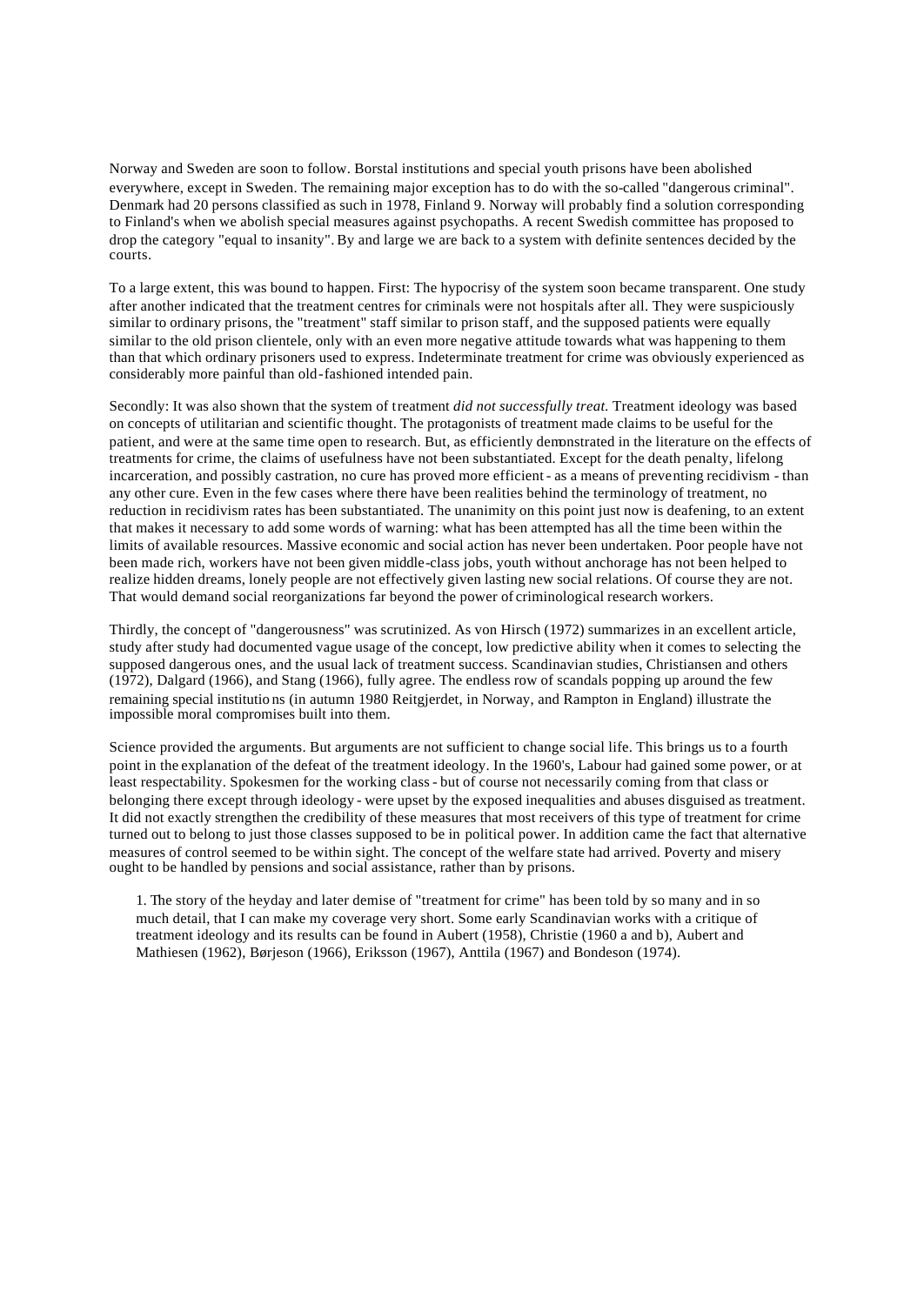# Chapter 4. Deterrence

#### **4.1. The twin ideologies**

As one of those taking an active part in slaying the ideas and practice of treatment within the framework of penal law, I look with considerable anguish and anxiety on how deterrence is thriving on the death of its competitor. For a considerable period I have been lecturing on the fallacies of treatment during morning sessions in Oslo, while Johs. Andenæs $(1)$  (1974) has argued for general prevention in the afternoon in the same room - to a very attentive audience. Of course they are attentive. These students are to man the system of crime control. They are in need of rational substitutes for the ideology of treatment. Good, rational, scientific substitutes - such as they are used to. They get them. And they get them in increasing numbers. During the last years we have received important proposals for a change in the penal system both in Finland (Straffrättskommitteens betänkande 1976) (Anttila 1977) and in Sweden (Brottsförebyggande Rådet 1977). Both declare the treatment ideology to be dead. And both find a most welcome substitute in deterrence - or "general prevention" as we call it in Scandinavia - as the basic foundation for the penal system. Dichotomies rule the world. Treatment-ideas have faded out, so there is a need for general prevention. To me this seems to be the major weakness in the otherwis e inspiring and inspired report on "New penal system" from Sweden (Brottsförebyggande Rådet 1977). As if treatment and deterrence were the only way of coping with conflicts.

It is too simple. But at the same time it is quite natural that ideas of general prevention are replacing ideas for treatment. The two sets of ideas are often presented as essentially different. But actually they are closely related on many points. They are both, in their recent stage, the outcome of an epoch of rational, useful thought. They have in common a manipulative element. Treatment is something intended to change the criminal; deterrence is an attempt to change other people's behaviour. It is in both cases pain with a purpose. In both cases some sort of behaviourmodification is supposed to take place.

Another common element is that they are both soundly embedded in science. But it is no longer any fun to measure the effects of treatment. They are all negative. Thus the researchers have moved to the new promised land. Is private killing deterred if state killing is introduced? Isaac Ehrlich (1975) claims 7 to 8 persons saved for each murderer executed, while other authors argue that Thorsten Sellin (1967) was right when he found that the death penalty was of no importance for the rate of murder in a state. The problems are more complex than with evaluation of the effect of treatment, but in principle the problems and potentialities for measurement are the same within general prevention and treatment. So also are the groups taking part in the new quarrels. Since there are questions of fact, of science and applied social engineering, we are again in the hands of measurement experts, as we shall later be in the hands of "social technicians" to get the results translated into action.

The similarities between treatment ideology and deterrence explain why they are so easily exchangeable. But there are also differences between the two. Particularly striking is the greater *survival ability* of the ideas within the field of deterrence or general prevention. The theory lays claim to empirical validity, just as treatment did. But it is a much more difficult topic to research. First, even its basic *concepts are vaguely delimited.* The unpreciseness within the area is amply illustrated by the simple fact that the key concepts "general prevention" and "deterrence" are used interchangeably throughout most of the literature, and therefore also here (cfr Andenæs 1974, Appendix 1). Furthermore, skimming the literature, one will see how everything from police activity to hanging can be classified as *stimuli* in a system of general prevention or deterrence. By and large, I think it is fair to say that everything that might be conceived of as elements in formal social control might also be characterized as elements in general prevention. And lastly: even in cases where the stimuli are pinned down to manageable proportions, the *effects* are often more troublesome to measure than when it comes to treatment. The reasons are again simple. Treatment effects at least had a formally clear target: those receiving treatment. With general prevention or deterrence these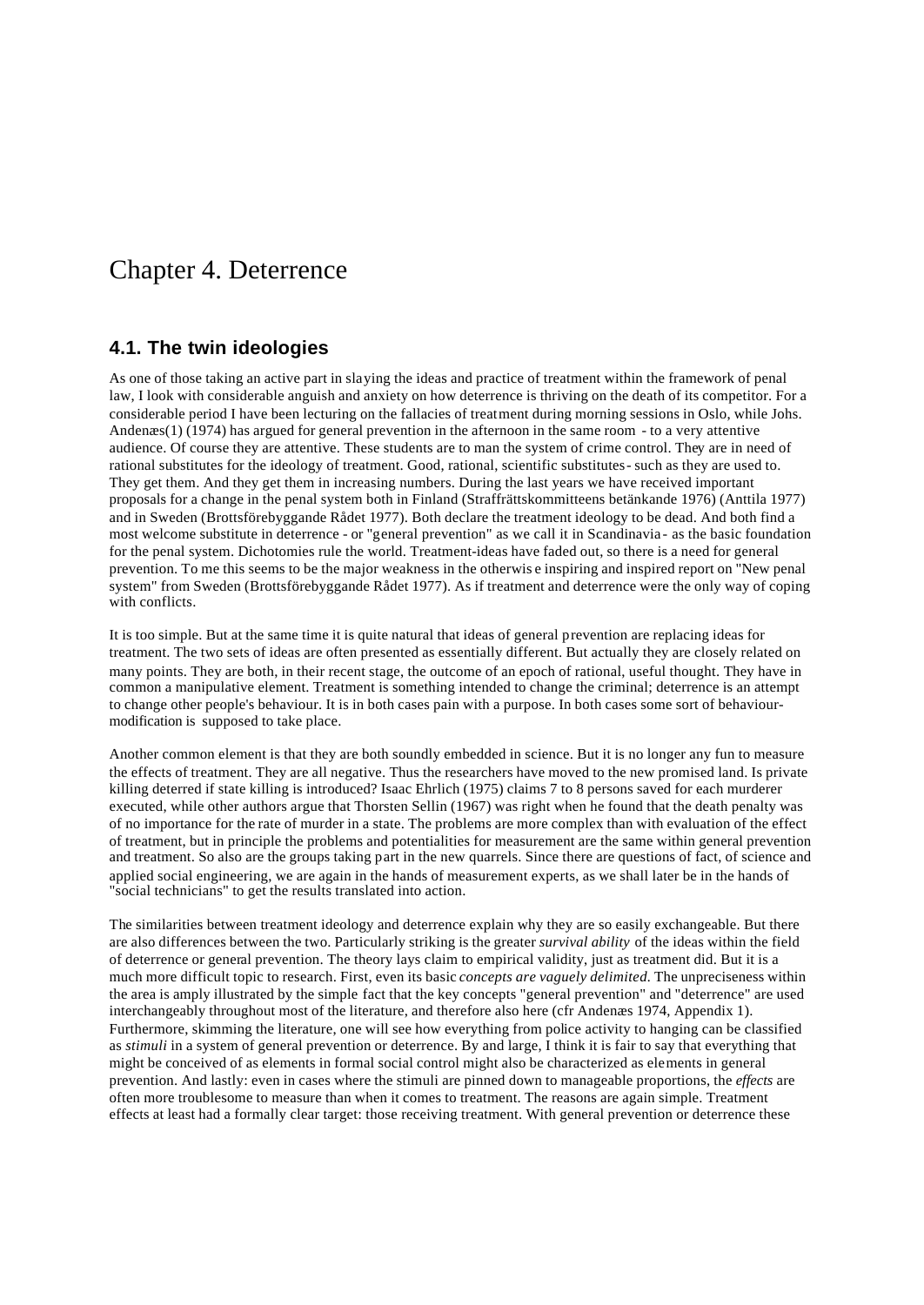questions are more complicated. The general population, in whole or in part, is the target. That population might shift their activity from one type of crime to another, or move from one country to another, or might or might not have received the message of increased or decreased dosage of the stimuli.

Conceptually, as well as empirically, ideas of general prevention or deterrence are thus more cumbersome to handle than ideas of treatment. Looseness regarding definitions, stimuli, and target makes it next to impossible to disprove these ideas. The theory is strengthened by claims that it is founded on science, but survives empirical scrutiny. It is probably these aspects of the theory that make it possible for general prevention to fill the void after treatment has gone, and which makes the ideology suitable in an epoch where the infliction of pain would otherwise have been problematic.

### **4.2. Scientification of the obvious**

It is obvious that punishment directs action. We know. We do not touch a red-hot oven. We do (often) change our behaviour if someone who means a lot to us blames us for misbehaving. More of us use seat-belts if it is expensive not to. What we know from our personal lives we tend to transfer to our public life. My experience in my family and circle of friends is given validity in the discussion on how to deter the thief, the drug addict, the violent offender. Why should not they become prevented by punishments, as I am by the hot oven?

There are actually rather good reasons why they are not. In the public arena there is no question of *immediate*  control and punishment, but of formal sanctions following a long time after the possible crime. Here there is no question of punishments applied by one who has some relationship with the offender and therefore also greater possibilities than merely the creating of pain. Nor is it usually a question of punishments versus nothing, but of an increase versus a decrease of some sorts of punishments for specific types of crimes. To apply our daily experiences of pain avoidance to a general debate on deterrence, we would have to raise questions of the deterrence value of a red-hot oven of 200 Cº versus one of 300 Cº, or of a few minutes of scolding by a father against 15 minutes. And lastly and most important, a discussion of general prevention is not a discussion of the immediate effects of pain, but mostly of the effects on person A of the fact that person B is being punished. Some of us are not all that clever at learning from other people's experiences with their peculiar types of hot ovens.

Still, it is obvious that punishment does deter. Some sorts of punishment deter some actions in some situations. Without any punishments, chaos might emerge. When the police go on strike, trouble ensues. I agree completely, In its most elementary form, the basic premise of deterrence-theory is completely valid. If no action were taken against any of those who break the law, this would certainly affect the general level of crime in the country.

But that elementary form is not where ideas of general prevention or deterrence are applied in practice. In practice, these ideas are applied when politicians need arguments for increased penalties for certain crimes, or when judges want to be particularly harsh, e.g. increase a punishment from one to two years of imprisonment. Innumerable sentences in my country begin with the formula: "By reason of general prevention, it is here necessary to apply a severe sanction." It is a safe way out, one based both on intuition and on science.

And here we are at the core of the problem: theories on general prevention or deterrence are completely acceptable when it comes to the extreme examples, all or nothing. If no action were taken against those who break the law, this would certainly affect the general level of crime in the country. If tax-evasion were systematically met with capital punishment, it would likewise improve tax-behaviour. But these are not the cases where the ideas are used. Nearly all the concrete applications concern small additions or subtractions from usual standards of pain. Here theories and empirical studies within the field of general prevention give us no guidance. But by constantly using their extreme examples, the workers within the area give us an impression of having useful theories and results. They do in other words, give the process of pain delivery a false legitimacy. They could have said: We are of the opinion that criminals should suffer. This is a statement of values which is open to attack and we could have engaged in a moral debate on suffering. But they do not do that. They maintain, after complicated scientific discussions - and vivid demonstrations that ideas of treatment are without any scientific foundation -, that they base their own ideas on empirical science. And they produce all the classical cases of obvious effects of certain forms of pain to support their argument. By couching the obvious in scientific terms the impression is created that the choice of punishment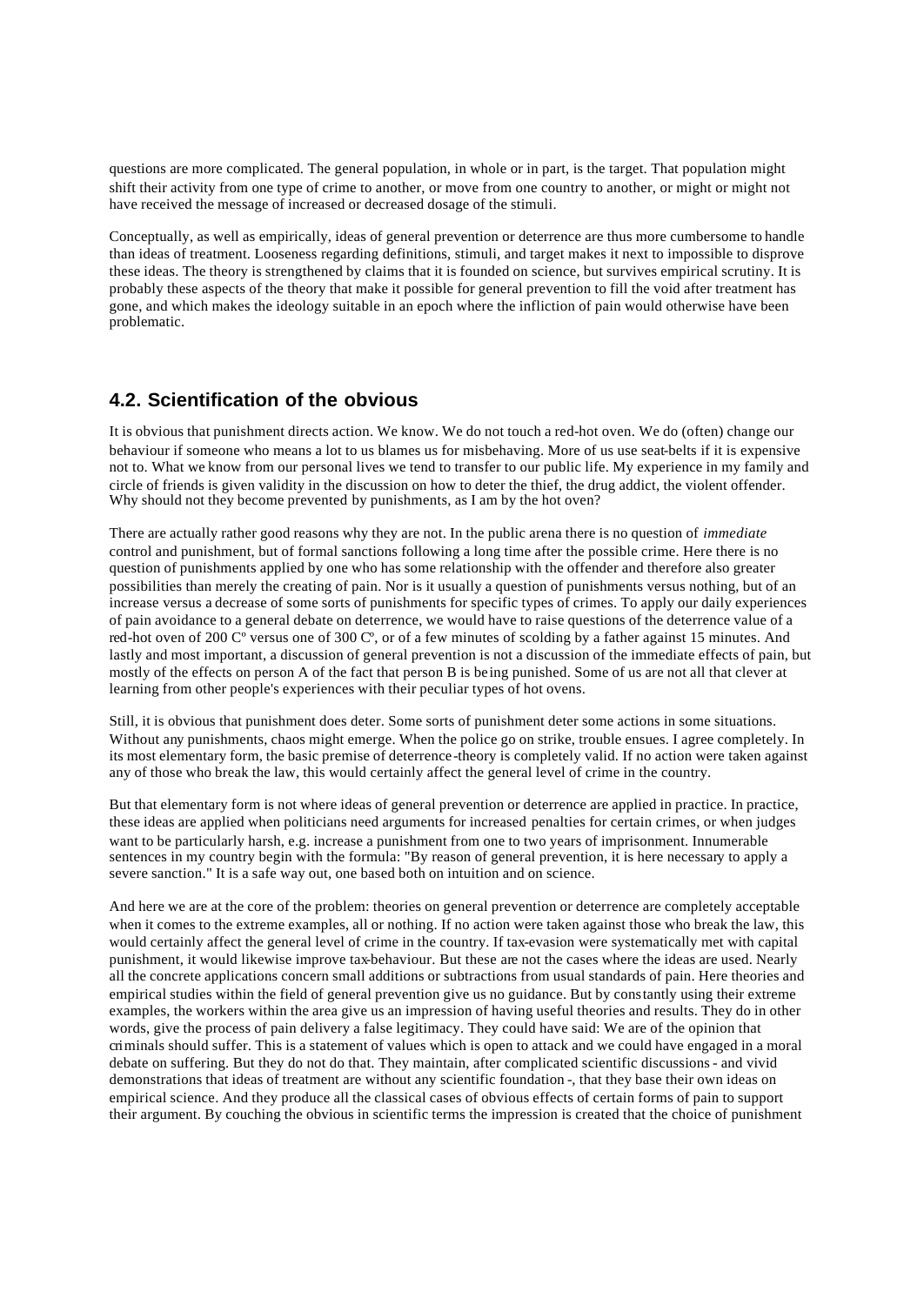is based on reason, and that the crime picture would have been different if the methods of punishment were different. Pain is given a scientific legitimization. We are not quite happy with what we are doing, but we persevere in the name of science!

### **4.3. Level of pain delivery**

There are just now some 1 800 Norwegians in prison. This means approximately 44 per 100,000 of the population. But why just 44? Why not 115 per 100,000 as in Finland? Or why not take the large industrialized nations as a model? USA has half a million incarcerated just now, that means 230 per 100,000 of the population. USSR seems to have 1.7 million prisoners, that is 660 per 100,000 inhabitants, according to Neznansky  $(1979)$ . But we could also make a complete turn -round and look at the case of a small, highly industrialized country with large minority problems, drug problems and crime problems, situated in the very heart of Europe: Holland with less than 20 prisoners per 100,000 of the population. That is in other words half the level of Norway, but exactly the same as Iceland, which for historical and geographical reasons ought to have resembled Norway. Internally in Eastern Europe we can find the same extreme variations with USSR and Poland at the top, while both Chechoslovakia and DDR seem to have very small numbers of prisoners.

Historically the picture shows even greater variations. At the time when Henrik Ibsen attempted to pass his high school exam - he failed - Norway had a prison population that was five times as high as in Denmark. Finland and Sweden had the same high figures. Our numbers of prison inmates subsequently fell dramatically until the turn of the century, since when - with the exception of Finland - they have kept at a fairly constant level, right up to the present day. They have kept constant, regardless of the fact that the figures in several crime indicators have doubled and re-doubled.

The point here is not to explain variations, or no-variations. The point is only to say that there is nothing new in an increase in the numbers of registered crimes without a corresponding increase in the number of prison inmates. Conversely, neither is it new for the level of registered cases to *go down* without a corresponding fall in the number of prisoners. There is no inevitable connection between the levels of crime and punishment. The two seem to exist in a complete and badly understood relationship to each other. There is little to indicate that the rate of crime in a country decides the rate of imprisonment. On the other hand, there is little to indicate that it is the rate of imprisonment, or the striking pow er of the police, which determines the level of crime. No doubt they do influence each other, but within a very wide area. For this and other reasons, to regard punishment simply as a means of control against undesirable activities is to adopt a far too restricted point of view.

### **4.4. Crime control as the goal for crime control?**

Reading through the new wave of literature on deterrence, one is struck by the simplicity in the more basic reasons given for it all. It is the same simplicity that once pervaded the field of treatment. Then it was obvious that criminals had to be healed away from continuing their anti-social activities. Now it is equally obvious that the population, through examples of the sufferings of the sinners, have to be kept on the narrow track. It is as if the goal of the crime - control system is to control crime.

It cannot be. Or, let me restate it like this: if general prevention or deterrence had been the major goal of the operation, the crime- control system ought to have been constructed in quite a different way from what we find in our countries. If the goal of punishment was to create conformity, the crime-control system would have had to put hardly any effort into controlling those crimes which are perceived as serious crimes in our society. Most cases of murder might go unpunished; we know it is wrong, it would be more than sufficient to have some formal ceremony declaring who was to blame. Instead all the energy could be spent on the protection of weak norms. In Norway we have recently outlawed the selling of skate-boards. We have also passed a law making it compulsory to use seatbelts in the front seats of cars. Here are noble tasks for deterrence. Just a few five- year prison sentences, and we would have done it. Several hundred people would be spared severe bodily harm every year if the safety-belt law were obeyed; maybe thirty lives would be saved. That equals all the cases of murder in Norway in an average year.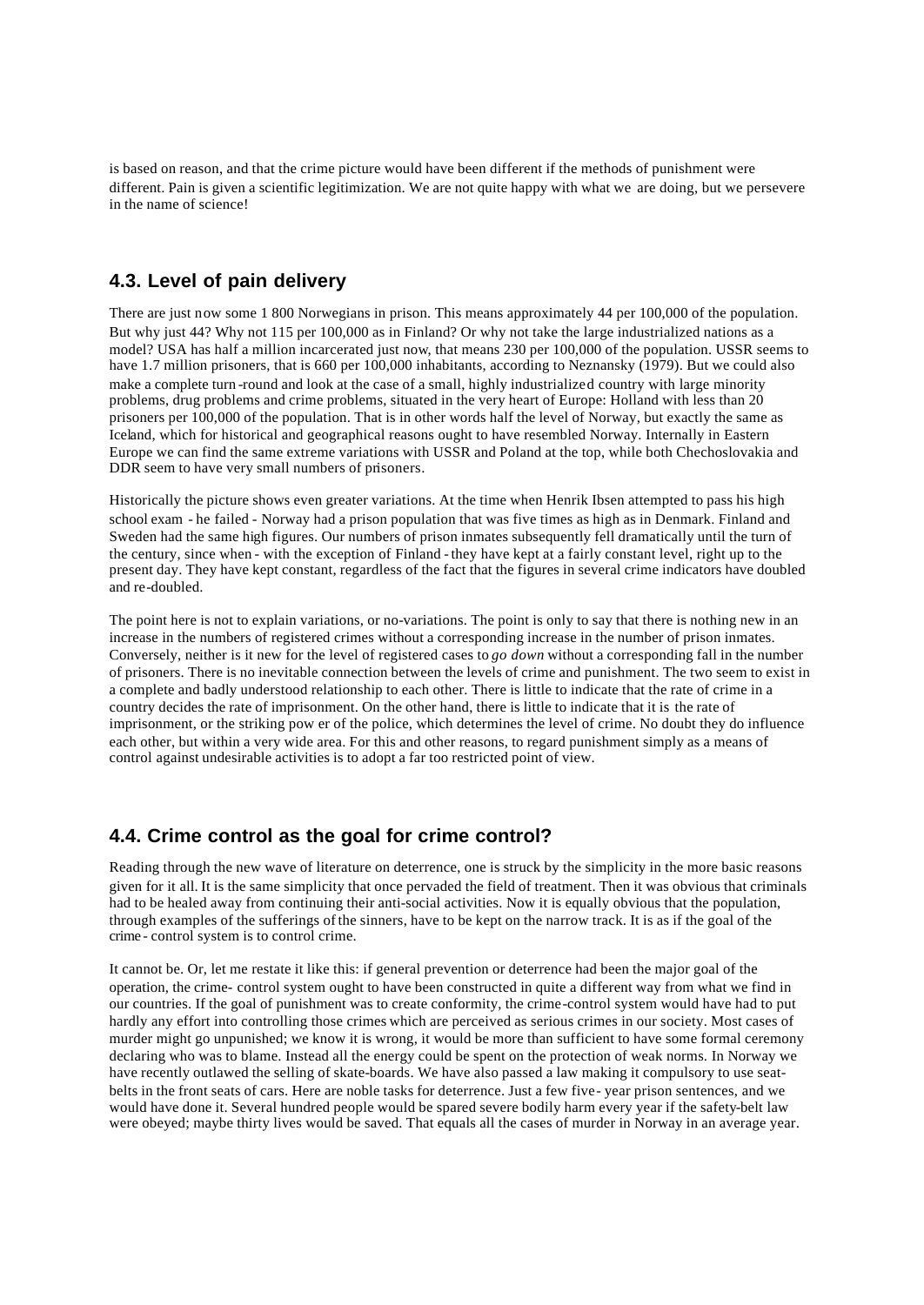It cannot be that simp le.

A more sophisticated goal is suggested by Klaus Mäkelä (1975). He is one of the key persons behind the proposal for a new penal law for Finland, and his main argument is that the penal system, through general prevention, ought to create a priority list with regard to values in society. This is an interesting possibility. I shall soon come back to it. By and large, the idea has, however, been used simply to say that the more severe acts have to be met by the more severe punishments. Or, as stated in the major Swedish proposal quoted above: "The sanction ought to be dependent upon how dangerous or deplorable the crime is" (p. 200). So, most pain to those who have committed the most deplorable acts.

And who is to establish the priorities, that is, draw up the list? - Parliament is, in my part of the world. The pattern is simple: the penal law draws up the list of sins, Parliament categorizes and ranks them and decides in detail the amount of pain to be inflicted for each possible breaking of the law, and of course then allocates the greatest pain to the highest ranking sins.

With Klaus Mäkelä's formulation of a priority list with regard to values, the task has been broadened. The goal is not simply to control crime, but to give priorities to values reflected within penal law. This is also what the Swedish proposal for a "New Penal System" puts forward. It is not the need for control, but what the offence deserves which must determine the severity of the penalty - "The consequences must emphasise the danger or the atrocity of the crime" (p. 200).

But if this is the aim - and it can be a perfectly respectable aim - then new questions arise, in particular in relation to the understanding of what we actually are doing while talking like this. Is this really a discussion of general prevention? What are the scientific as well as social consequences of insisting that this is a discussion of general prevention? It is claimed that the murderer is executed not to prevent murder, but to denounce the evil character of murder. But why discuss this in the framework of an empirical analysis? Pain delivery is here used as a moral declaration. Why not say so?

By saying so, we would first of all weaken the position of general prevention. Furthermore, it would become even more obvious that pain delivery was intended to function as a sort of language. That would prepare the way for the idea that other, less painful languages, might be used. It would weaken the legitimization of inflicting pain when the pain was perceived as signals instead of concrete forms of controlling behaviour.

### **4.5. An opener to neo-classicism**

Conceptually, as well as empirically, ideas of general pre vention are more cumbersome to handle than ideas of treatment. But when it comes to standards of values, ideas of general prevention have considerable advantages. Ideologies of treatment were particularly efficient in blocking out questions of values. Based on an analogy from somatic medicine, treatment was seen as an obvious advantage. Treatment, and thus also treatment within the crime -control system, worked for the health of the client. Thus it was not appropriate to ask if the cure hurt. So many cures hurt. And it was not appropriate to ask if the client deserved the suffering; so much suffering is undeserved. And it was not necessary to control the healers, since there were no conflicting goals, only the honourable one upon which the client and society were agreed: to get the man socially healthy again — to cure him of crime.

Deterrence or general prevention is in quite a different position. Here it is clear that it is punishment we are talking about. It is intentional suffering. The penal system is there to hurt people, not to help or cure. And the pain is inflicted to further the interests of persons other than those brought to suffer. If those suffering are improved, it is O.K., but the principal target is the general public, as is particularly clearly stated in theories which use the term "general prevention". We are thus forced to see that interests are in conflict. We are forced to pay attention to the regulations of pain. With this description of the death of treatment ideology and the re-birth of deterrence, we have actually described two of the more important conditions for the emergence of what is now generally called the "neo-classical" movement. Let us turn to that phenomenon.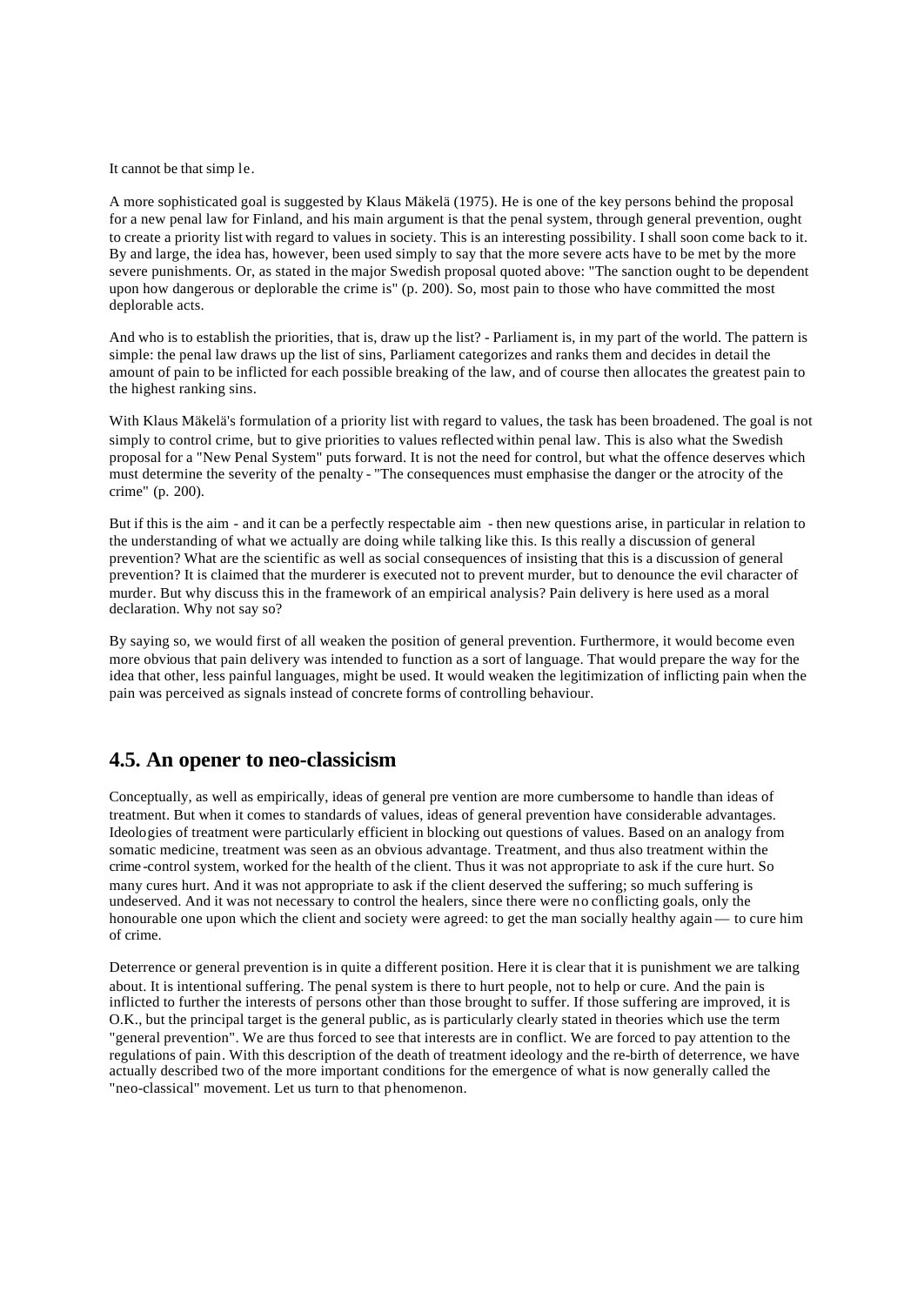1. Johs. Andenæs is clearly the most important scholar in the development of ideas of general prevention. His first article on the topic is from 1950: AlmenprevensJonen - illusjon eller realitet? (General Prevention - Illusion or Reality?) Most of his writings on the topic are published in English in the book *Punishment and Deterrence* (1974). For more critical Scandinavian views, see Aubert (1954) and Christie (1971).

## Chapter 5. Neo-classicism

#### **5.1. Birth and re-birth**

In order to describe the new classicism, it is expedient to take the old classicism as a starting point. A few words will suffice to give us some foundation. This classical trend was a true continuation of what is often known as the age of enlightenment. This age gave us Rousseau and Voltaire, and with it came a general underlining of the dignity and potentiality of man. (But with Rousseau, most definitely not of women.) In the field of criminal law, the movement was based on two main demands. Firstly, there was a demand for as little direction as possible over human conduct. Punishment should not exceed that which was necessary to prevent the criminal from doing the same thing again, and to prevent others from committing similar crimes. Secondly — and this was more strongly emphasized — there was a demand for a clear specification of what sort of sanction was to follow what sort of crime. Clarity and certainty became key words in the criminal courts. Both crime and punis hment were to be clearly defined in advance. The punishment should be specified in detail according to the gravity of the crime.

It was the growth of the bourgeoisie in opposition to the aristocracy that lay at the root of this movement. The classical trend in criminal politics was sustained by the demand for protection from the oppressors' systematic arbitrarinesses. The bourgeoisie had grown in power and self-confidence to such a degree that it would no longer tolerate situations where a nobleman could get off with a fine whereas a commoner had to pay with his life. The demand was for equal punishment for nobleman and commoner in eases where the breach of law was the same. In order to secure this equality, the measure of punishment was to be firmly established in advance, according to the gravity of the deed, and not according to the social standing of the culprit or the discretion of the judge. The great scholars of criminal law, such as Beccaria and Blackstone, became great because they were great; but they also became great because their message was right for the times. It was compatible with the interests of a powerful group and with political and economic ideas and reasoning.

#### **5.2. With Beccaria to USA.**

Cesare Beccaria would nod with satisfaction if he were systematically to work his way through these three important books:

1. American Friend's Service Committee: *Struggle for Justice.* N.Y. 1971

2. Andrew von Hirsch: *Doing Justice. Report of the Committee for the Study of Incarceration* N. Y. 1976.

3. The Twentieth Century Fund Task Force on Criminal Sentencing: *Fair and Certain Punishment. N.Y. 1976.*

All three publications are a result of committee work. True, these committees were self-appointed, but they were all important, because of the integrity and calibre of their members, because of the position of these members in American society, and because of the strength of their arguments. In fact the titles of these books tell us a great deal. There is the *struggle* for justice, and then *doing* justice, and finally, when the term "justice" has been exhausted, we find the similar term "fair and certain punishment". Even then, characteristically, *punishment* — not treatment.

The first of these committees is an offshoot of the Quaker community in the United States. This fact in itself is important. It was precisely the Quaker movement which had introduced the ideas of corrective treatment to the USA, mainly on the lines of those in force in the Pennsylvania Prison, where the inmates were kept in complete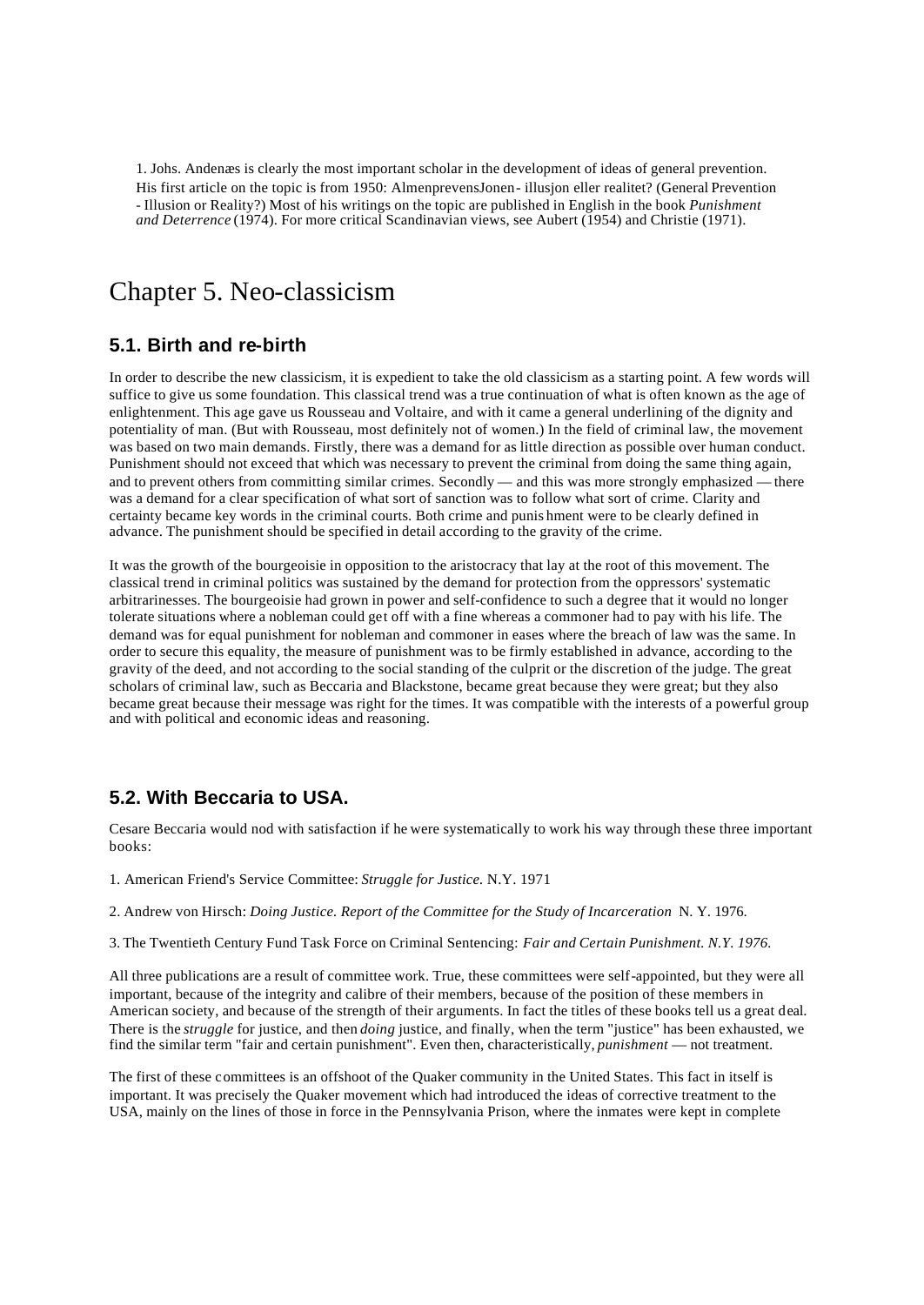isolation, each in his one-man cell, there to meditate upon their sins in undisturbed contact with God and the prison director, until they were fit to be discharged. As a reaction against this well-intended torture, later Quakers went in strongly for a completely time-fixed system under which punishment was meted out according to the gravity of the crime. Any other considerations not pertinent to the gravity of the crime would lead to an unfair allocation of punishment.

The second committee is usually called the von Hirsch Committee. It opened the way for certain exceptions from justice in the case of particularly dangerous criminals. It also allowed for an additional quota of extra time to be served by recidivists, and some reductions or increases in those cases where it was possible to produce evidence of mitigating or aggravating circumstances.

The third report can in many ways be seen as an operationalization of the second report; several of the members were also the same. Their system is, in their own description (p. 20), as follows:

For each subcategory of crime, we propose that the legislature, or a body it designates, adopt a presumptive sentence that should generally be imposed on typical first offenders who have committed the crime in the typical fashion.

The legislature also would determine how much the presumptive firstoffender sentence ought to be increased for each succeeding conviction according to a formula based on a predetermined percentage. The theory behind this approach is that sentences for first offenders should be relatively low but that they should increase — rather sharply — with each succeeding conviction. Thus, we have suggested a geometric progression as the appropriate increment for more serious offenses: 50 percent "enhancement" for the second armed robbery, 100 percent for the third, 200 percent for the fourth, etc. The rise would, however, be less steep for petty offenders: 10 percent for the second-time pickpocket, 20 percent for the third, 30 percent for the fourth, etc.

The Task Force recommends that the legislature, or the body it designates, also define specific aggravating or mitigating factors, again based in frequently recurring characteristics of the crime and the criminal.

The concrete handling of mitigating and aggravating factors is described later (p. 46):

If the number of mitigating factors substantially exceeds the number of aggravating factors, the sentencing judge may reduce the presumptive sentence for the particular offender (presumptive sentence plus increment for prior convictions) by up to 50 percent. If the number of aggravating factors substantially exceeds the number of mitigating factors, the sentencing judge may increase the presumptive sentence for the particular offender by  $50$  percent.(1)

#### **5.3. Beccaria in Scandinavia.**

Publishers worked fast in the old days. Not more than 4 years after the original publication in Livorno of *Dei delitti e delle pene,* the book was translated into Swedish and published in Stockholm. The book was re-issued in Stockholm in 1977 in a beautiful Italian-Swedish edition. So, Beccaria would also have fared quite well if he had taken a study trip to northern Europe. Certain American details would have been missing, but in addition to the beautiful copy of his own book he would have found much to please him, at least in two of four committee reports:

1. Straffrättskommitteens betänkande 1976:72. (Pa svensk: Band I og 2 1978) Finland. (Considerations of the Penal Law Committee 1976:72.)

2. Arbetsgruppen rörande kriminalpolitik. Nytt straffsystem. Brottsforebyggande rådet. 1977:7. Sweden. (Working Group on Criminal Policy. New Penal System. Advisory Committee for the Prevention of Crime. 1977:7.)

3. Stortingsmelding nr. 104 (1977-78) Om Kriminalpolitikken. Norway. (Parliamentary Report No. 104 (1977-78). Concerning Criminal Politics.)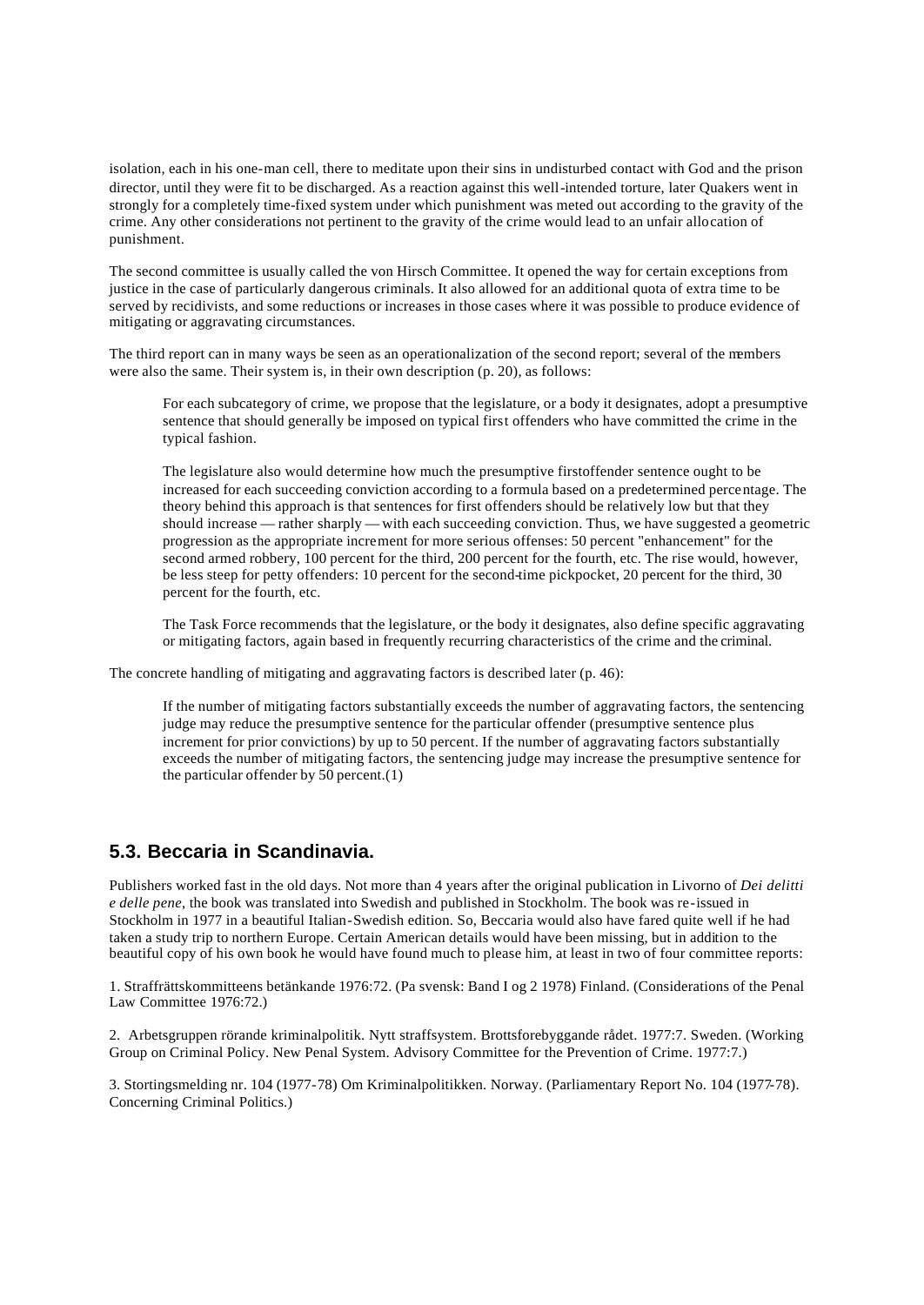4. Alternativer tit frihedsstraf — et debatophæg. Betlænknin nr. 806. 1977. Denmark. (Alternatives to Imprisonment — A Debate Proposal. Report No. 806, 1977.)

Beccaria would have felt most at home in Finland, where it may be said that neo-classicism has had its strongest spokesmen. This is hardly mere coincidence. Classicism never quite lost its hold in Finland, which is natural in a society where the judicial system represents an important line of defence in foreign policy. In a Swedish summary of the Finnish edition of the Penal Law Committee's report, the conclusion is as follows:

To guarantee proportionality between crime and punishment, as well as the legal predictability, crimes within the new penal law have to be strongly differentiated according to severity so that the limits for punishment for each individual crime will be sufficiently narrowly delineated. To direct the opinions and attitudes with regard to law *(rättsuppfatningarna) and the flow of information, one ought to mention typical punishments for each category of crime (p. 182).*

In an article describing the proposals, a key member of the commission, Inkeri Anttila (1977, pp 103-104) states:

To make the system more clear there is proposed an ordering of all crimes in a limited number of severity grades . . . so that each category is related to a fixed place on the scale of punishments. The very name of the crime should be sufficient to decide on the minimum and maximum punishments.

The Swedish proposals for a new penal system are more soft-spoken than the Finnish with regard to the demand for simple categories:

One must consider both the desire to obtain a clear and uniform practice in relation to the nature of the offence and the desire to be able to adjust the sanction according to the personality and social conditions so that future law-abidance might be accomplished (p. 405).

But this is immediately qualified:

According to the views of the working group, the gravity of the crime and the demand for proportionality between crime and punishment ought to be given a more dominant influence as regards the choice of punishment. Special rules must be created to do this. The necessary and natural reasons for such rules are well defined punishment scales in the catalogue of crimes, and specific rules concerning the internal severity of various means of punishment (p. 406).

That general prevention is the reason for punishment seems to be increasingly clear both in Finland and in Sweden. Inkeri Anttila (1977, p. 103) states:

The system has still, according to the committee, a major function in clarifying the content of and limits to the central prohibitions at the same time as it expresses the authoritative condemnation of disapproved acts. The punishment is first and foremost supposed to have a general preventive effect.

The Swedish report is completely built up around a discussion of the two alternatives: individual prevention (treatment) or general prevention. And at page 199 comes the conclusion: "We do thus recommend a penal system with a careful upgrading of the importance of general prevention."

The Norwegian report is very much like the other two in that it rejects the ideology of treatment for crime. What is different, and what Beccaria would dislike, is that the Norwegian report does not advocate any precise relationship between the gravity of the crime and the severity of punishment. Neither does it attempt to found the system on a basis of general prevention. Denmark has kept somewhat to the sidelines in the ideological debate, but has perhaps done more in practice through taking the lead in. drastic reductions in the application of special measures based on treatment.

So far, so good. And I really do believe that what has happened is to the good — so far. The injustices within systems pretending to give treatment have been exposed by criticisms of such systems. The pains of punishment have been honestly exposed through the writings of the advocates of general prevention or deterrence. The need for protection against unjust pain delivery has been brought into focus by the neo-classicists. These have been necessary and important steps.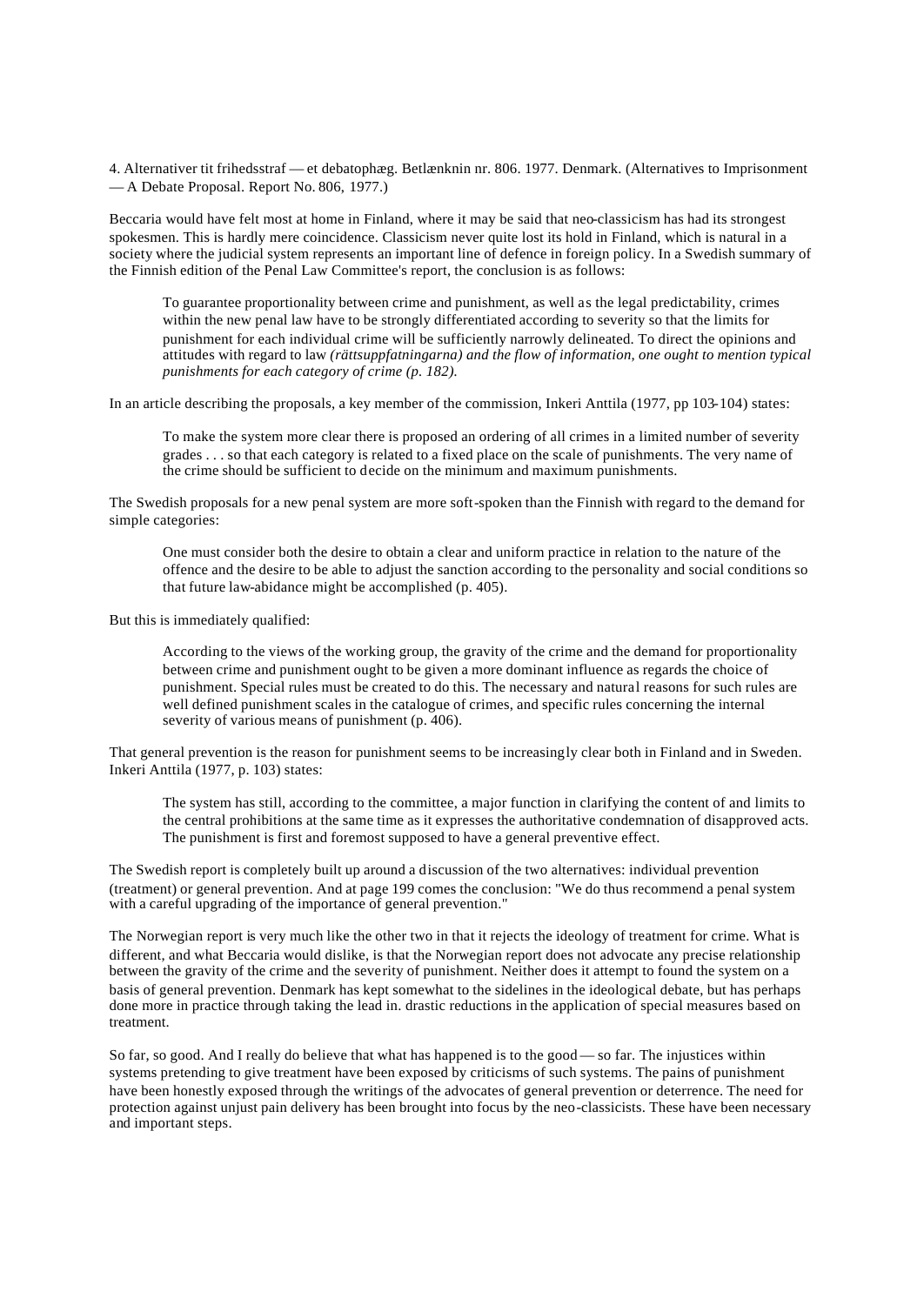But now, when all that is done, what then is the next task?

My personal view would be: now the time is due, overdue, to stop any further advances of the ideology of general prevention, and also to prevent ideas of neo-classicism getting any further hold, at least within our Scandinavian societies. These ideologies have had a happy clarifying effect, they have triggered off necessary awareness. The simplicity and rigidity of neo-classicism makes it easy to see what it is all about. It also makes it easy to see that such a system is not acceptable as a foundation for a crime -control system.

1. von Hirsch, followed by Judge Gilmore, dissents at this point and says that "The presumptive sentencing structure should also recognize that some mitigating or aggravating factors may be more important or serious than others and therefore could be assigned different weights" (p. 46). In the von Hirsch report, however, it is stated explicitly concerning aggravation or mitigation: "But such variations could not depart from the presumptive sentence by more than a prescribed amount. The limits on the permitted variations should be designed to preserve the basic ranking of penalties — and restrict overlaps in the severity of punishments for offenses of characteristically distinct seriousness" (p. 100).

## Chapter 6. The hidden curriculum

Educationalists often talk about "the hidden curriculum". This is the message that is transmitted through the educational system without thought or design — indeed, without anyone necessarily being aware that it is being imparted. In schools the message may be that the most valuable, the most important knowledge in life is to be gained from books and, conversely, that those things which are self-taught are of less value. It can be that there is a correct solution, and only one solution, to most problems, and that this is to be found in text -books, or in the teacher. It can be the message that the basic way of learning is to gather into groups of equals, u nder the directorship of one, unequal, who knows the difference between right and wrong. It can be the belief that there are winners as well as losers in every system, often divided into standard groups according to directives from the authority. The winners will be rewarded, both in and out of school, whilst the losers lose everywhere. And it is the belief that the aim of scholarship is not learning for learning's sake, but to gain reward.

#### **6.1. Crime is not important enough**

The hidden message of neo-classicism lies first and foremost in the emphasis on the overwhelming significance of the criminal act. The violation of the law, this concrete action, is of such importance that it sets the whole machinery of the state in motion and decides in almost every detail everything that will subsequently take place. The crime the sin — becomes the decisive factor, not the wishes of the victim, not the individual characteristics of the culprit, not the particular circumstances of the local society. By excluding all these factors, the hidden message of neo-classicism becomes *a denial of the legitimacy of a whole series of alternatives which should be taken into consideration.*

Such a system becomes in fact a rejection of all those other values which should surely be included in this most important ritualistic display of state-power. Our criminal policies should reflect the totality of the basic values of the system. It is an affront to my values, and I think to many people's values, to construct a system where crimes are perceived as so important that they decide, in absolute priority to all other values, what ought to happen to the perpetrator of a particular crime. What does a neo-classical scale say about the value of kindness or of mercy? What about those offenders who have suffered so much beforehand in life that they, in a way, have been punished long before they committed the crime they now have to be punished for. What about the difference between the poor thief and the rich one, the brilliant and the stupid, the well-educated and the uneducated? I do not know. But I do know that I cannot accept a system for the ranking of values which by implication makes all these distinctions — and thereby the values they express — of negligible importance. A system that allows itself to be directed solely by the gravity of the act in no way contributes to a satisfactory set of standards for moral values in society. Neo-classicism solves some of the fundamental problems of priorities by simply ignoring them. It has thus an additional important,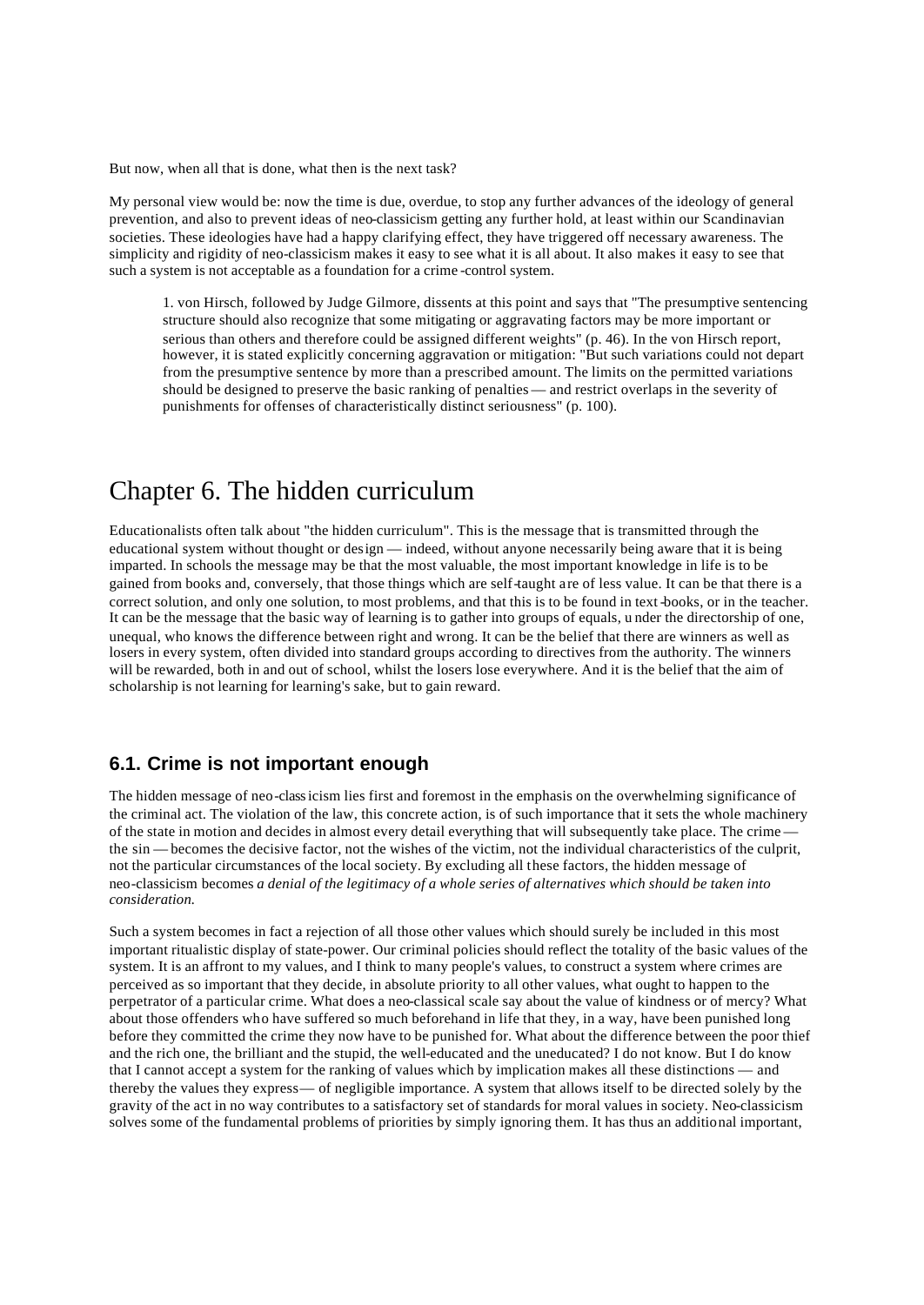but again false, message: the world is simple, and all its sins can be squarely and clearly classified and ranked in advance.

#### **6.2. Blaming individuals, not systems**

The simplifications of neo-classicism do also lead attention towards individ uals rather than towards social structures. Greenberg and Humphries (1980) clarify this in their analysis of the political consequences of the fixed sentencing reform (pp. 215-216):

. . . a just deserts philosophy focuses attention on the individual perpetrator alone. If I lose my job because the economy is in a state of contraction and then steal to support myself and my family — or if I am a juvenile and steal because the state has passed child labor legislation — or if I strike out in rage because the color of my skin subjects me to discrimination that reduces my opportunities — the just deserts model simply indicates that I should be punished for my wrongful act, though perhaps not as severely as I would be at present. One need not deny individual responsibility altogether in such cases to see that, in placing my culpability and the punishment I should receive at the center of attention, other topics are pushed to the periphery: the dynamics of the capitalist economy; the manner in which it allocates benefits and injuries among classes, races, and sexes — and in so doing generates the structural conditions to which members of the society respond when they violate the law; and the way class interests are represented in or excluded from the law. All these are neglected in favor of an abstract moral preoccupation with the conduct of the individual offender. But it is on precisely these excluded issues that a movement for radical political change must focus. The just deserts model interferes with this task, not merely by giving unduly abstract answers to the questions it asks (answers that neglect the social situation of the criminal actor), but even more by choosing to ask the questions it does.

### **6.3. Pain is not kind enough**

Worse than the importance given to crime and individual blame is the legitimacy given to pain. Pain, intended to be pain, is elevated to being the legitimate answer to crime. But I learned in school, through the non-hidden curriculum, that the best answer was to turn the other 'cheek to him who struck me. Highly regarded solutions such as non-reaction, forgiveness and kindness are pushed into obscurity in the neo-classical simplicities. Neo-classicism attempts to create clarity and predictability. The system wants to keep the judge strictly controlled through specified laws, and thereby prevent arbitrariness. This makes it necessary also to specify the punishments. The detailed specifications represent an efficient protection for the criminal. But these specifications represent a heavy armour. The most doubtful aspect of the hidden curriculum reveals itself just here. Neo-classicism presents punishment as the inevitable solution, as a matter of course, by making it the only, invariable, alternative. Treatment ideology led to hidden punishment, secret infliction of pain, by pretending that cure or therapy was offered. But the new ideology punishes in the name of punishment. It makes punishment legitimate and unavoidable. I can well understand the old protagonists of treatment who exclaim with dis gust: see what you have created, all of you destructive sociologists/criminologists in combination with human rights lawyers. Our ideas of treatment, they will admit, were often abused: they were often more words than realities. But ideas of treatment and their materialization *also reflected values.* Ideologies of treatment gave priority to many of those values you can now see fading away in the new classical rigid over-simplifications.(1) The reproof is justified. This does not mean that the pendulum should swing back to the old trend; but it does mean that the ideology of treatment, with its own vital, but often hidden, message of compassion, relief, care and goodness, should be taken seriously. The infliction of pain could be accepted in the treatment ideology, but only as a link in a series of events which, in the long term, would improve the lot of the sufferer. That the pain inflicted was too great, and that it often took place with false aims, I need not enlarge upon here. But the ideology — and the acts — also contained realities of pain-reduction. Tony Bottoms (1980, p. 20) puts it this way: "The rehabilitative ethic, and perhaps still more the liberal reformism which preceded it, was an ethic of coercive caring, but at least there was caring".

Protagonists of treatment in countries that have never been through the stages of treatment ideology do often these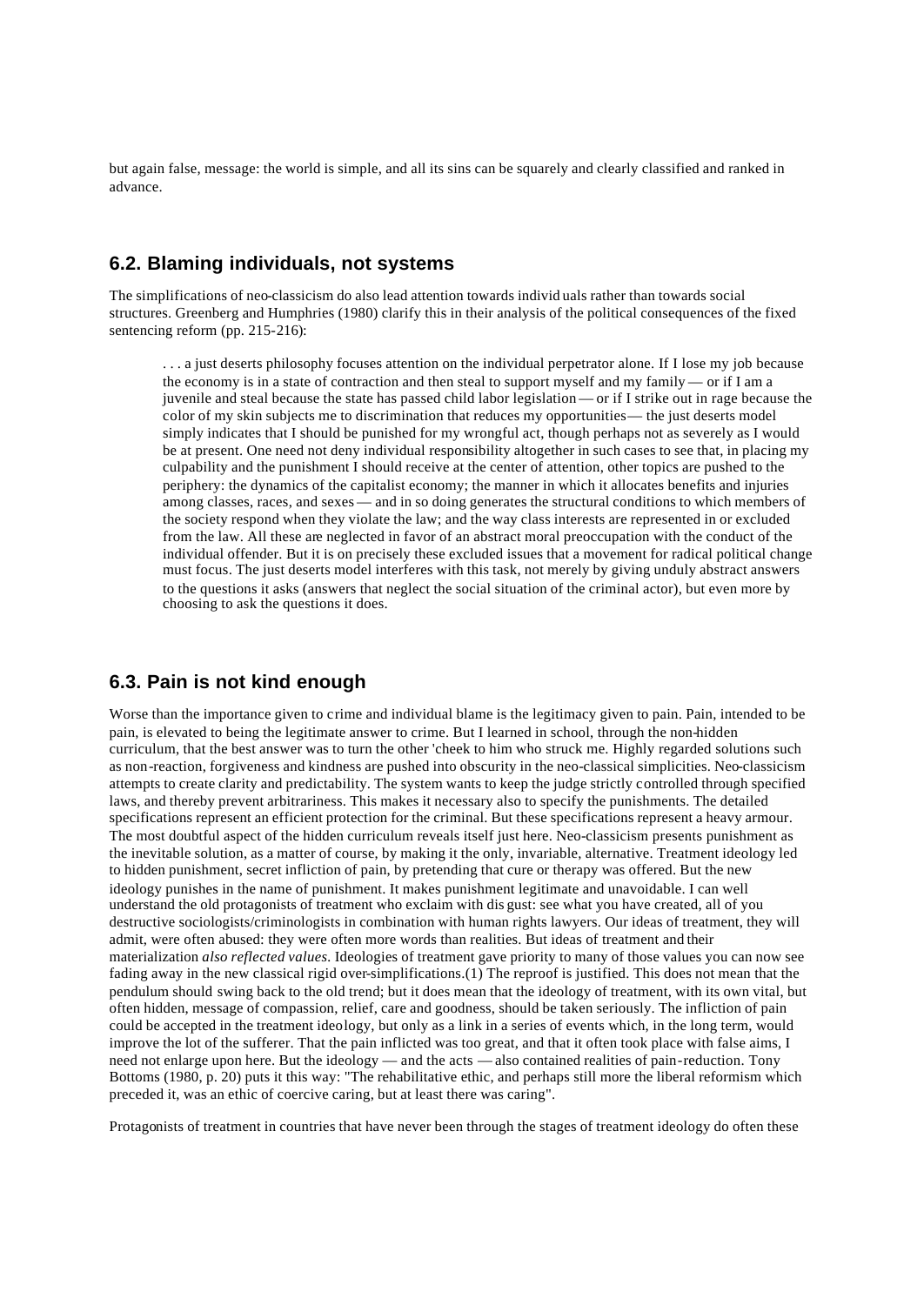days scold their Scandinavian colleagues for letting them down. They have attempted to humanize their penal systems by pointing to treatment in Scandinavia. In the meantime, the Scandinavians declare treatment dead, and thus make it completely impossible to modify old fashioned unkind penal systems.

In an attempt to counteract some of this dama ge let me just add: Treatment is out of fashion. But not all treatment. What has gone, at least in Scandinavia, is "treatment against crime", measures initiated to change the criminal tendencies of a particular person. It is the credibility of measures of control, most often disguised infliction of pain, that has vanished, but not the credibility of treatment or care of sick or suffering people. Prisons are filled with people in need of care and cure. Bad nerves, bad bodies, bad education — prisons are storing houses for deprived persons who stand in need of treatment and educational resources. Those fighting "treatment for crime" are of the opinion that humans should not be sentenced to imprisonment to give society the opportunity to treat them. But if *human beings are in prison to receive punishments,* they ought to get a maximum of treatment to improve their general conditions and soften their pain. Treatment for crime has lost its credibility. Treatment has not.

With the breakdown of the ideas of corrective treatment in criminal law, and the advance of neo-classicism, we have arrived at a most serious situation in our country, where the respectability of inflicting pain has been reinstated. We inflict pain that is intended to be pain, and we do so with a clear conscience.

### **6.4. Neutralization of guilt**

Neo-classicism allows us to do this with a particularly good conscience. After all, it is not we, the power-holders, who bring these things about, but the lawbreaker himself. An automatic connection has been created between crime and punishment whereby, once the crime has been classified, the measure of suffering to be inflicted has also largely been decided. It absolves the individual executor from any kind of personal responsibility for the infliction of suffering. It is the criminal who first acted, he initiated the whole chain of events. The pain that follows is created by him, not by those handling the tools for creating such pain.

This whole tendency is strengthened by the overwhelming interest shown in neo-classical literature in the control of pain delivery, rather than in the pain itself. To regulate pain becomes more important — more in the centre of public and scholarly attention — than to use pain. Regulation of pain becomes so important that the necessity of inflicting pain is more or less taken for granted.

Regulation is given so much attention that little attention is left for discussing the qualities of the regulated commodity and whether this commodity actually is all that necessary. This becomes a new way to create distance to pain. Sufferings disappear in a fog of regulatory mechanisms. Somewhere, far behind, is an activity of dubious repute. But we do not come quite close to it because we are so intensely preoccupied with building up regulatory mechanisms.

### **6.5. The strong state**

The neo-classicists also have a hidden message when it comes to the image they present of the state. Their system presupposes the existence of a strong state, and they strengthen that state even further. Their system is very far from one where the parties feel their way through constantly changing solutions adapted to the needs of the present situation. Their questions are not of the type: Is this really an act that ought to be labelled crime . . . what would be the consequences of perceiving it as stupidity, youthful horseplay, or maybe exceptional heroism . . . are no solutions other than punishment possible . . . what about compensation, or maybe some cooperative activity? With neoclassicism it is all a question of pre-established laws, equally binding for all human beings in all situations. As a safeguard against arbitrary decisions, by state or despot, the laws must be firm. But it seems evident that this safeguard at the same time constitutes a barrier to alternative solutions.

The Scandinavian advocates for the recent blend of neoclassicism and general prevention are quite clear on this point. They might differ considerably in their views on the relative merits of capitalism or Marxism, but they have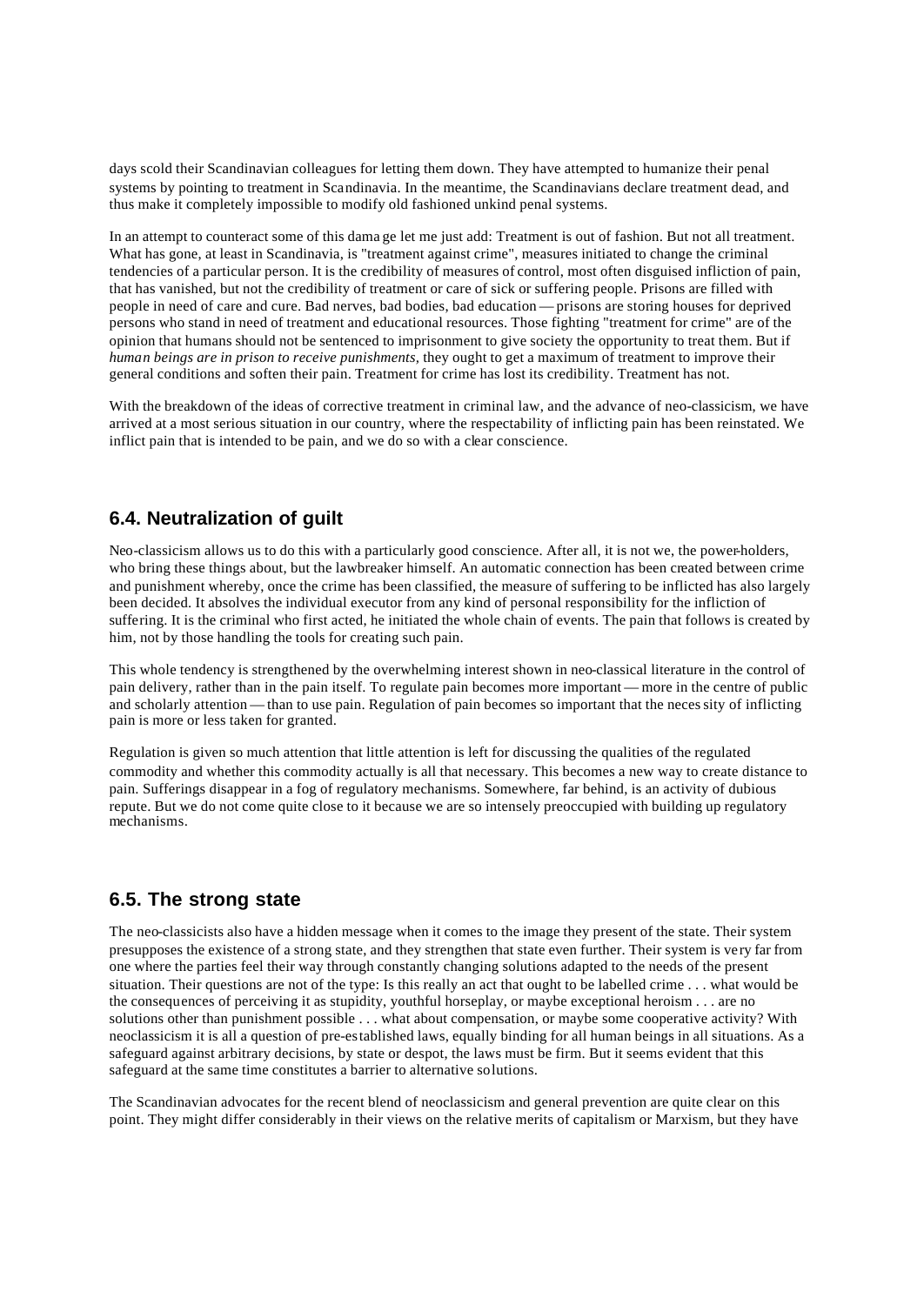interesting similarities in their views on the state. Johs. Andenæs gives us a glimpse of his conception in his most recent article on general prevention. He says: "If one looks at law-making and crime control as one large piece of machinery with the task to direct the behaviour of the citizens, then . . ." Klaus Mäkelä (1975) concludes with a statement that the purpose of the penal law is not limited to the prevention of crime. Its purpose is in addition to "reproduce the official morals and thereby itself" (p. 277). Inkeri Anttila (1977) states that the penal law committee emphasized that the penal law system could not be the only or even the major means for directing the citizens' behaviour in accordance with the goals of official policy *(samhällspolitikens målsättningar).* But the system has still, according to the committee, a basic function of clarifying the content of the central prohibitions and their limits while at the same time expressing the authoritative denunciation by society of disapproved acts.

At first sight the situation appears different in the USA. The psychoanalyst Willard Gaylin and the historian David Rothman have a joint and very emotional introduction to the von Hirsch report (1976):

If progressive reformers shared a basic trust in the state, more eager to involve its power in the society than to limit it, we as a group shared a basic mistrust of the power of the state. At the least we suspected that discretion might cloak discrimination and arbitrariness. We were certainly not prepared, a priori, to construct a system in which the benevolent motives of the administrators were sufficient reasons to cloak them with power. (p. XXXII).

But when we go into the report, and Gaylin and Rothman were both members, quite a different picture emerges. Here it is described how that power, taken away from the administrators, is to be used in their combined system of classicism and deterrence. For example, when it comes to the question of the level of punishments:

The difficulty is the absence of data: the deterrent impact of an untried scale of penalties is not known. It will be necessary to choose the scale's magnitude on the basis of surmise — on a best guess of what its deterrent effect is likely to be. Once a scale has been implemented, with its magnitude chosen in somewhat arbitrary fashion, it can then be altered with experience. If the magnitude selected leads to a substantial rise in overall crime rates, an upward adjustment can be made (within the upper bounds of commensurate deserts). If no such rise results, it would then be appropriate to experiment with further reductions diminishing the scale's magnitude in stages and observing whether any significant loss of deterrent effect occurs. (pp. 135-136).

A system is created where the whims of the administrators are exchanged for an enormously powerful, simple and centralized system of state control. Neo-classicism, as expressed in the spectrum from Ervin Goffman in the von Hirsch committee to Police Chief Joseph D. Mcamara in the Twentieth Century Fund Task Force, has created a system that both needs and strengthens a strong centralized state.(2) Their Scandinavian parallels are in the same situation.

The defeat of treatment ideology for crime and its practice was a necessary first step. It cleared the ground and brought some severe abuses of power against the weak to an end. The neo-classical school, with its rigid system for demanding a year for an eye and three months for a tooth, was probably both unavoidable and on balance a good second step, at least until such a system became law. The simplicity and rigidity in neo-classicism makes it relatively easy to see what it is all about. When guilt, recidivism, and aggravating as well as mitigating circumstances have been quantified, the remainder is simple arithmetic. But when we do see it all, and particularly when we see it in a system that claims to be there to establish a ranking order of values, then I must admit that I am very far from being happy. That society is not, by choice, my society. It is a centralized, authoritarian state which, in the eagerness to create equality, has to block all those softer values from being considered at all. As an alternative to this we must create arrangements to enable us to cope with the task of re-establishing a situation in accordance with the total value pattern within the social system.

1. I do fully agree with Stan Cohen (1977) when he states: "The much maligned humanitarianism which has been used to shield the otherwise unjustifiable positivist goal of 'treating' criminals, should not itself be obliterated. Once upon a time it was 'radical' to attack law, then it became 'radical' to attack psychiatry. As we now rush back to the bewildered embrace of lawyers who always thought we were against them, we should remind ourselves just what a tyranny the literal rule of law could turn out to be."

2. It all seems to be a replication of the Becker/Gouldner debate from the late sixties. That debate started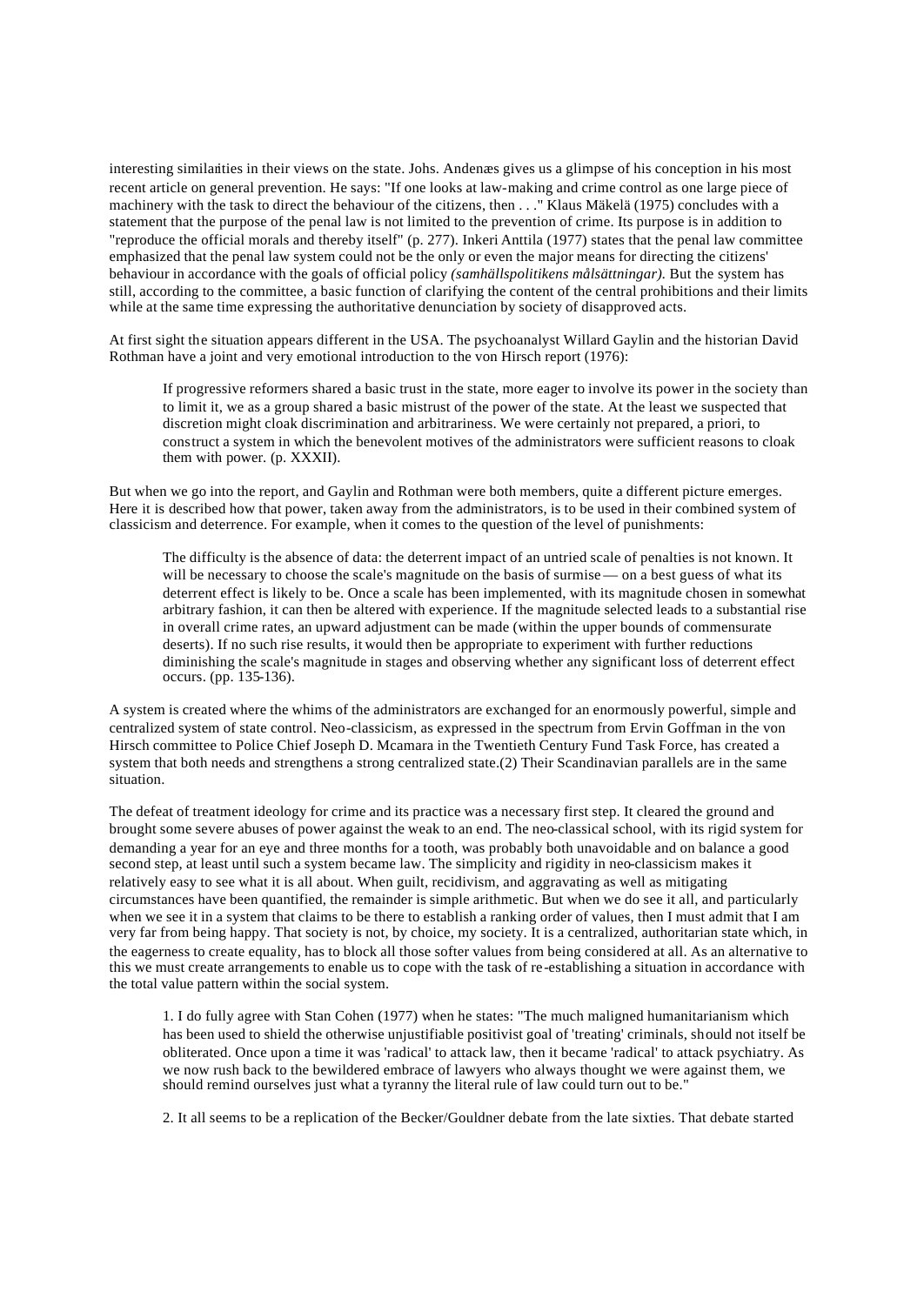with an important presidential article by Howard Becker (1967) on "Whose side are we on?" Becker declared himself clearly on the side of the underdog, fighting prison officers, guards, administrators and bureaucrats. Al Gouldner's (1968) caustic comments were that the unintended consequences of the defeat of the middle men would be more power at the top.

# Chapter 7. The computer

The treatment ideology emphasizes the character of the individual offender when choosing the line of sanction. The neo-classicists place the main emphasis on the character of the crime. Both extreme positions of the pendulum lead to the loss of advantages offered by the opposite position. In this situation, it is tempting to try to combine the two approaches, to get the best from both of them. With a little help from computers, that might be accomplished.

Computers have an unlimited capacity. They could create order. They could combine all relevant individual attributes and give an accurate prediction of possible recidivism. At the same time they could take into consideration all important characteristics of the criminal act and of the relevant mitigating or accentuating circumstances. The importance of every factor could be given a predetermined weight. Lombroso and Beccaria might be equally satisfied. This is not Utopia. This is the system that has been worked out by Gottfredson, Wilkins and Hoffman (1978) for the federal Parole Boards in the United States in connection with decisions on parole for prisoners who have been given indeterminate sentences. The system is in full use.

The system has several great advantages. It has enormous capacity. It can include as many factors as we want. It is reliable. Equal factors carry equal weight in all decisions. When correctly instructed, the computer will always give equal cases equal treatment, quite independently of the number of factors taken into consideration. The system might also be characterized as the most democratic, in the sense that it is the legislators and not the administration who decide the moment of discharge. Wilkins can ask the legislators or the central deciding body to determine exactly what relative weight should be attached to every conceivable factor to be considered, such as type of crime, extent of injury to the victim, bedwetting as a child, level of education, risk of recidivism, or conduct in prison. The law may, for example, impose two months' additional sentence for each year of education beyond the normal level (the prisoner should have known better!) or, if desired, two months' remission for each year of higher education (the more highly educated suffer more from punishment). The system also offers the best possibility for *administrative control.* One can read off in a minute the increase of prison inmates it would lead to if serious drug crimes were upgraded by x points. The system of the calculating machine is also closely related to the ideas of *general prevention.* It can preach its gospel not only to judges, but to the entire population. In a few years most industrialized nations will be able to receive details of flight and train timetables, restaurant menus and prices direct on the television screen. We will be able to press the buttons and get the answer in a moment. It will be even simpler, since fairly stable charges will be involved, to connect up standard penalties for every type of crime carried out under every kind of circumstances by every conceivable type of perpetrator. This will be a truly rational form of prevention. Ask your own home-computer and you will get the exact answer to the question what a contemplated breach of the law will cost.

But there are also problems.

First and foremost, the computer is perfect, infallible. When it is correctly programmed, its decisions are obvious. After guilt was decided, nobody would need to attend before the judge to listen to his decisions if they themselves had some mini-computers at their disposal. This means that *chance* is taken away from court-decisions. In civil cases, this would lead to a situation where nobody used the courts. The outcome would be known; why take the trouble?

If ideals demand that the courts should be used, a certain degree of uncertainty — not complete uncertainty, just enough to make it worth while trying — seems to be necessary.

Another possibility would be to make an attempt to change the computer-programme. This would be the major strategy in criminal cases where — granted that he was found guilty, and most are — the mini-computer might tell the criminal that the outcome would be highly undesirable. Here a second limitation created by perfection dawns upon us. It has to do with the question of who should have the right to decide on what is put into the computer, and also how much it should count, that is what sort of weight should be given to it.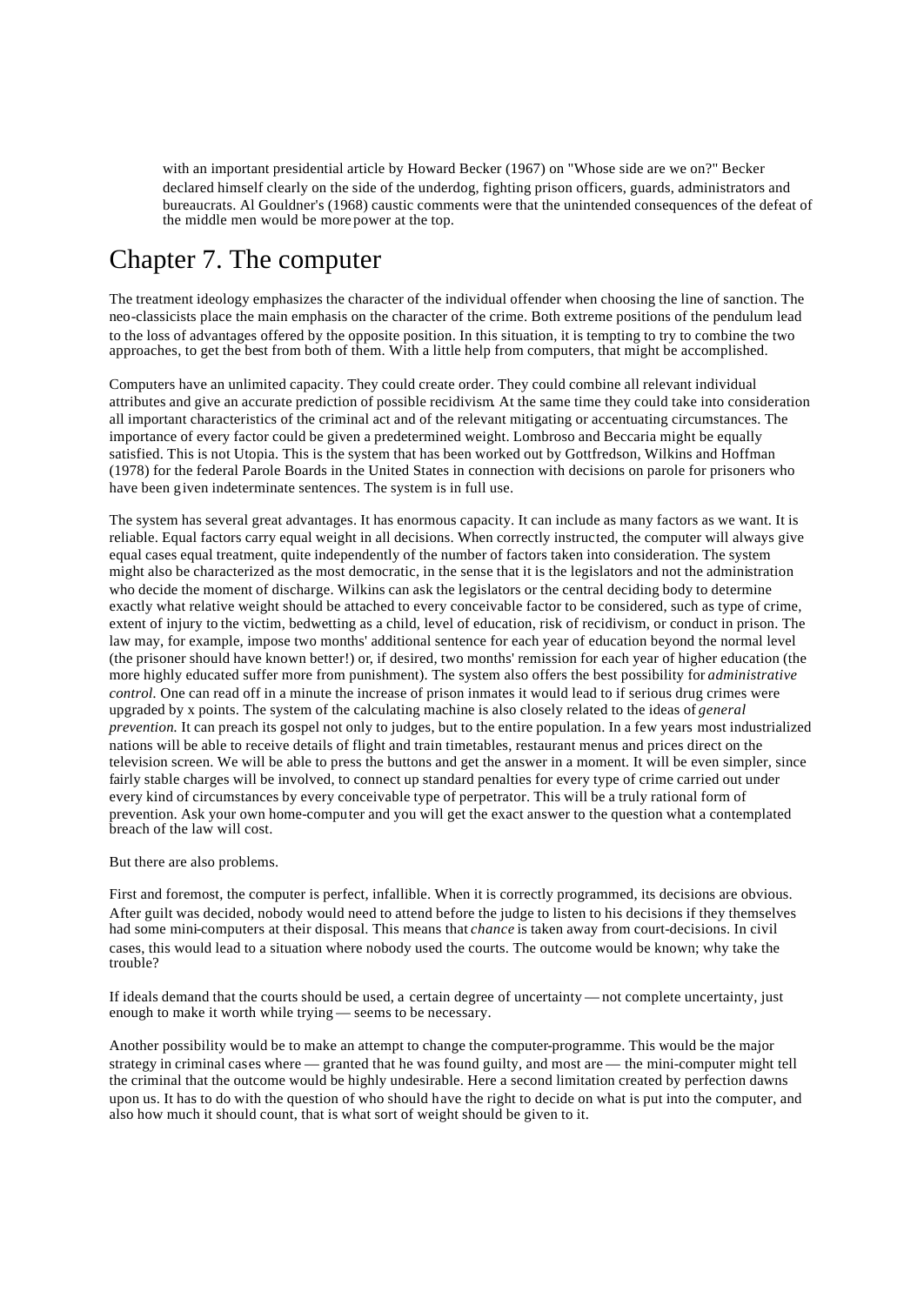Here we can think of a vast number of alternatives in the decision-making bodies. Decisions could be made by:

The United Nations in the General Assembly The United Nations in the Crime Committee Regional bodies such as the European Council or the Union for the Arabic States National Parliaments State Parliaments — such as the Californian legislature Sub-units of politicians — such as the Parole Boards or Law Committees within the legislature A random sample of the population questioned through the telephone or personal interviews A sample from the county, or county representatives A sample from the municipality of the victim or the offender A totality of those close to the victim or the offender Or the decisions could be made by the victim and the offender in cooperation.

This list is, as you will see, organized so that the decisions on the content of the computers — the norms that will decide the outcome — are brought in increasing proximity to those concerned as we go down the list. You will also observe that the moment the proximity is perfect, then the computer is also completely superfluous. In that case, people can talk, directly. It is in the United Nations end of the scale that computers are unavoidable. In other words, whether or not the computer is a good and necessary thing within penal law depends on the character of the decision-making system. At the same time it is clear that the very existence of the computers represents a temptation and probably also a pressure towards giving higher priority towards those types of decision-making systems that can make efficient use of computers. Those who dislike such systems will be negatively inclined towards the use of computers within this area.

This leads to a third, and maybe the major, problem with computers within penal law. It is not only the parties that do not need to go to court, since their mini-computers could tell them the outcome in advance. But the judge does not need them there either in cases where guilt is clearly established. Why should he? Every category to be considered for sentencing is strictly defined in advance. If he is given the necessary information that makes it possible for him to fill in the correct number in the category, he has no need to see the criminal. Since the categories are agreed on as relevant, and are known in advance, the judge could simplify his task by asking the parties to deliver written information on the relevant points and order his secretary to clear up any possible disagreements on relevant information before he started the process of sentencing, that is, before he touched the button on the computer for the final answer.

The computer in penal law has through these elements double ability to create distance. Decisions on relevance the computer rules — can be made very far away from the parties concerned. And when they are applied, the parties need not be there. Decisions on pain can thus be made in complete insulation from those who are to receive sentence.

Here will be no distraction caused by sorrow and tears, by sweat and swear. It will be more like a bureaucracy. Documents, clean desks and — better than in any bureaucracy — clear answers. It will be those answers needed to allow society to remain stable. The principles in the answer will have been decided by people far above. The concrete answer will be exactly similar to the answer given to all criminals belonging to the same category. And the answer is clearly initiated by the criminal himself. The judge has no other responsibility than to push the button.

A fourth point with computers has to do with their hidden curriculum. Their hidden message is that conflicts are there to be solved. Computers are calculating machines, they are designed to give answers. But is it so obvious that answers are what is called for? Is it the final outcome that is of primary importance in criminal proceedings, or is it the process? I will come back to this in the next Chapter.

Training in law is training in simplification. It is a trained incapacity to look at all values in a situation, and instead to select only the legally relevant ones, that is, those defined by the high priests within the system to be the relevant ones. Neo-classicism is just a logical extension of that whole process of elimination. So few elements of the totality are considered that complete equality is guaranteed. But it is, through its simplifications, a primitive system. Computers open the way to new, complex possibilities. But now when a technical tool for perfection has been created, we are able to see more clearly that complete clarity, predictability, and pre-programmed behaviour suited for administrative control can never be the only ideals for any legal system. Neoclassicism is maybe an oversimplified attempt to reach a goal that never was. Maybe law is closer related to art than most of us are aware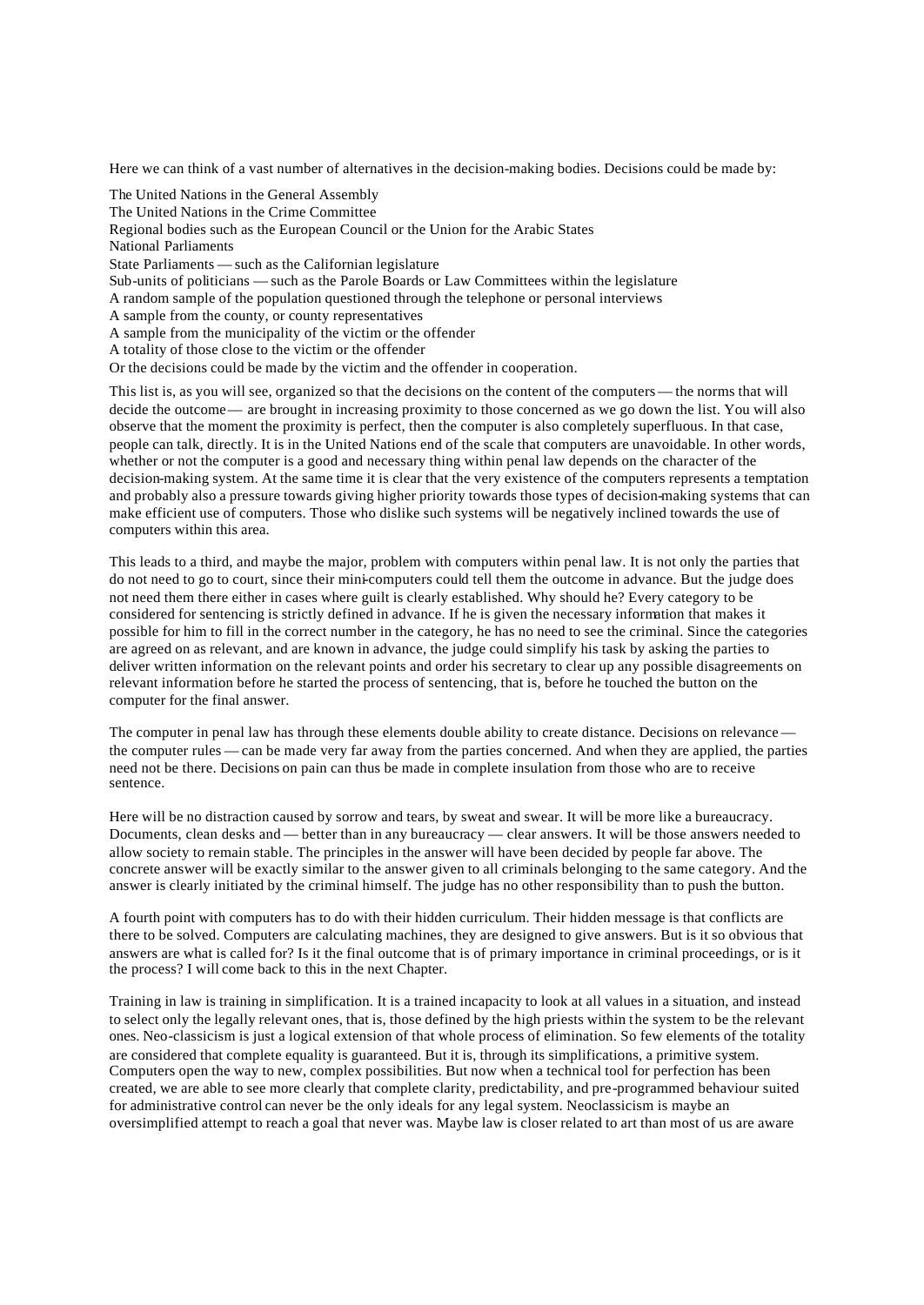of. But art and power do often stand in a strained relationship.

# Chapter 8. Neo-positivism

#### **8.1. The impotent society**

After the meetings of the International Sociological Association in Sweden in 1978, I received several letters from colleagues abroad asking for explanations of what they had seen. The meetings took place in Uppsala, only a short journey from the capital, Stockholm. They had been there, and they were shocked and bewildered by what they had seen: the drunks, the drugged, young derelicts roaming about, gathering at the doorsteps of Parliament, the major concert hall, in the subways, dark spots on an otherwise immaculately clean, beautiful, Scandinavian design. Police were in attendance, but very seldom interfered. Several participants had also travelled through the other Scandinavian countries, and had been struck by the same thing everywhere. In Oslo, one of the favourite hang-outs for small traders and users of drugs is a hillock in the park at the doorstep of the Royal Palace, with the Old University and the National Theatre as the closest neighbours, and Parliament just in front. It is as if these young drop-outs want to be seen, as if they want to say something.

#### Maybe they do.

There are several interpretations of what they are saying. The simplest is that they are not saying anything at all. At least not anything new. They have always been around and have now only become more visible. It is just a question of old figures against a new ground. We have torn down the worst slums. The natural meeting-points for the *lumpenproletariat* have been eliminated, converted into pleasant, dull, clean blocks for dull, clean, adapted families. In the absence of ghettos for the losers, they gather around the centres of pride. If Harlem and its equivalents did not exist, they would gather outside the Rockefeller Center.

Another interpretation concentrates on the position of youth in modern, industrialized societies. Youth has become a highly prolonged stage of life. The age structure has been adapted to the work structure. People are less needed for work than before. We take care of this by increasing the number of years spent waiting for work, and pensioned off after work. The general age for retirement is gradually being decreased. We call it a privilege, and so it is for many. At the other end of the age scale, we increase the number of years people are kept outside the work force by increasing the number of compulsory or close to compulsory years spent in the educational system. That system is open to everybody. It has been the pride of our social democratic countries. Everybody is given the privilege to compete — on an arena built by and for the middle classes. It is an arrangement perfectly suited for transforming structural inequalities into experience of individual failure and guilt (cfr Hernes and Knudsen 1976, Callewaert and Nilsson 1978). Most losers are good losers. They accept the verdict, they are not better than their grades, and they do also accept the position in or outside of the work force deserved by the grade. But some do not. They sit it out in the park.

Ivan Illich (1978) has made a case for the fruitfully occupied unemployed. In Denmark, a group of unemployed have created a society for enjoying their happy free status. Freedom from the slavery in the types of work given to large groups of the working population is a great privilege, for those given the resources to enjoy it. But it takes a long life and lots of training in classical languages and upper class puritanism to create one of those idle Englishmen who enjoyed life on inherited means. It took a Jesuit training and considerable natural talent to create an Illich. Useful unemployment is beyond the reach of most people in societies where we are programmed to follow the rhythm of days and years of work. The unemployed or pensioned are literally paid off, given free time without content. They will easily end up in life-styles beyond their own and other peoples' control.

In addition comes the factor that class-differences are more visible now. Seen from abroad or from the perspective of old people, and measured in money or material belongings, most people are unbelievably wealthy within our Scandinavian societies. But people do not look at themselves from abroad or in a historical perspective. Inequalities remain, and the *growth* in wealth which could temporarily soften dissatisfaction has come to a stop. Inequalities are not any more only a preliminary stage. They are seen by all parties concerned as permanent features of societies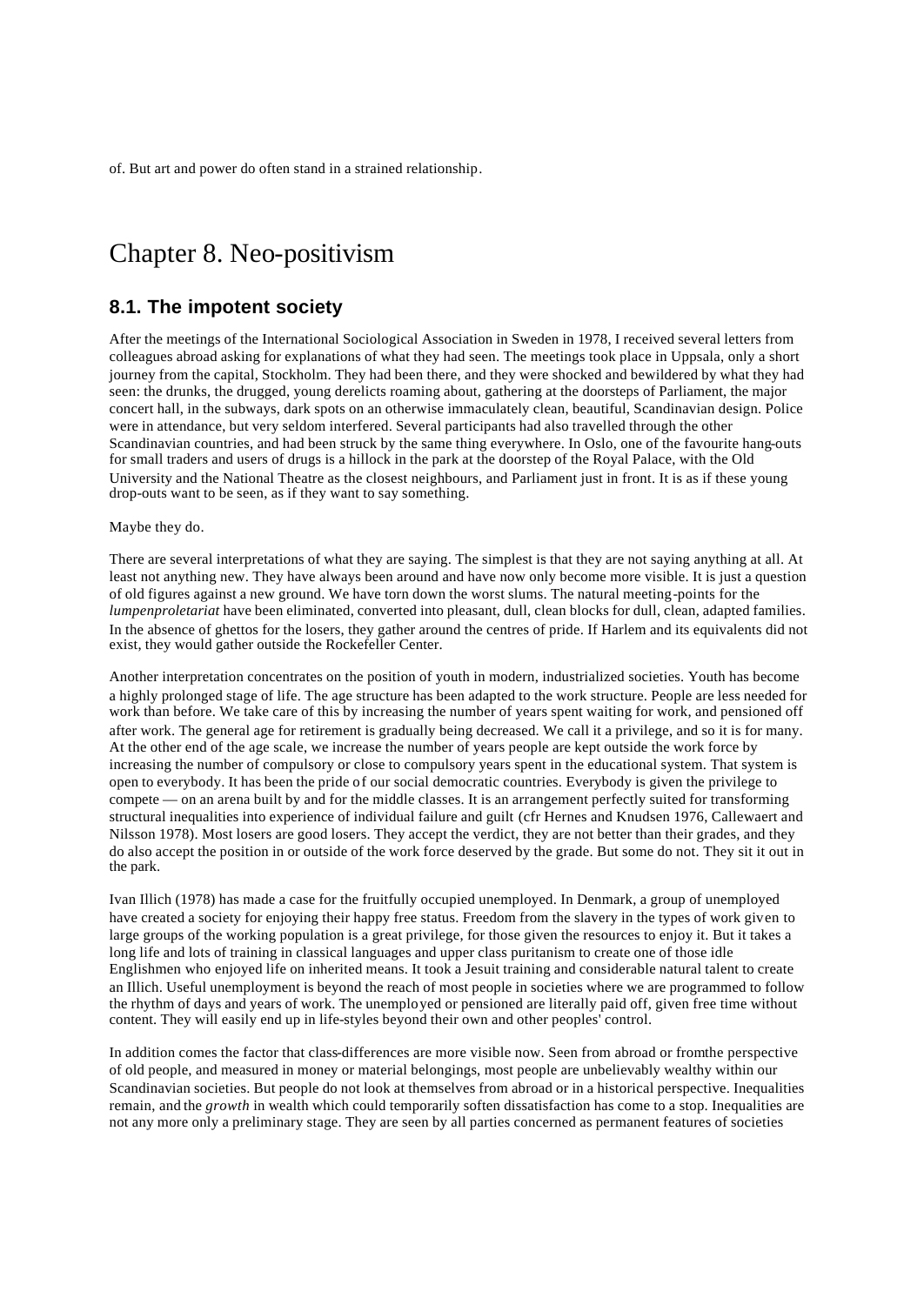with explicit emphasis on equality.

If these societies are of the Scandinavian type, they will designate themselves as welfare states. Hasse Zetterberg has called these societies a gambler's paradise, a place where you can only win, not lose. It was in the sixties he coined the term in a lecture in Oslo. I am not so sure he would use it today. It is possible to lose completely, drug addicts prove it every day. Prostitutes exemplify it. The minimum pension for old or sick people is in Norway close to one fourth of the average salary of an industrial worker. Those dependent on money from the municipal social security system might end up with less than half of the minimum pension. As formulated by Knut Dahl Jacobsen (1967), "the greatest hindrance towards attaining the welfare state is the belief that we have one." Balvig (1980) has made a strong case showing that the old relationship between poverty and crime is still in existence, regardless of all talk to the contrary.

Nonetheless; we live in some sort of welfare state. Those belonging to the conforming poor cannot lose *completely.*  For them there is a safety-net somewhere far below. This is the big difference from the beginning of this century. Our old labour politicians look with a deserved pride on their accomplishments. These are societies where the "deserving poor" are not starving, have some sort of shelter, and are also given some sort of material care during the very last stages of life.

But this very system creates certain peculiar problems for social control. Parts of the *lumpenproletariat* have lost close to everything. There is nothing more to take away as punishment. They cannot be controlled by a threat of losing work, they are out of it. They cannot be controlled by any threat of losing family -relations, they have none. They cannot be controlled by the threat that relatives will suffer; the welfare state is supposed to take care of them. The belief that we have one is as useful for members at the bottom as for those more privileged when it comes to calming guilt for lack of attendance to relatives or friends in need of care. And lastly; those members of the *lumpenproletariat* willing to live at the absolute minimum cannot be starved into control. They will be assured the basic minimum even though they are often forced to convert it into drugs or alcohol.

The time is free, the minimum-money is mine (and could not be removed without shaking the whole base of our welfare societies), and nobody needs me anyhow. Why should I not drink or drug myself to any stage I want. Any stage, including my o wn death.

In addition comes the recent history of crime control as described in this book. Treatment for crime seems to be of no use. Science, as well as social developments, have killed it all. Compulsive treatment of deviant behaviour did not work, and it was clearly demonstrated that the idea of treatment resulted in severe injustices directed against members of the working class. Treatment institutions for young offenders, dangerous offenders, and psychopaths are nearly all abolished. Forensic psychiatrists have got a very low status among doctors. The younger generation has up to now nearly all been against all sorts of compulsory treatment for most types of deviant behaviour. As a reaction to abuses in the name of treatment, and to forestall potential abuses in deterrence theory, we have got a more legalistic ideology, exemplified through neo-classicism.

We can still cope with severe crime, that is, we can get the severe offenders off the streets in the name of justice. But when it comes to the small ones, we are impotent. They are easily seen. It is a disgusting sight. They drink or dope themselves to death. But some do it on a pension, others on petty crimes difficult to prove. Treatment would not help.

#### **8.2. Advocates for control**

Not only visitors from abroad have difficulties in comprehending the highly visible phenomena of dark deviance on the otherwise so clean and well-ordered surface. We all have difficulties, but some more than others. Three groups are particularly heavily hurt:

First: Parents and others related to youngsters who drop out with drugs, alcohol, or general criminal activities. Those who did not obey parental authority could be starved back into the herd in the olden days. Nowadays they can survive on leftovers from affluence plus social security. Vocal requests for alternative measures of control are therefore increasingly being made. We cannot let young people run completely wild. Compulsory attendance in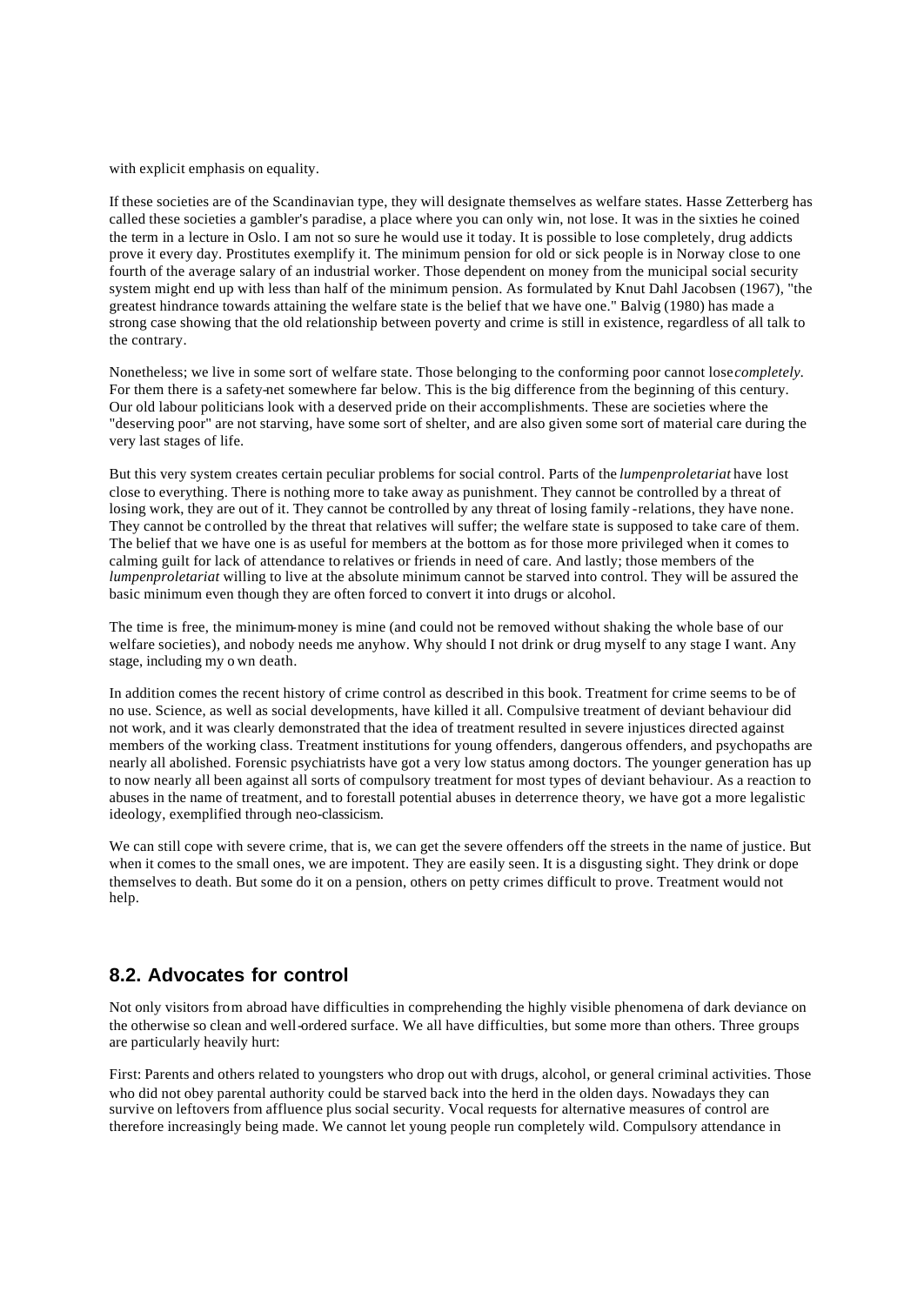schools, treatment-homes, collectivities and eventually prisons becomes the declared alternative to work. Some old liberals are attempting to stem the tide by pointing to the dangers of stigma and the horrors of prisons. They are easily neutralized by parents pointing to a child lost in drug abuse. They would rather see him alive, in prison. I agree.

A second vocal category consists of the actual or potential victims of visible crime. It is impossible to say whether crime has increased or not. But it seems to be certain that anxiety concerning crime has increased. Crime is such an imp ortant part of the commodities sold through the mass-media. At the same time, the social structure has changed in a way that makes it impossible to find out how representative these news reports are. Balvig (1979) has clearly documented that the anxiety for being a victim of crime increases the more isolated a person is. The lonely old lady will see the same as the foreign visitor in the centre of Stockholm. In addition, she will read the newspaper and get it all confirmed. But she is not the only one. And there are realities behind the concern. The welfare states have had a considerable success in distributing property. There are few grown-ups without belongings, things that can be stolen, property for which they demand protection through stern measures against intruders.

Again some old liberals attempt to intervene, telling the old ladies that it is not all that dangerous, and pointing out to the new, affluent worker that those who threaten his property are sad, bad cases, poor and sick, and in need of understanding rather than pain. The former Minister of Justice from the Labour party in Norway said so, but she became former through such sayings. The political far left seems confused and in doubt as to how to handle this matter at present. Most take a liberal position, but there are exceptions, as represented by the influential Maoist Jan Myrdal (1977). In several articles he has argued that criminals are the enemies of the working class. Police and prison guards are according to Myrdal closer to the working class than the *lumpenproletariat.* It is according to him far from obvious that the worker in all cases ought to support demands from the prison movements. "We are in favour of law and order. We are at the side of the police both in the fight against crime, and in the policemen's fight for improved working-conditions and increased salaries".

It was back in the 1960's that prisoners and former prisoners held their first general meeting in Sweden. The press called it "The thieves' parliament". It came as a shock. Prisoners should keep quiet, not make demands, not interfere in the penal process. A few years later, all the Scandinavian countries had their prisoner organizations. They were in the centre of public attention. They worked for the improvement of pris on conditions, they organized prisoners, they organized strikes. Thomas Mathiesen (1974) describes it well. They experienced many defeats, but also some victories. The most important effect of it all was probably an increased feeling of self-confidence and dignity among the participants of the movements.

Today, the situation has changed dramatically. These days activities within the prison movements tend to be much more defensive of positions attained in the beginning of the 1970's. The movements are not any longer in the centre of public attention. The climate has changed. Former allies have become enemies, more soft-spoken, or out of power. An economic recession makes for less willingness to experiment. The highly visible dark spot on the welfare facade strengthens those forces demanding action, not softness. Demands for law and order have also had a breakthrough in Scandinavia. Of course they have. Highly industrialized societies are bound to create situations where that will happen. During the first stages, when there was always more of everything, more to distribute, we could all relax, liberalism could rule, problems could be defined as transitory. Now they are permanent. There is not more to distribute every year. The situation has changed from one with a perceived potentiality of unlimited progress, to one of defence of what has been attained.

But more embittered, and also more confused than any, are the architects of it all, those who were young and poor and active in a fight for a socialism later converted into a social democratism, later converted into a welfare state. Compared to our past poverty, our recent affluence is beyond imagination. Studies (e.g. Ramsöy 1977) show it, and we do not even need the studies, since so many still remember. Compared to past insecurities, our recent social security system has outstanding qualities. Is it not obvious that we have reached the goal, that we are there? Why do they then remain, those thin, pale youngsters outside the Palace, visible both to the King and all the King's men?

The temptation must be tremendous. Just a few decisions in Parliament, and the last dark spot would be removed. It would not be necessary to call it a law against hooliganism; that might be misunderstood. One could call it a law for the protection of problem-youth. They need protection. Their parents need it. Their victims need it. The welfare states need it now that they have come so close to perfection that they lose control.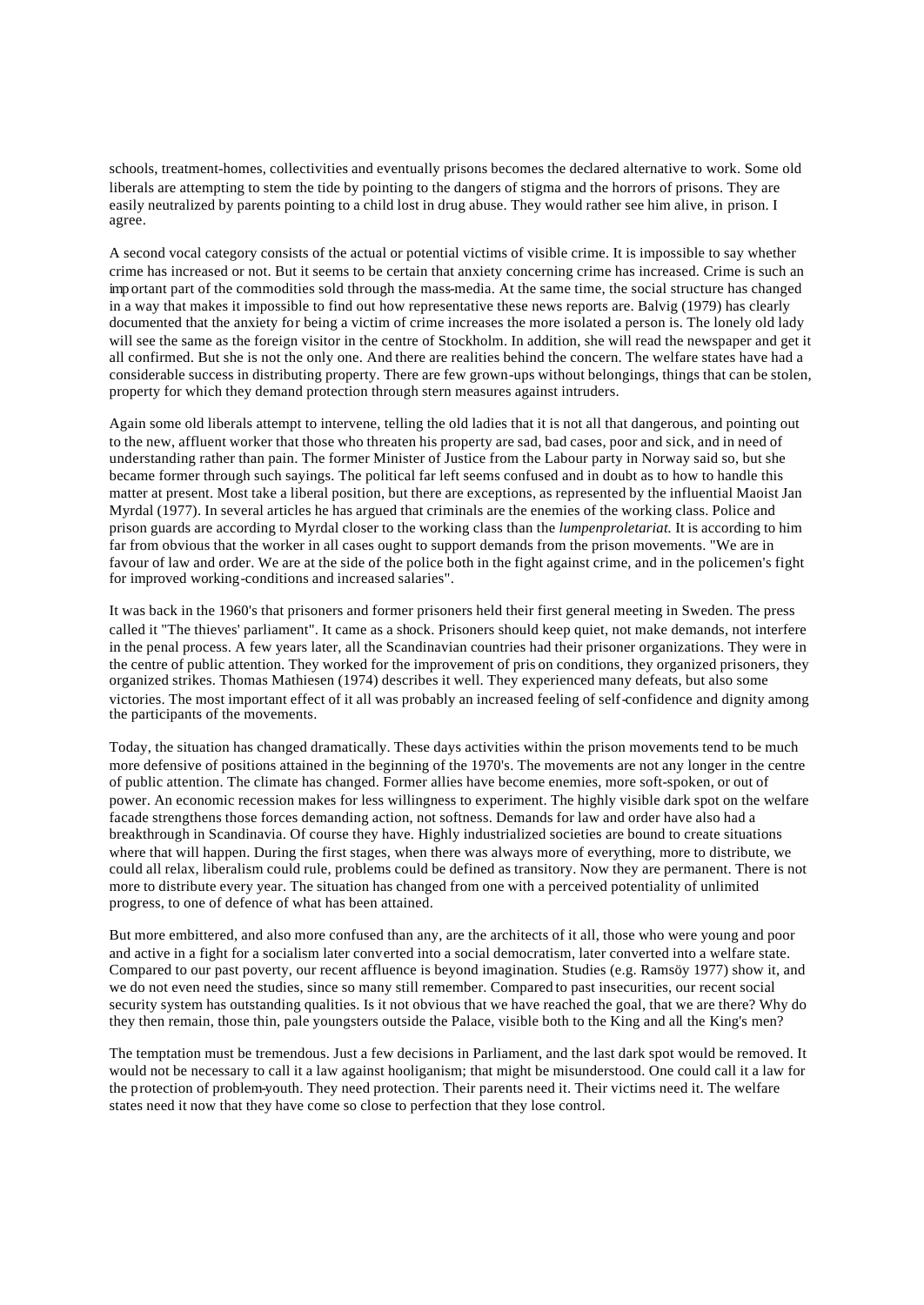To sum it all up: The situation is one where minor offenders have become more visible and also more difficult to control at the very same time as their relatives, victims of crime, left-wing politicians and architects of the welfare states have become vocal advocates for some sort of action. In its totality, this is an unstable situation. Something is bound to happen, and so it does.

#### **8.3. Our comrades**

Last summer, 350 social workers met in Sweden to receive the message on how to handle the drug problem. They met in a small and geographically very remote place called Hassela. Nothing is more known, more debated in social work circles just now than Hassela. Institutions based on their principles are mushrooming, also in other Scandinavian countries. And their ideas are also invading other types of institutions as well as ordinary social work practice.

And what is the message?

The most pronounced theme is that the clients are our comrades. The drug-users and drinkers, they belong to the working class. We, the Hassela-people are socialists. They are our comrades, and must be treated as such. We have a common identity and a common cause. Comradeship means responsibility, we are obliged to drag our comrades out of their misery by any means available. Any. From 1850 and up to the turn of the century the Scandinavian workers suffered through their enormous alcohol consumption. The leaders of the labour movement saw this, and acted. Workers could not become free, and the movement strong, if alcohol was not controlled. Teetotalism became an important part of labour, and the alcohol problem was brought under control. Now consumption of alcohol as well as drugs is back to the old, dangerous level, and has to be controlled by the old recipe.

One of the old ways was to *force* people into abstinence. Comrades are not allowed to drug themselves to death, they are rescued. You die for your comrade and of course you compel him to live. If necessary, you compel him to stop using drugs. If necessary, you enforce your comradely attention for several years, until he is rescued. Hassela is for young drug users. They are picked up in Stockholm, sent to Hassela independently of their own wishes and brought back by the police if they run away. They are kept one year. In addition comes one year of compulsive attendance at a "folk high school" together with other youngsters whose stay is not compulsory. They can be kept until the age of 20. The legal base for keeping them is the Child Welfare Law.

Another major theme is the general moralism of the approach. Standards are established, breach of standards severely censured by staff-members and other comrades. Hassela is not a place for digging into clients' souls, nor into the many sad external circumstances in earlier life. There is no soft liberalism here. This is a demanding place with heavy consequences for a possible lack of response or lack of responsibility. It is a rough life. Rough for the youngsters, but also for the staff. They live there, take part in all activities, have no shield between themselves and the others. It is a total institution for all.

It seems to work. They claim success rates far above anything experienced in the Kingdom of Sweden these days. This is a controversial matter (Englund 1975, Thelander 1979), but the claim might prove to be substantiated. Hassela is probably very successful in bringing young people's drug use to an end, and has most certainly proved successful in reducing the feeling of acute professional impotence among social workers and related professionals. The costs of that success might outweigh the gains of their help to young drug users.

### **8.4. My comrade, the functionary**

The problem with Hassela is not Hassela, but all those eagerly waiting for a message on what to do in all those situations where society today does not act at all. Hassela seems to be filled with warm idealism and with people who live with the consequences of their ideas. I have great respect for their acts. But not for their social analysis. The analogy between our Scandinavian societies in this century and the century before is an extremely dangerous one, omitting the existence of the category of people most eagerly receiving their message. During the last twenty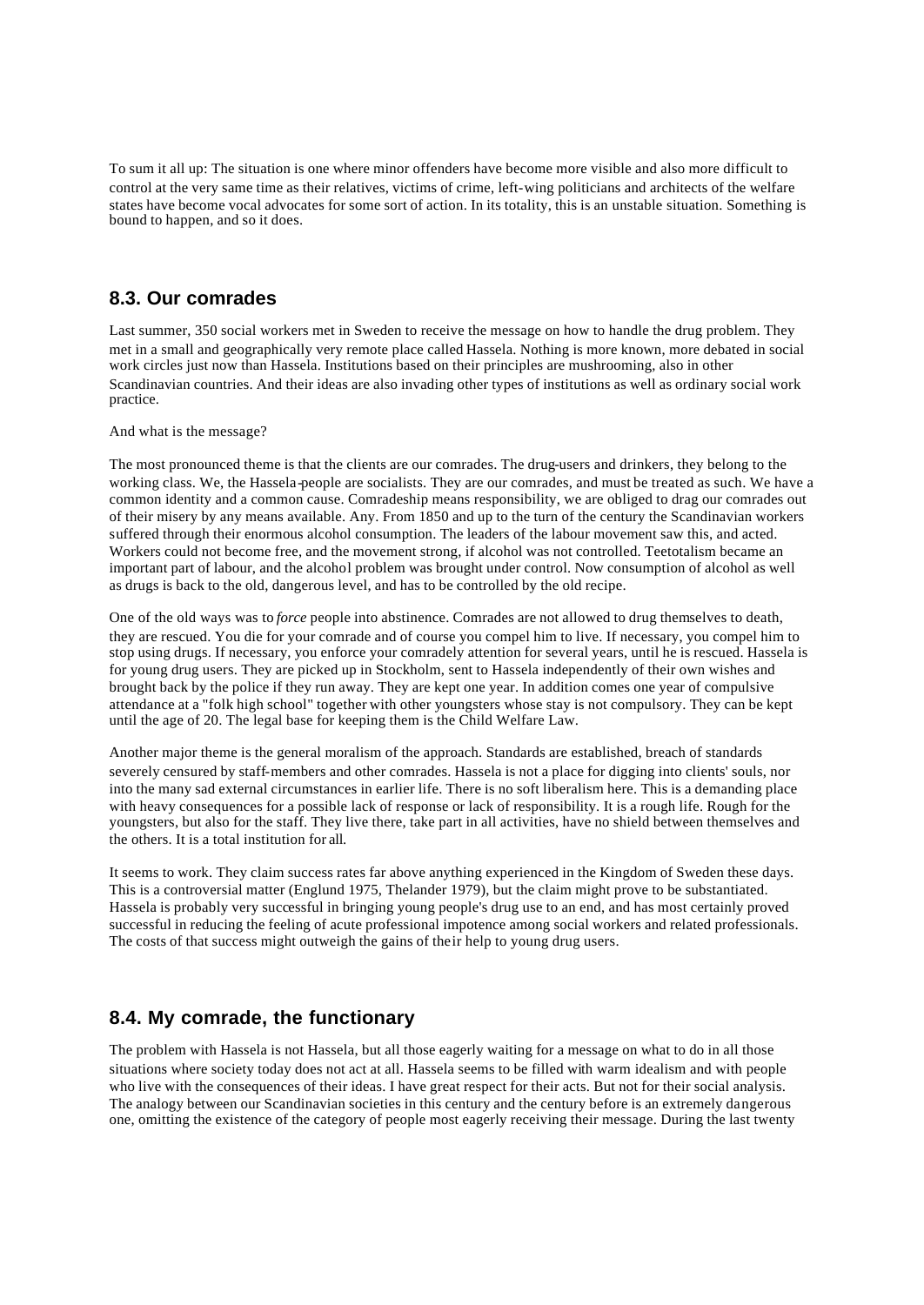years we have had an enormous expansion in the number of professionals trained into an identity of caring for other people's behavioural problems. Now they are there, some of them with their identity at stake. But at the same time they are functionaries, most of them working in bureaucracies, from nine to four, with clear lines of command, with documents, with short encounters with clients, with potential power vis-à-vis these clients, but just administrative power. They will not have to live with the consequences of their decisions; they will drive home to the suburbs, to partner and children and dogs and summer-house, and somewhere someone will have to let drug-users feel the consequences when they do not live according to the rules of a game between comrades. Those someones will become the new breed within social control in westernized societies. I suggest we call them comrade-functionaries.

But some will do more than talk as comrades but act as mere functionaries. They will start collectivities for drugusers themselves. They have learned how to do it. If clients run away, they will try to find them and bring them back. If they cannot find them, they will ask the police to do so. When the police bring them back, they will keep a close eye on them, and prevent them from running away anew. But they will get tired. Partners will need attention; their children have got the measles; the police get irritated; they install some locks. But locks are easily opened, and illegal opening is a challenge in itself. A fence is raised, some clients dig a hole; a wall is raised, some jump the wall; bars are installed, some remove the bars and jump the wall. A special treatment unit is built.

It is like an old film. We have been through it all before. The potentialities of the Hassela ideology reflect a repetition of work schools for criminal youngsters. They started as idealistically run and completely open offers to young people who really deserved an honest offer. Through the mechanics of teachers being obliged to keep their unusually unwilling pupils, they ended as unusually unpleasant indeterminate prisons. It is difficult to understand why social workers should prove more successful.

The special arrangements and institutions for children difficult to govern were established in Scandinavia at the end of the last century as a result of combined interests among law personnel, educationalists and politicians (Stang Dahl 1978). It came as a great relief to everybody on the controlling side. The staff should be experts, to a large extent recruited from education, health or welfare. But this last element never materialized. There were not so many professionals around in those days. But now there are, eagerly waiting for new tasks, and also protected against the memories from past approaches by seeing themselves as comrades. We end up in a system of enforced consumption where one of the commodities becomes socia l control, served by a comrade-functionary close to that type of personnel we otherwise meet in totalitarian societies.

# Chapter 9. Pain forever?

### **9.1. A one-dimensional pendulum**

Like heavy waves, the various forms of crime control appear, disappear — and appear again. Or maybe a picture of a pendulum in motion would be better. A pendulum with classicism and positivism at the extreme positions, later exchanged with neo-classicism and neo-positivism. None of the extreme positions are stable. They have a built -in potentiality for change. The classical and neo-classical positions take care of equality according to the gravity of the act, but not of a more broad concept of justice. Nor are these positions able to create a machinery for control of the minor types of crime or deviance. The positivistic and neo-positivistic positions give an excellent base for control, particularly of minor deviance, but also of the extreme forms such as the habitual or the dangerous criminal. Their defects become visible in periods when the need for such a type of control is not so strongly felt, or where the potential targets for this type of control gain in political strength or support.

Is there then no calm ocean, no peaceful position or middle stage where the pendulum stops moving, where harmony is established? Probably not in theory, but certainly in practice, established through blurred compromises. A bit of each. Some equality based on the gravity of the offence, some control of minor offenders based on their supposed personal needs, some indeterminate sentences based on a hypothesis of dangerousness. Crime control is not based on clear principles. Not any more than vice control or control of the international economy. It is a day-to-day matter, workable through compromises, protected by unclarities. Few social systems would survive if the participants understood each other completely, or were fully governed by the declared basic principles of their system.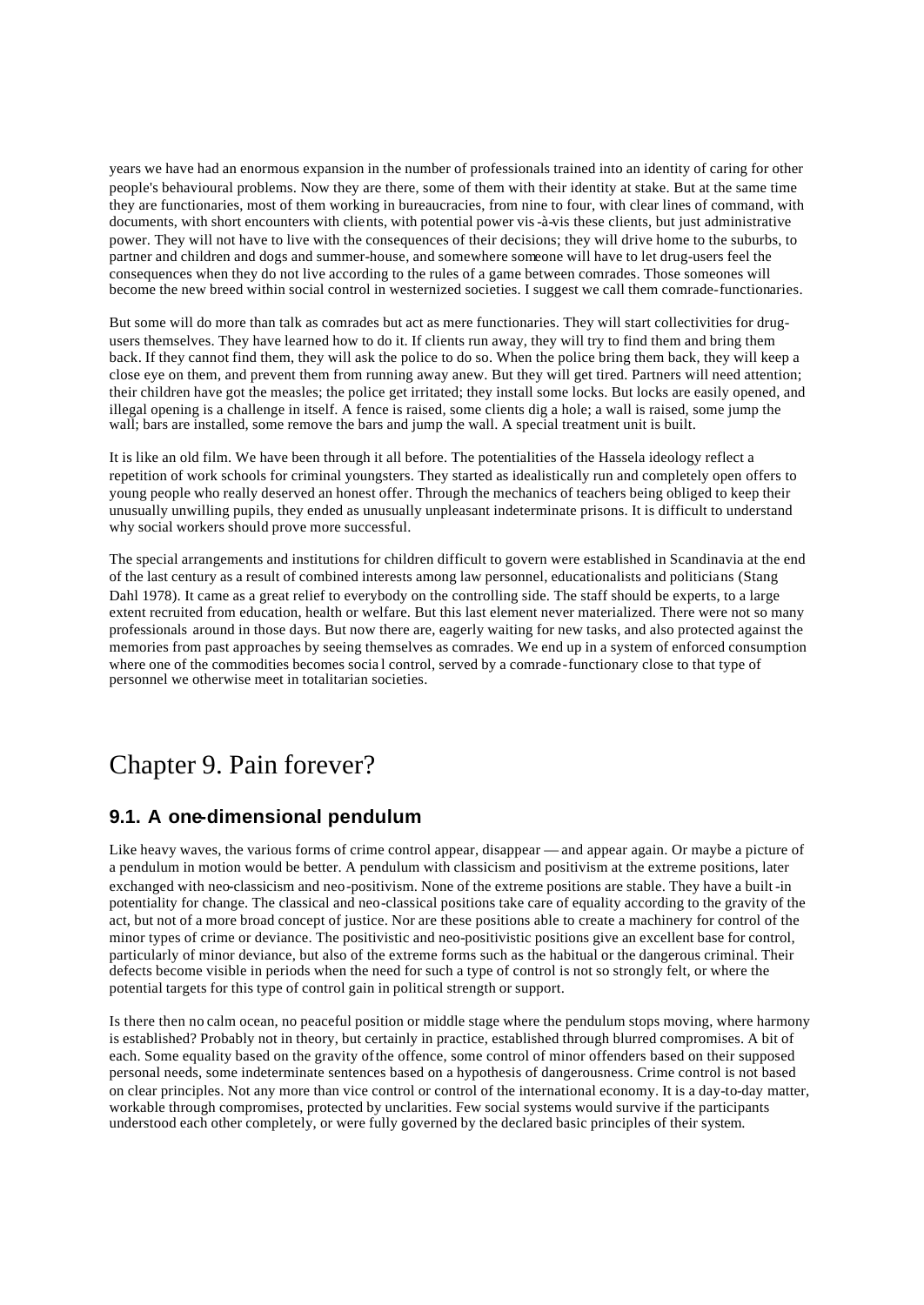One reason why compromises are so easily reached within the crime-control system might be that the extreme positions on the pendulum are not that different after all. Maybe the *similarities* between positivism and classicism, as well as between neo-positivism and neo-classicism are greater than their differences.

I have earlier argued that treatment ideology and general prevention (or deterrence) have basic similarities. Now I want to push the level of provocation one step further, and argue that posit ivism and classicism — as they appear within the field of crime control — also envisage some fundamental similarities. Beccaria punished with a purpose. The von Hirsch report establishes the level of pain delivery so as to be able to prevent crime. They fought for equality in pain delivery. But the delivery had a cause. Behind it all is the obvious goal of crime control. Neo-classicism is not only activated by the revival of interests in general prevention. The two are in a harmonious relationship. Just deserts would be only an empty shell if it were not seen as a regulatory mechanism for pain with a purpose.

Pendulum moves between classicism and positivism represent a true picture when the task is to describe the major practical important positions in the debate on crime control. But it is an untrue picture if the intention were to give an analysis of fundamentally different positions within the area. The pendulum I have described up to this point is in a way a one-dimensional one. There is another dimension, by and large ignored by makers of criminal policy and neglected — or mostly frowned upon — by sociologists as well as liberals. Let me try to bring us a bit closer to this alternative position. But it is a difficult task, so let me hasten slowly.

## **9.2. Experts needed**

A murder has occurred. It is in a normal-sized modern town of let us say, 300,000 inhabitants. You read about it in the newspaper, and get very upset. Two evenings before you had listened to a lecture given by the supposed killer. You did not notice anything unusual about the speech, nor about the speaker. The whole affair becomes incomprehensible. The judiciary also seems to find it incomprehensible. They declare that psychiatrists will be called upon, to explain.

But let us imagine another killing. This time 200 years back in time. To ensure that some of us have some common stock of knowledge of the scene of the murder, we can this time imagine that it happened in Hilltown in New England, that decaying town made famous through the penetrating description by George Caspar Homans (1951). If we had lived in Hilltown at that time, we would probably have found it ridiculous to call in an expert of the mind to explain why the killer had killed. Ridiculous because we all knew why he killed. Maybe not in advance, and not so certainly that we would have dared to interfere to prevent the murder. But after the act, we would not have been surprised, and we would have agreed between friends that this was exactly what we all could have expected all along.

The difference between the experience of the two killings has to do with the amount and type of information the participants would have about each other. So many people live in a middle-sized modern town that it is impossible to know them all. In addition, life is organized in ways that only allow us to have segmented knowledge of other beings. We know fellow-workers as workers, friends as friends, family members as family members, . . . We have a narrow basis for predicting behaviour outside the exact group we meet. In Hilltown, pretty well everything was known about everyone.

The challenge to the psychiatrist is in many ways to recreate the lost Hilltown. The good psychiatrist will recreate the totality of the killer; he or she will dissolve the boundaries around the segments of the killer's existence and thereby make it possible to grasp the incomprehensible. By doing this, the psychiatrist will do the same job at the level of the individual as the sociologist attempts at the social level. We have become foreign to each other (and thereby also often to ourselves). We need experts to pull us together. The same has happened to societies. We need help to re -create the totality.

There are reasons for the developments of the various branches of experts. Good, scientific reasons. We need the experts, just as we need most of the other providers of service in modern society. We need the doctors, the nurses, the hospitals, the schools. But they also need us. This brings me to the other side of the coin. Experts need clients,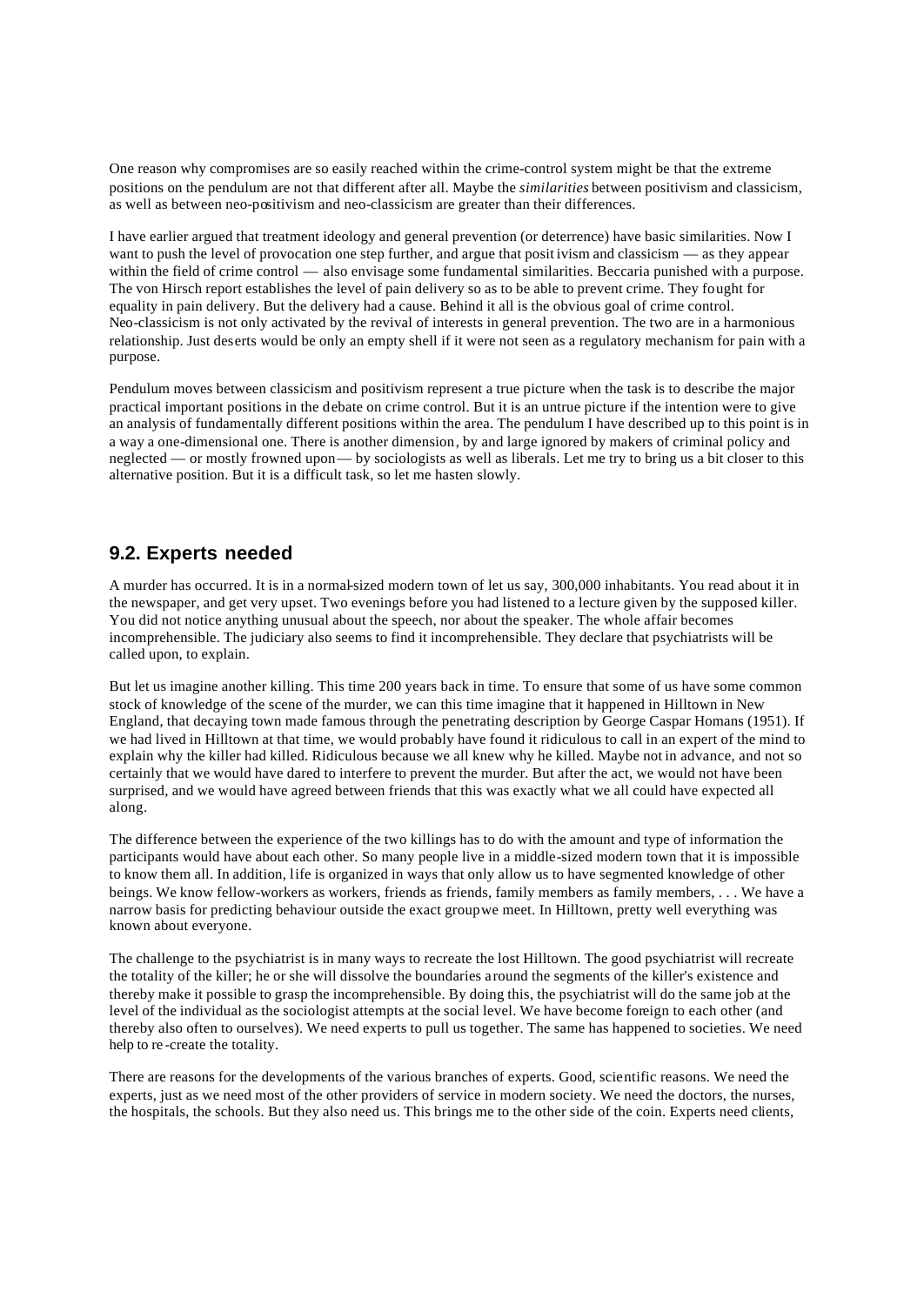and might create them in the process. This will often make us forget that we are not quite so foreign to each other as some writers make us believe. Some do still live in the countryside. And some never do leave their neighbourhood within their Megalopolis.

#### **9.3. Subterranean patterns**

Let me include a story from our valleys. It sounds like a fairy -tale, but it is true enough, observed and written down by a perceptive student (Bjørkan, 1977). Her task was to find out about the ancient but still highly active Norwegian institution of *"lensmann",* that is a sort of sheriff, but with numerous civil tasks in addition. He lives in the district. Very often the position was passed on from father to son. In old times, he was often a bad character, in alliance with the rich and the mighty; Therefore, in the folk-tales, he was the one to be outwitted, while the King was more kind, and stupid. Today the *lensmann* is more under control, more common, more popular, and dependent on his popularity to be able to function. He directs auctions, sees to it that unmarried mothers get their money from runaway fathers, — and controls crime. And here comes Bjørkan's major point. When interviewing the *lensmenn,*  she found they all reported that there was no crime in their districts. A few exceptions occurred. People passing by might sometimes break into a petrol-station or shop. But the people of the valley? Never.

But as already mentioned, Bjørkan was a perceptive observer, and while she was conducting the interview, several episodes occurred. The telephone rang, a lady had lost her purse; the *lensmann* asked his assistant to drive down to the close-by cafe, the purse was found and brought back to the lady. So was the young man who was using the purse. He happened to be the lady's s on.

Another episode: A report came in on breaking and entering into a store of weapons for the home guard. The *lensmann* jumped into his car, drove far up into the mountains in the direction of the store, met a car high up there, stopped the car, found Ole drunk as usual, with a carload of guns to irritate his father. He brought Ole home and took the guns to a more safe depot. What a cliff-hanger story lost for the mass-media! Helicopters and anti-terrorist police might have been engaged in the crime-hunt of the century. Now it was only Ole. An old story of misery and family quarrels.

Crime is not a "thing". Crime is a concept applicable in certain social situations where it is possible and in the interests of one or several parties to apply it. We can create crime by creating systems that ask for the word. We can extinguish crime by creating the opposite types of systems.

#### **9.4. Counter cultures**

Denmark is a society for collectivities. Not only collectivities run by functionaries, but also real ones, run by ordinary people. What machines divide, man can draw together. Christiania is the largest one. It is situated in a beautiful area, close to the heart of Copenhagen, formerly used by the army, abandoned, and then occupied by slum-stormers evicted from housing close by, and later joined by others. The number of inhabitants is unknown; those living there have no great affinity with systems of registration or public statistics, but they are more than a thousand, spread out in some large stone buildings and a considerable number of small wooden ones. The material standard of living is generally extremely low. It is possible to survive there on very little money. Some inhabitants work in Copenhagen, outside the collectivity. Several receive social benefits in one form or another. Inside Christiania there are also some possibilities of making a living. Several work-shops have come into being, restaurants, a bakery, a health-centre based on "natural medicine". One of the most interesting theatres of Denmark has its home base in Christiania. In a way the whole place is like a huge, burlesque performance.

It is a terrifying place; dirty, untidy, "hash" is sold openly, a lot of drunks, and an overwhelming number of strangelooking people, some obviously insane, nearly all a s if taken out of a medieval painting. Lots of children, partly living with their parents in Christiania, partly run away from Denmark to the Free Town of Christiania, establishing a group called "Children's power". A great number of dogs, remarkably nice dogs, run all over the place; several horses are kept there. Once in a lonely part of the area, I met a brown bear. It did not feel right — according to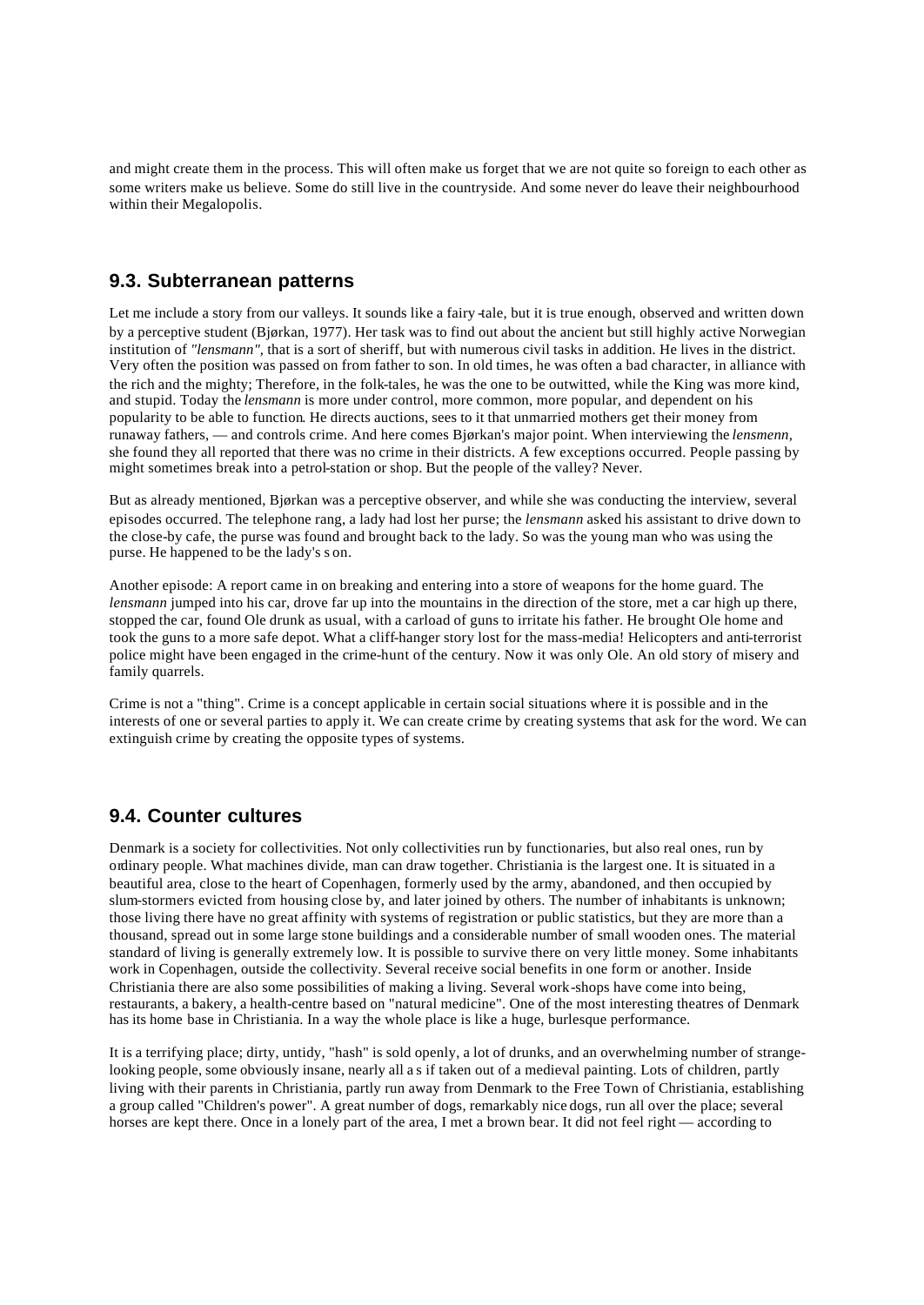Christiania values — when I slowly realized that the bear was chained.

The place has its ups and downs. My last experience was in the Grey Hall. Two thousand people were crammed in to initiate a fight against the use of hard drugs in Christiania and in Denmark. In the following period, very strong pressure was exerted on sellers and users. A national movement was created, and Christiania moved upwards. But it is a society with great scepticism against leadership, any leadership. Observed from a distance, it looks as if natural leaders are born, again and again, when crises emerge. Taking responsibility, they become visible both inside and outside Christiania. But thereby they break with the rule of equality, and lose their potentiality to act. The same has been observed within the feminist movement. So, Christiania cannot be ruled. But it cannot easily be killed off either. Each time an attempt is made, it mobilizes enormously, and the government hesitates.

Christiania has many friends. As Ben Kutchinsky (1981) puts it so well: liberalism is important in Denmark. And Christiania itself is an important part of Denmark. In addition to the dirt and sin and misery, it is also an expression of core values of Danish society. In the good periods - but remember there are also bad ones — this is a place for communal living. Since so many work so little, they have more time than usual for talk, cultural activities, and mutual attendance. At the same time, however, there are clear indicators (Madsen 1979) that commercialism is important inside Christiania.

Christiania is a challenge to Denmark, but maybe the more ordinary Denmark will in the end take over from the inside.

Christiania is a sort of medieval town, based on a mixture of small private enterprises and communal sharing. At the other end of Denmark is another collectivity, one based more on hard work and socialism. Its name is the "Tvindschools", its symbol the largest windmill in Denmark, built by the participants. It has grown out of the folk-high-school movement of Denmark, a strong current of that country, mostly with Christian affiliations, a place of development and learning for youth after they have gone through the compulsory school. The teachers at Tvind put all their salaries into one hat and share. It is a very efficient technique applied by a minority within a capitalistic welfare state. The Tvindsystem has become rich, and buys more and more farms, which they convert into schools.

An essential element is that the pupils as well as the teachers work and study at the same time. They have built their own buildings, invented their own sewage system, now copied in several places, and their own electric power system. The windmill gives a surplus of electricity, sold to the electricity companies. If you do not know how to repair a broken window or carburettor, you just have to try. Of course you can do it. They buy old buses, convert them into class-rooms, and drive all over Europe and Asia to study the living conditions and to become able to report home in lectures and speeches from real life, not only from books. When abroad, they attempt to take part in ordinary peoples' life, often through some joint projects in villages or cities. In addition to the "Travelling folk-high-school" they operate a teachers' high school, and a so-called "After-school" for young people just out of the compulsory school system. Work is a core value. The discipline is very strict. Alcohol and "hash" are absolutely banned, even in vacations. Breaking these rules means eviction.

Christiania and Tvind, they are both a part of the surrounding society, but also in contrast to it. And they stand in contrast to each other. The abundance of time in Christiania, the shortage of it in Tvind; the lack of discipline in Christiania, the abundance of it in Tvind. The danger of Christiania seems to be too little intervention, tolerance to an extent that might endanger life. The danger of Tvind is a collective attitude so strong that individuals might become crushed. But still, what unites the two systems is something more important. It is basic trust in human beings. Christiania and Tvind are societies of anti-clients. Through their concrete practice, they declare that humans can accomplish what they really want to accomplish. Man is a creator, not a mere consumer.

This spring, thirty persons held a meeting on the West Co ast of Norway. They gathered to discuss ethical and philosophical questions, as well as very practical ones, such as how to organize their daily life and get the necessary work done. They kept on for three days. Except for a few invited speakers, they were all, according to our official system of classification, mentally defective.

#### Were they?

This is an uninteresting question. They had their meeting. Their discussions were interesting. After the meeting, they all went home to four different villages where they have their permanent life. They all work. They all take part in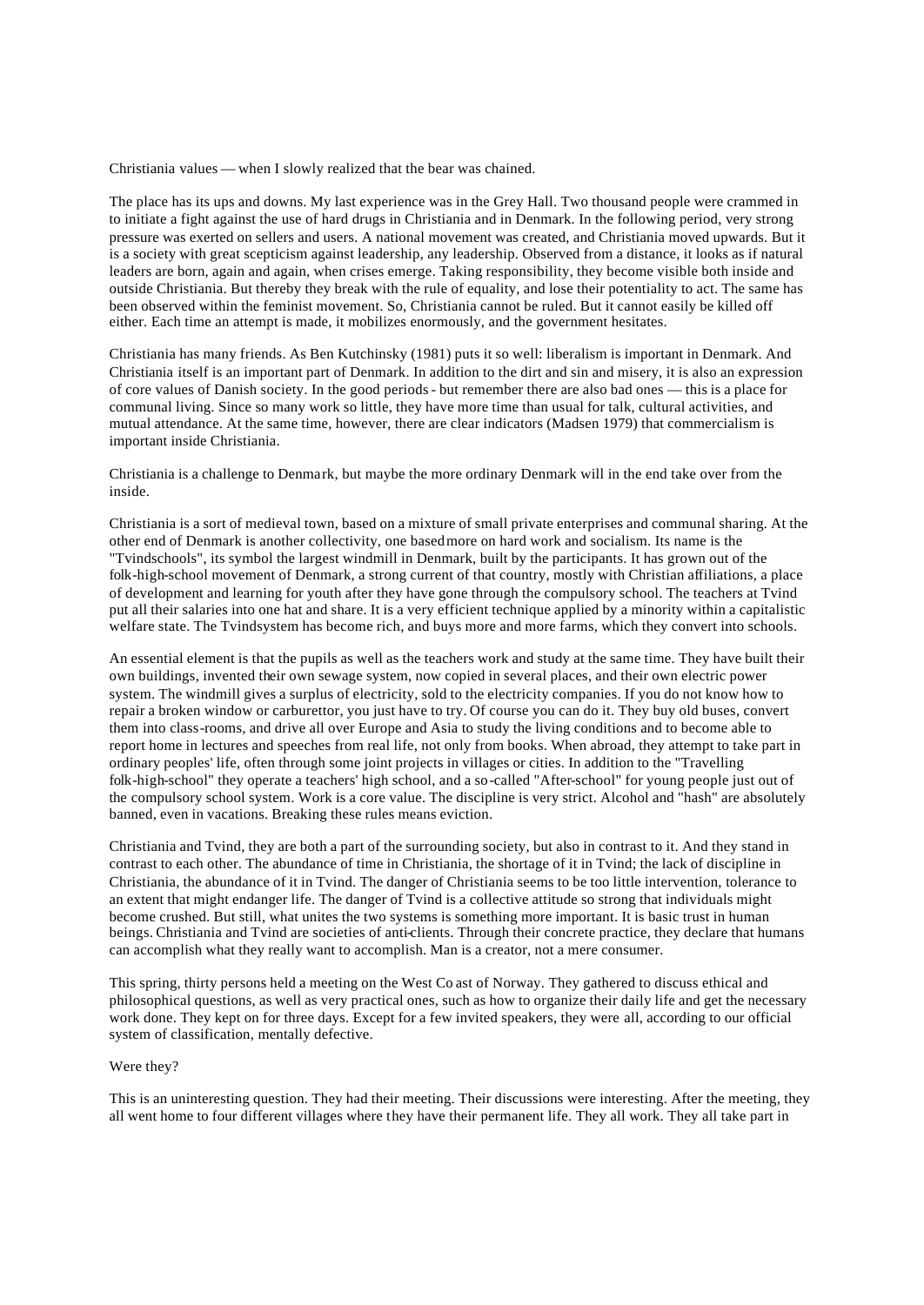decision-making. They are all engaged in various cultural activities. There is a totality in the existence which gives it qualities beyond the usual.

They are supposed to be dumb. I was thinking of that the other day during an evening meal in one of the villages. We were probably ten people around the table. Two or three had no "official handicap", others had several. Vidar asked if we wanted more tea, and served us all, quietly, no mess, not a drop was spilt. In addition to being designated mentally deficient, Vidar is blind. But the point of the story is not that the blind, classified as mentally deficient, Vidar, served tea. The point is the behaviour of the remaining persons around the t able. It was a matter of course that Vidar should serve us tea. It was an atmosphere of confidence. I think I observed a slightly watchful glance on the face of one who had taken particular responsibility in setting the table; but no interference, no comments afterwards. This was no result of planning. I asked an old aquaintance the next day. No strategy, it had never been discussed in the household.

The only threat I can envisage against the circle of people around that table, is that there might be too ma ny helpers around. Not professionals, they are banned from this community, at least in their capacity as professionals. But do-gooders. It is a very realistic threat. Young people are enormously attracted to this community. They queue up to take part. Too many would easily mean that they would take the teapot away from Vidar and maybe even push him out of his major job in the household: drying the dishes. He does it, once a day, in addition to his other job outside the household. To protect Vidar and others, dishwashers are not allowed into the system. Also to protect him, some of the young people who would otherwise be tempted to give too much help are forced to take their meals in a ghetto where there are none of the formerly declared mentally deficients, no insane, no blind, no crippled. In other words the situation has been turned exactly upside down. The youngsters have become the handicapped, those to protect the others against. And the young people know it. They strive to get access, to get close to a totality, to get teachers of all sorts, that is, from the whole variety of mankind, in vital questions. This is not only a counter-culture as Teodore Roszak (1969) would have called it. It is a counter-society, more radical than any I know of, more so than Tvind and Christiania, more than any political movement. In the midst of our well-regulated, immensely affluent societies of providers of service, even here there are counter-forces, societies of anti-clients, places where it is not obvious who are the providers and who are the receivers.

Vidaråsen is the name of the collectivity Vidar lives in. (The similarity in names is probably a coincidence.) Officially, Vidaråsen is an institution for mentally handicapped persons. It receives money from the State. As in Tvind, all salaries are put in a hat and shared. Collectivities of this type were first created in Scotland by the German refugee Karl König. His inspirer was Rudolf Steiner. Internationally, they are known as Camphill villages. They show interesting similarities to the French type of villages called "Larche", created by Jean Vanier (Clarke, 1974). The ground seems particularly fertile for such villages in Norway. There are four of them, with plans for two more to come. Just now, they are striving to get the authorities to redefine them from being institutions for handicapped people into being communes for such people who for one reason or another find life in large, compartmentalized units unsuitable. Vidaråsen could not function without subsidies from the State. It is a reaction against domineering features of the welfare state. At the same time it is a form of life dependent on that state, yet possessing potentialities for the renewal of the welfare state.

Of course they are believers, as we all are. In Vidaråsen and Camphill they have the same idea with regard to souls as are found in so many belief-systems. They think that the soul, when a body dies, passes to another body. This is a hypothesis with great consequences for social life. It makes people very attentive. External signs such as blurred talk, eruptive bodily moves, or permanently running noses do not become all that important as indicators of who you are. Inside might live a dignified soul. When we look hard, they are proved right.

# Chapter 10. Some conditions for a low level of pain infliction

With these indeed all too short sketches as a common stock of information, we might be able to discuss some possible conditions for a low level of pain infliction. Let me organize that discussion around five basic categories: Knowledge, Power, Vulnerability, Mutual dependence and Belief system.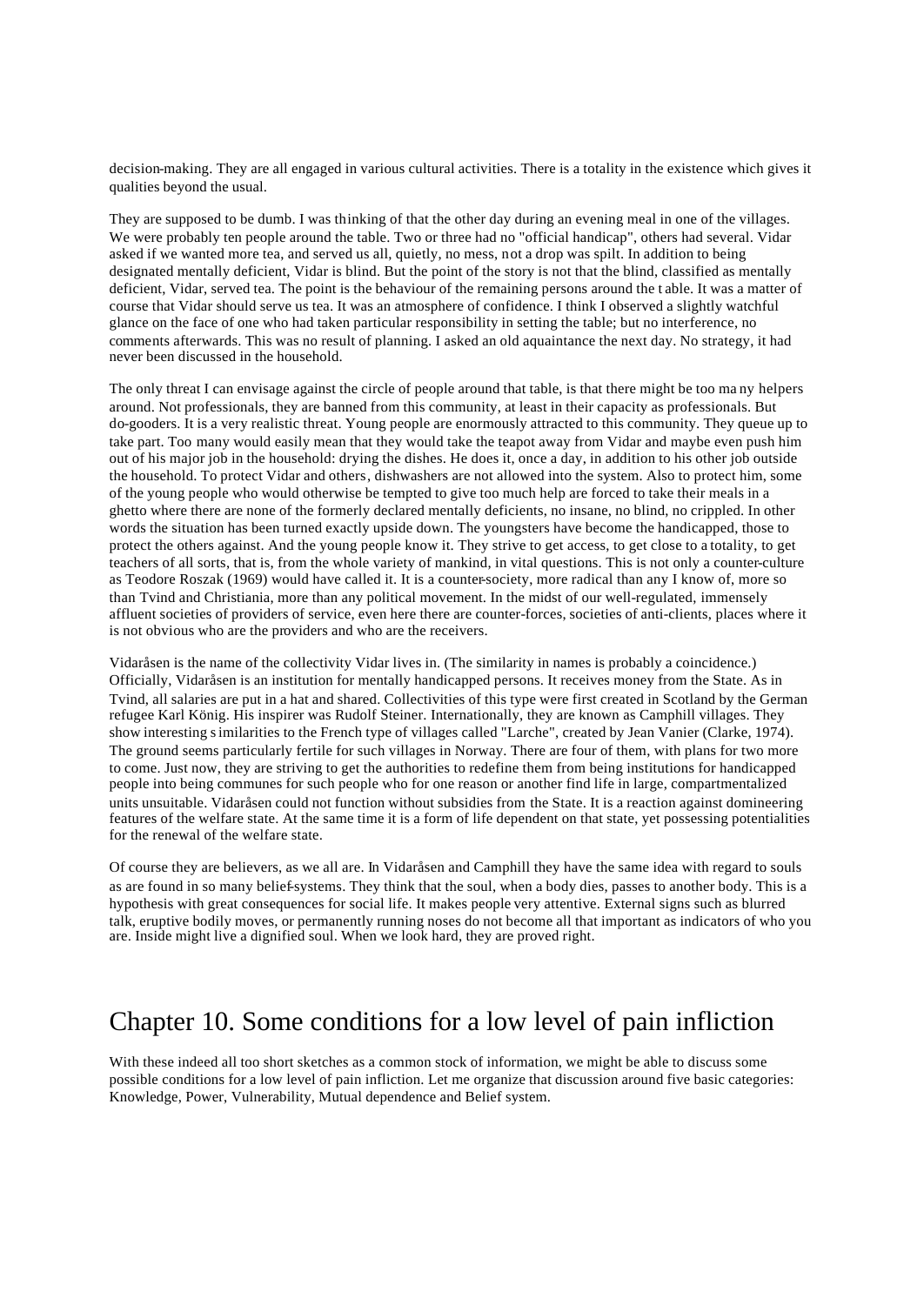#### **10.1. Knowledge**

The importance of knowledge might be best illustrated in the contrasting features of a society of experts versus the subterranean pattern suggested through the stories from our valleys. All other things being equal, but obviously they are not, it seems to be a plausible hypothesis that the greater the amount of information on the totality of the life of the relevant system members, the less useful (and needed) are generalized concepts such as "sickness", "madness", — and "crime". The system members come to know so much about each other, that the broad concepts in a way become too simple. They do not add information, they do not explain.

In Norwegian we have the word *"bygdeoriginal".* "The odd local character" might serve as a translation. Small-scale societies are not characterized by similarity in ways of presenting oneself, or in general behaviour. On the contrary, they exhibit a most colourful variation in the gallery of persons. A large amount of our older literature is filled with descriptions of them. These are not flat societies where everybody is and behaves just like everybody else. But such societies are often characterized by continuity in the highly individualized life styles. *"Bygdeoriginalene"* are persons created through a long period of interaction during which the parties get sufficient time to get to know each other. In this type of society, we find a great amo unt of variation *between* persons, but not so much *in* the person. Eccentricity is tolerated, but inconsistency is not. It becomes a tolerance of variation in the sense of consistent differences from the usual ways of behaving. It becomes tolerance of patterned behaviour so closely related to a specific individual that it might be called a personality trait. Strange people are tolerated, but their roles are not for hire.

But with so much information regarding the system members that the simple generalized abstractions do not suffice, the most simplified reactions towards unwanted behaviour do not suffice either. Crime *and* punishment. The two concepts are at the same level of abstraction. In a social system where the one is not useful, the other might not be useful either. Knowing the *"bygdeoriginal" —* the odd local character — the system members will understand his behaviour to an extent that makes one aware of the complexities in changing it. Simplified punishments will not be seen as natural and obligatory answers.

It is important to realize that not all small-scale societies have knowledge about their members. Smallness is no guarantee of knowledge, while at the same time some large systems contain considerable mutual information between the system members. A very important factor here is the question of how long the system has been in existence. Small societies *without a common history* will have no place for individualized deviance. There has not been the time, nor the encounters necessary, to create such roles. In a small-scale society with a limited amount of mutual knowledge between the system members, the demands will often be great for *similarity in behaviour.*  Non-conforming will be categorized in abstract terms, and censured by simplistic actions. Systems with limited internal interaction will remain without a common history. Modern "dormitory towns" are exemplary cases. The extreme cases should probably not be called systems at all, since so little interaction is going on. Not even punishments will create interaction, since external police are called in and the rest of the procedure of punishment is done outside the system. To arrange the situation in a way that forced those who lived there in the non-system to cope with a breach of conformity without possibilities for exportation of the problem, would in itself help to create a system of the non-system. The need for pain infliction might thus be reduced through system-creating.

Another essential factor limiting common knowledge is segmentation. A small caste society might keep the participants efficiently separated. The effect of this will of course be increased through inequalities in power.

#### **10.2. Power**

People with power can deliver pain. Power means the ability to get other people to do what you want them to do, independently of their own wishes. The penal judge is above the defendant. He is protected by the symbols of the courtroom, the elevated bench, the robe, in some systems also the wig, the prestige of the building, the atmosphere, his training, affiliations, special class, and enjoys the advantage that the decisions are in reality made somewhere else; the judge is only carrying out a heavy task. His heart is bleeding, but he is obliged to act, to punish.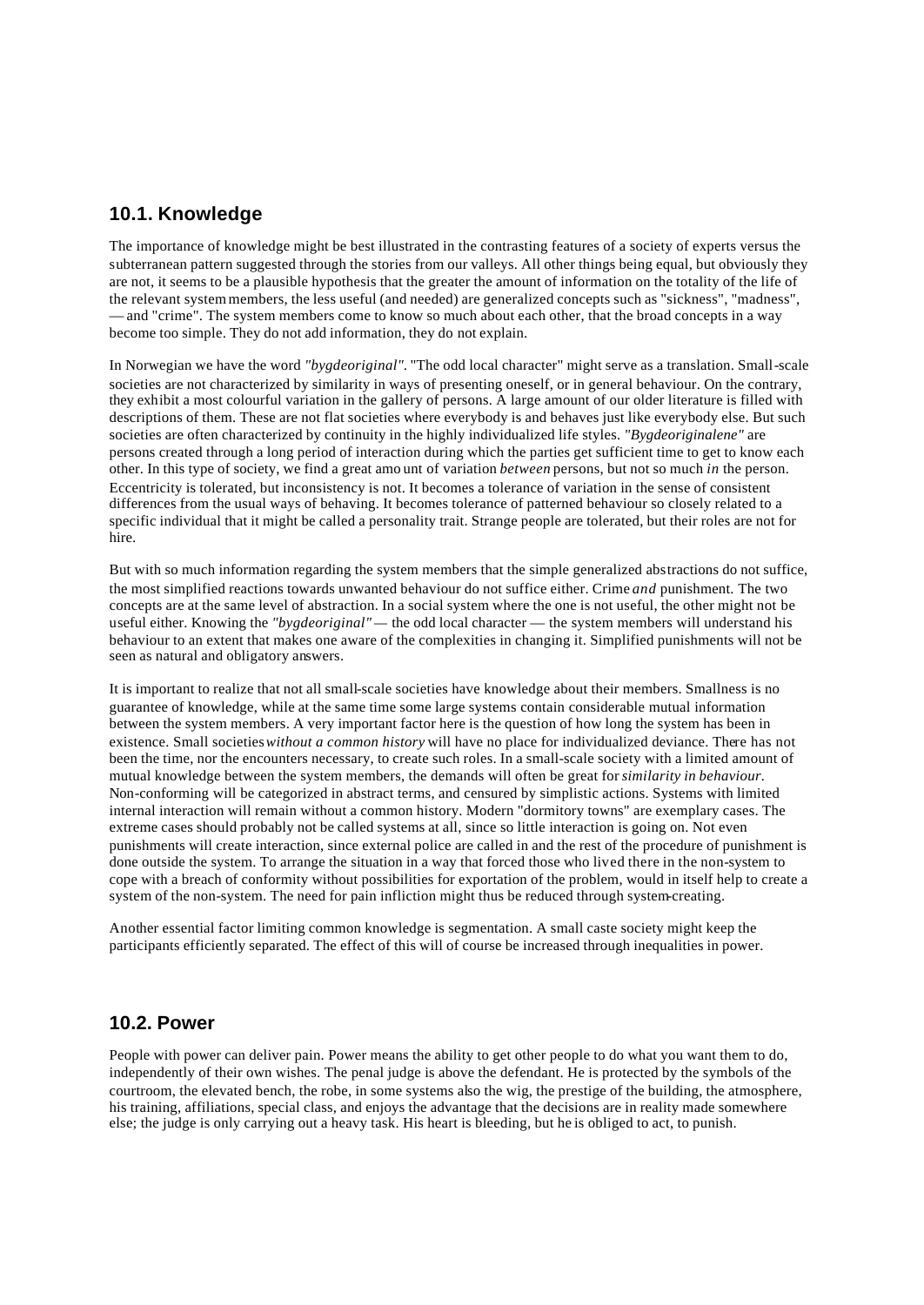People without power are in quite a different situation. If they have no protection, or they are not strong, pain delivery is not a tempting alternative. The potential receiver would not take it. He would hit back. Intentional infliction of pain is easier the further away the recipient is from the deliveryman. Milgram (1965) has shown it experimentally. He hired people — in the name of science — to give electric shocks to other people. The hired ones were brought to believe that the object of the study was to find out whether people would learn faster if they were punished for mistakes. Few were hesitant to apply punishment, even when they thought the voltage was dangerously high. But they became hesitant the closer the victim was brought to them. I have similar data from a study of behaviour in concentration camps (Christie 1972). The more prisoners were able to define themselves as ordinary human beings vis-à-vis the guards, the closer they came, the greater were their chances of survival. These prisoners were Jugoslavians in Nacht- und Nebel-camps in the North of Norway. Those who were able to learn the essentials of the language were protected, at least against intentional extermination. They made their guards vulnerable to the guards' usual standards of behaviour against usual humans. By talking, the prisoners became individualized and humanized. They came so close that punishment was seen to be what it really was.

Here we are at the heart of the matter. We saw how the neo-classical approach objectified the process of punishment. The choice was in a way made by other authorities, and by the criminal who started the whole thing. The judge became only a tool, an instrument of destiny. Delivery of pain is converted to the appropriate scientific method, and the yardstick is the gravity of the crime. The whims and wishes of the judge are of no importance, nor are those of the criminal. With a little help from computers, they do not need to meet at all. In other words, the whole situation is unusually well designed for a process of pain -inflicting.

If there is a conflict, and some people are given the task of doing something about it, we are faced with two alternatives. One is to give those people power. If so, that power must be controlled. Neo-classicism is one way of controlling power. Elaborate possibilities for appeal from the decisions of the power-holders is a related one. So also are training, professionalization and all sorts of "objectifying mechanisms" such as rules of competence, protection by rank, and selection by qualifications. The solution at the other extreme is that those given the task of handling the conflict are not given power. The dwarf at the royal court symbolizes the idea; so small that he was unusually well suited as a go-between — until he became a specialist, and was therefore regarded as potentially dangerous. The child might sometimes take on this role in a family conflict. Or one whose advanced age made him an outsider might take the role. The other symbol on this side is the independent third party — asked to help, but not given authority to enforce, and with no possibility of personal gain related to the outcome of the conflict.

### **10.3. Vulnerability**

A way of controlling power is to make the wielders of power vulnerable. Vulnerability might be established in several ways. Three are particularly important. They are vulnerability through equality in status, through equality in qualifications, and through close and available physical proximity.

The importance of proximity is exemplified in the recent discussion of neighbourhood-police. As a reaction against the alienated conditions in many urban areas, several attempts have been made to decentralize police services as well as social and health services. It is again an expression of one of the many pendulum moves in society. After having destroyed municipal police systems, the numerous small police stations, the small health units, and the general practitioners in so many areas of life, it is now in vogue to re-create them. Police cars and electronics did not quite make up for the loss of that old constable Bollingmo who patrolled my neighbourhood in my early childhood. So, we re -invent him. We do, as in Oslo quite recently, convert some caravans into local police stations, allocate a permanent squad to serve there, and make serious attempts to let the police come closer to those they ought to serve. It is at the same time an attempt to become able to control the controllers. Police cannot be controlled through bureaucratic means. As Stökken (1974) has underlined, police work leaves little trace on paper, if the police so wish. That makes control from above close to impossible. The alternative is control from below, from the public in contact with the police. But to make that type of control efficient, the police must be converted into a neighbourhood-police.

There are, however, sceptics around. Stan Cohen (1979) and Thomas Mathiesen (1978) are among them. The core of the critique centres on Focault's (1975) concept of the disciplined society. And they are right. These become uneven relationships. Prisons might be abolished by a method that makes the whole society into something similar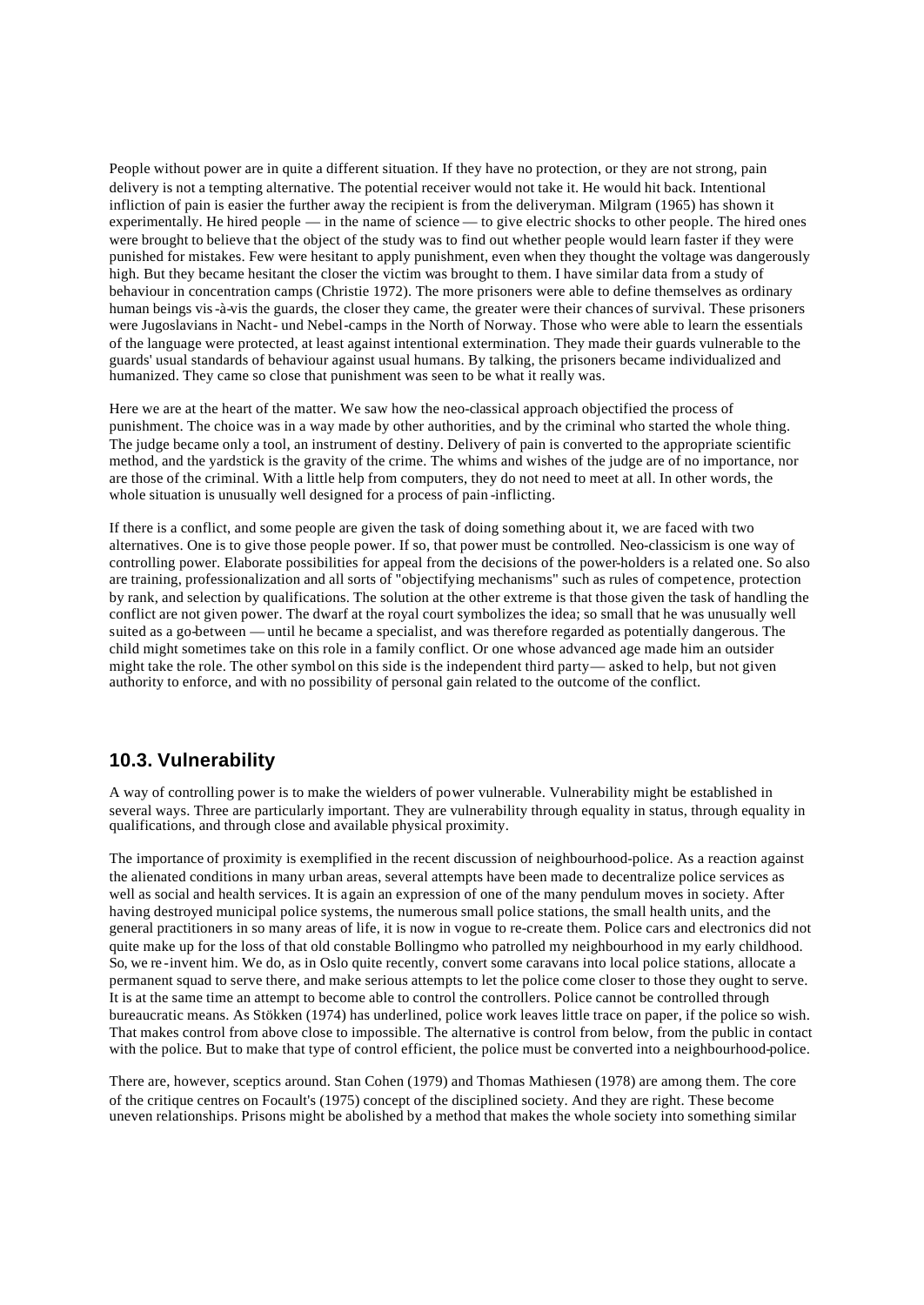to it. Within the police, it is not old constable Bollingmo we re-create. It is a stream-lined officer integrated in quite another way into a huge, army -like unit with great striking capacity. The electronics are there, and the cars. The new "local" policemen are only local in the sense of being there while on duty. They have no lasting commitment; they leave the beat after service-hours. They leave for a life unknown to those who remain. In other words, they are not vulnerable. The old local policeman was. He had of course his status as a policeman, and he could call for assistance. In bad cases he could mobilize the power of the State. But he would not call in external authorities all the time. He was in so many ways a hostage of his community. He lived there, or close by. His children were in their schools, his wife in their stores. This was not a case of the iron fist and the velvet glove (Cooper 1974). This was a case of real vulnerability. In contrast to this, a decentralized system of control by personnel anchored outside the system might easily convert into a system of espionage completely uncontrolled by the system-members themselves. To avoid a perversion, the idea of a decentralized police service presupposes a police force dependent on the neighbourhood it is to police, with weak links to the police force outside the neighbourhood and with important changes in the organization of the ordinary police. If we let the neighbourhood police expand, we must shrink the central police and block the communication channels between centre and periphery. The police must be seen as a total system. If we just *add* neighbourhood police, we come dangerously close to "the punitive city" so well described by Cohen (1979). The vulnerability of the police has to be preserved.

"Special qualifications" represent another shield against vulnerability. Experts on social matters have that form of defence. They are certified as more competent than-others on social matters. They are trained in a language peculiar to their equals. They will come to the local office for social matters to serve the community, but will easily end up as rulers. More than the policemen, they are out of control, seen from the locals' point of view. They are not designed to let people cope with their conflicts, but to solve the conflicts for them. And as judges, they are preprogrammed to disregard certain possibilities, and put emphasis on others. But in contrast to judges, they are not trained into a realization that they are handling conflicts. They will, like the old treatment personnel within crime control, easily convert into pain-delivering persons under the disguise of being health personnel.

With increased insights regarding the dangers of power and the needs for vulnerability maybe the time was ripe to re-establish the respectability of the Child Welfare Boards and the Temperance Boards we have in most of Scandinavia. Again a pendulum move; after heavy criticism of the boards, now back to the boards! But it would have to be back to a different type of boards than those operating today. It would actually be a form much closer to the law-makers' original intentions with these boards, only with some changes due to our experience up to now, and because they are to function in a different society. These new boards would not be the domain of the child savers (Platt 1969). We have gained experience. We will man them with equals. Nor would they get power. We know more now about the paralysing effects of power on social systems. Respectable boards would not get functionaries either. They would consist of members, not rulers. And lastly, but important for the boards' possibilities for useful functioning, they would operate in a completely new social setting. The old boards came into being in societies where poverty was still an important fact of life. The child savers from the last century are probably less open to criticism when evaluated according to their own time. Ours is the post-welfare state in the sense that the supply of basic social needs is to a large extent taken for granted.

#### **10.4. Mutual dependence**

Social systems do not waste essential members. Verner Goldschmidt (1954) was instrumental after the second world war in writing down the first "non-penal" criminal law of Greenland (or Kaladlit Nunat — "the land of the human being" as that continent is called after the establishment of some independence from Denmark). The law represents an attempt to codify Eskimo traditions and views. And a strong theme in Goldschmidt's writing is the emphasis on peacemaking and limitations on loss of system members. To create a situation where a good hunter loses face means a risk that the local community loses the man. The community would therefore resort to other means.

Emile Durkheim (1933) differentiates between societies based on organic versus mechanical solidarity. He finds organic solidarity in societies with a highly developed division of labour. Here participants become dependent on each other; they exchange services, and thereby become mutually controlled. The contrast is a society of equals, where the members are in a way glued together through similarity. Durkheim calls it a society based on mechanical solidarity. With modernization, societies move, according to Durkheim, from mechanical solidarity towards organic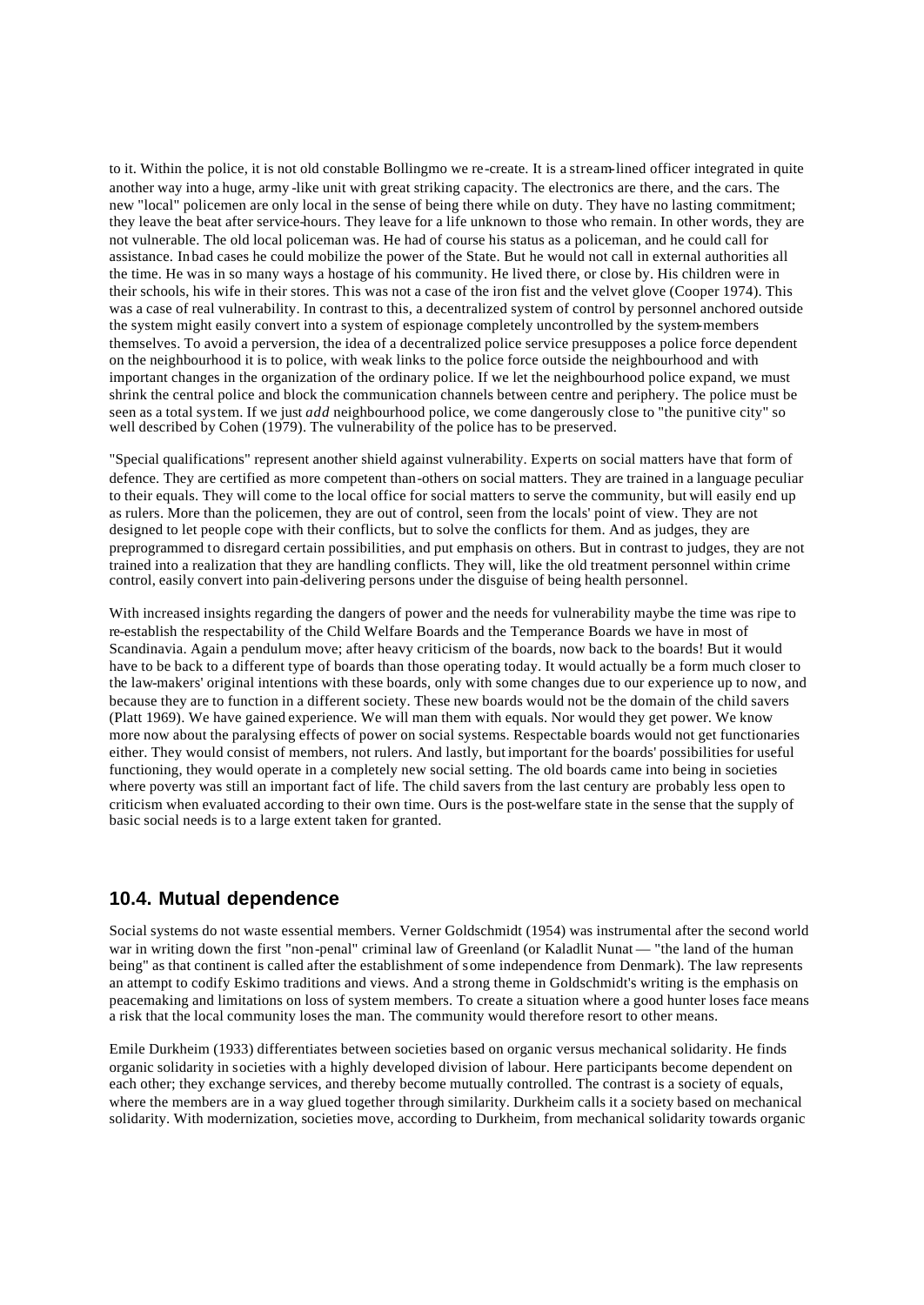solidarity, and punitiveness decreases.

I can follow Durkheim all along, with the exception of the last sentence above. Durkheim was indeed a product of the French urban culture. He quotes with approval a statement that if one has seen one Indian, one has seen them all, while it is obvious that among civilized people two individuals can immediately be seen as different. This bias has probably made him blind to the amount of variation in small-scale societies, and also to the problems of control within the large ones. Since he believes that small "primitive" societies consist of equal persons, he sees limited reasons for exchange of services. But then he is losing what could have been his best example of organic solidarity: a small-scale society with lots of mutual dependence *and where the participants cannot be replaced.* Here organic solidarity can be said to function at its maximum, and so does also the parties' possibility of exercising mutual control. In large units, conditions for solidarity are more limited, since roleincumbents might so easily be exchanged. We can buy them at the labour market and use the leftovers as targets for pain.

#### **10.5. Belief system**

The collectivities described in Chapter 9 allow us to approach this problem. Tvind does, to a certain extent, apply punishments, even though eviction is its major form. But Tvind is a highly centralized system with inequalities in authority and a great circulation of members who do not come to know each other that well. Christiania cannot punish because there is no one in authority. Vidaråsen cannot, because the idea is impossible.

That is no explanation, I know, so let me try again. Let us move back to the supper-table. Let us think that Vidar drops the teapot, intentionally. I cannot think he ever would, but let us nevertheless try to think of it.

First, to inflict pain on Vidar — what might that accomplish? To Vidar, who is so kind, so complex, who has problems enough, whose total biography many know and whose total existence just now is known to everybody around the table: delivery would not just be delivery, and the pain would be everybody's pain. There is too much shared knowledge in the system.

On the other hand: In a system like Vidaråsen, power is not equally shared. It cannot be denied that some people are in many ways quicker than other people. They are thereby able to get their way, and they are protected against counter-sanctions. This is obvious, but compensated by a beliefsystem. Vidaråsen has one which keeps power under control, which makes people equal. If the body is only a shelter for a dignified soul, the system members are brought into positions of mutual respect. They become respected equals to an extent that makes pain-infliction a rather far-fetched idea. In addition, they have ideas that it is more right to serve other people than to use them as servants. This again restricts the possibilities of using other people's suffering as a means for the upkeep of law and order.

But of course, this opening for the importance of beliefs is also an opening for the importance of beliefs that ask for pain. The Palace of Inquisitions at Cartagena is such a beautiful building. Here they lived in dignity and comfort the kind priests, with the chamber of torture just one floor below. And I use the word kind without any irony. I am convinced that many among them were just kind believers in God, rescuing the poor souls. To the inquisitors, Hell was a reality, and they delivered pain with a preventive purpose.

# Chapter 11. Participatory justice

## **11.1. Civilization of conflicts**

Once upon a time, most roads for innovation within the field of criminal policy were one-way roads. It was more or less taken for granted that ideas first appeared in the most industrially developed countries, and then gradually spread to the less highly industrialized ones. Experts from Europe or the United States of America travelled to Africa or to Asiatic countries to convey the message; reports on Scandinavian prisons were export articles. This still goes on, but with some marked changes. Some of the representatives from some of the highly industrialized countries are no longer all that sure that they have a message, or at any rate the whole message. It is in this situation that the roads for ideas have changed over to two-way traffic. If anything is clear, it is that several of the less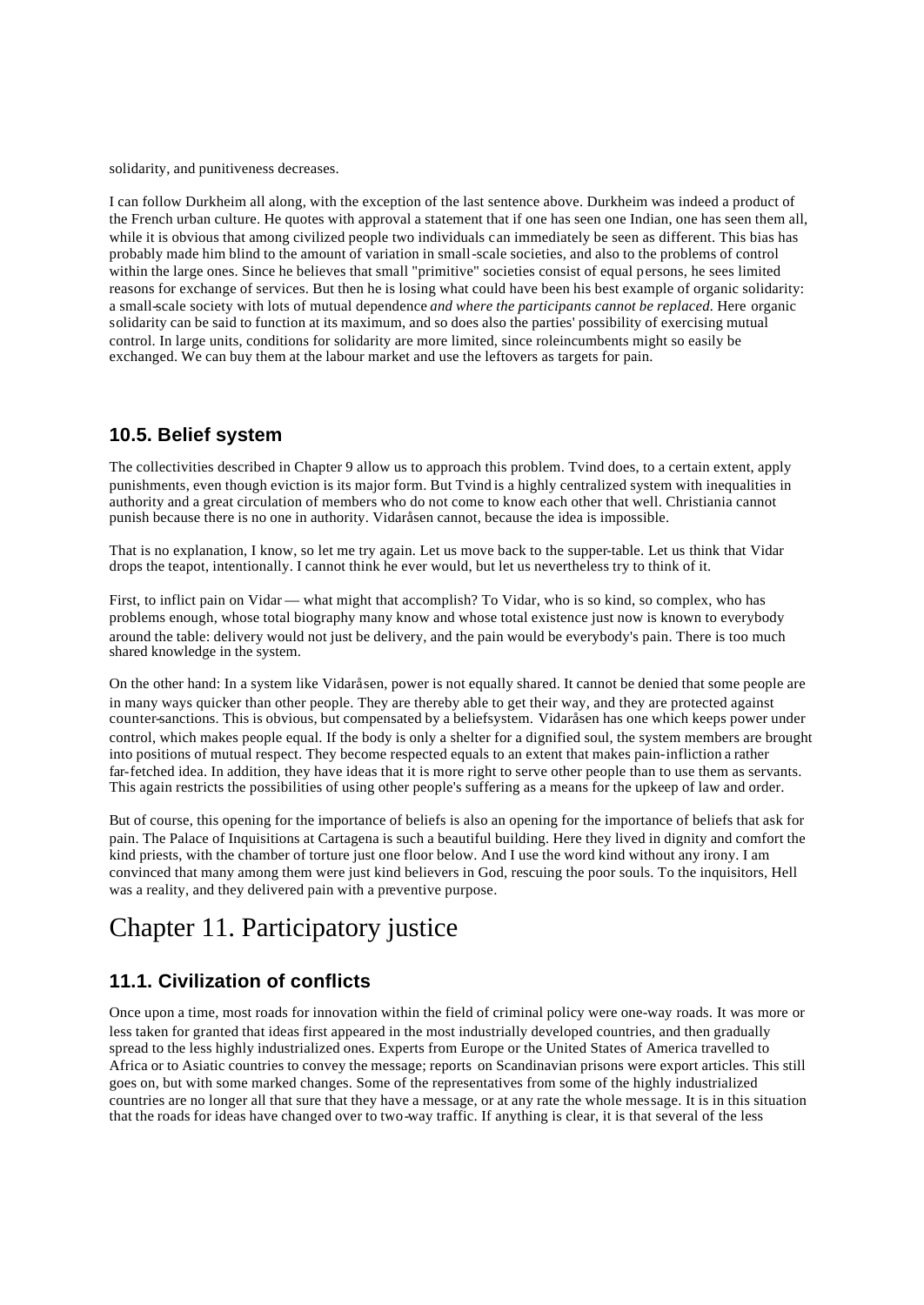industrialized countries have to a large extent applied civil law where we apply criminal law. Especially in societies that lack a strong central power, where the State is a weak one, or where the State representatives are far away, people are forced not to apply force.

#### What do they do instead?

First, it is important not to presuppose that conflict ought to *be solved.* The quest for solution is a puritan, ethnocentric conception. For most of my life I have taken it for granted that the outcome ought to be a solution, until I was kindly made aware of my limited perspective. Then for a while I clung to an alternative concept: "conflict management". Again a narrow, ethnocentrically determined choice. To manage, the word is related to the Italian expression to train a horse for the manège, or in our time, managers, the word for those who direct other people. It is very far from a participatory term. Conflicts might be solved, but they might also be lived with. "Conflict-handling" is probably a better term. "Conflict participation" might be the best. That term does not direct attention to the outcome, but to the act. Maybe participation is more important than solutions.

Conflicts are not necessarily a "bad thing". They can also be seen as something of value, a commodity not to be wasted. Conflicts are not in abundance in a modern society; they are a scarcity. They are in danger of being lost, or often stolen. The victim in a criminal case is a sort of double loser in our society. First vis-à-vis the offender, secondly vis-à-vis the state. He is excluded from any participation in his own conflict. His conflict is stolen by the state, a theft which in particular is carried out by professionals. I have applied this perspective in an article "Conflicts as property" (Christie 1977), and will therefore not go into further details here, except for one quotation, which tries to illustrate the most important loss when conflicts are stolen (p.8.):

This loss is first and foremost a loss in *opportunities for norm-clarification.* It is a loss of pedagogical possibilities. It is a loss of opportunities for a continuous discussion of what represents the law of the land. How wrong was the thief, how right was the victim? Lawyers are, as we say, trained into agreement on what is relevant in a case. But that means a trained incapacity in letting the parties decide what *th*ey think is relevant. It means that it is difficult to stage what we might call a political debate in the court. When the victim is small and the offender big in size or power — how blameworthy then is the crime? And what about the opposite case, the small thief and the big house-owner? If the offender is well educated, ought he then to suffer more, or maybe less, for his sins? Or if he is black, or if he is young, or if the other party is an insurance company, or if his wife has just left him, or if his factory will break down if he has to go to jail, or if his daughter will lose her fiancé, or if he was drunk, or if he was sad, or if he was mad? There is no end to it. And maybe there ought to be none. Maybe Barotse law as described by Max Gluckman (1967) is a better instrument for norm-clarification, allowing the conflicting parties to bring in the whole chain of old complaints and arguments each time.

Again we are close to a most important difference between the neo-classical approach in penal law, and a general aspect of participatory justice. In penal law, values are clarified through a gradation of the inflicting of pain. The state establishes its scale, the rank-order of values, through variation in the number of blows administered to the criminal, or through the number of months or years taken away from him. Pain is used as communication, as a language. In participatory justice, the same result — the clarification of values — is accomplished in the process itself. Attention is moved from the end-result to the process.

### **11.2. Compensatory justice**

But civil law is of course not just participation and words. Acts are supposed to follow. If things are wrong, they must be righted. Peace must be reinstituted. Particularly the victim must be compensated. In all systems without a strong state, victim compensation seems to be the major solution. It is what social anthropologists to a large extent report on. It is what legal historians describe. And it is the system we apply ourselves when we have hurt other people and feel, or are brought to accept, that we have to put things right.

Victim compensation is such an obvious solution and used by most people in the world in most situations. Why is it not used at the state level in highly industrialized countries? Or at least, why do we not immediately, with added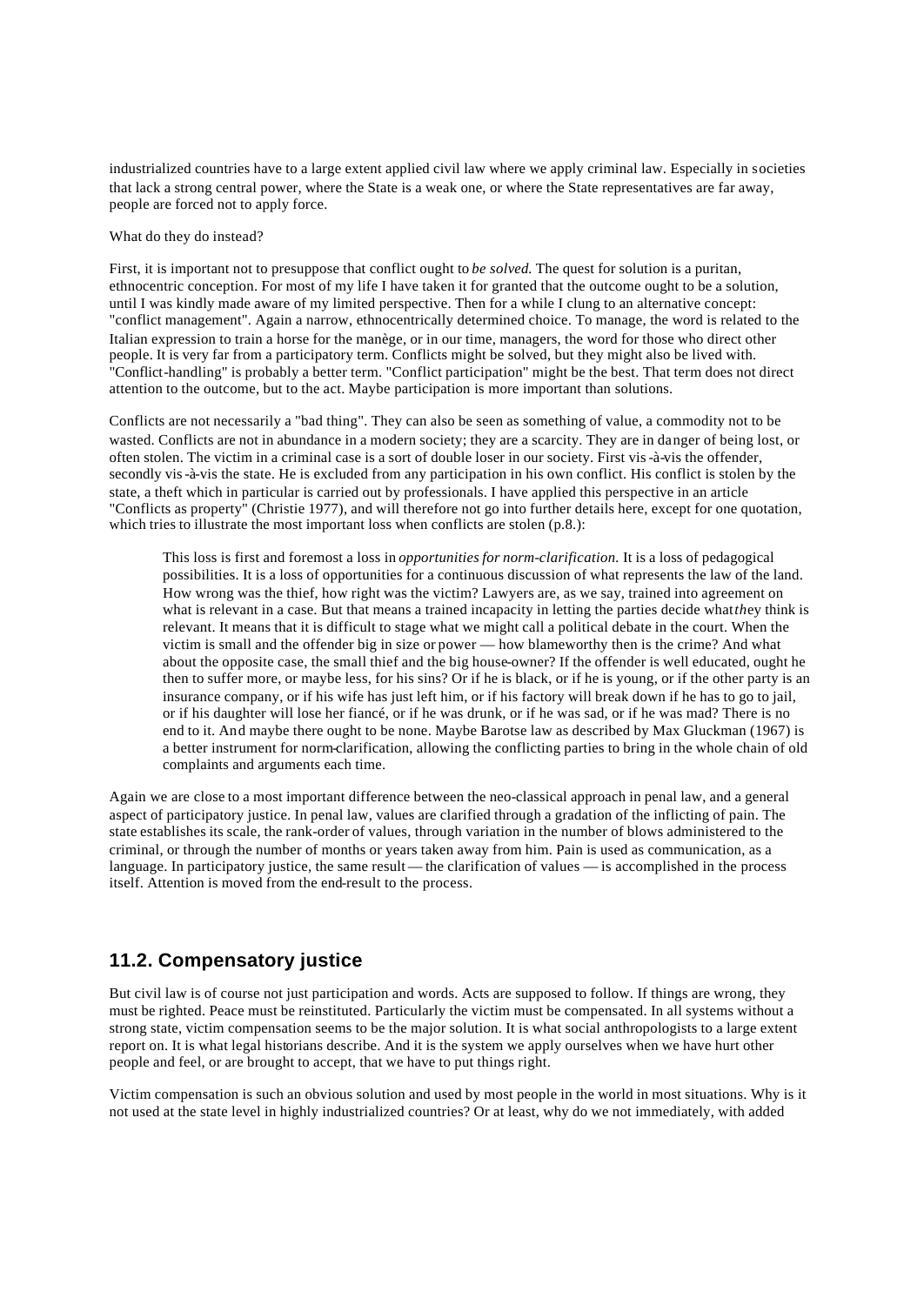insight, extend the system of victim compensation, and let the domain of penal law diminish? Three reasons often given are close to the obvious. Let us look at them in turn.

First it cannot be done in societies of our type. Ours are societies of specialization. We need experts to handle crime. I will soon go into this problem in greater detail. Here it suffices to mention that not all social arrangements are there because they are necessary. They might also be in existence because it once was a good thing for those with power that they should come into existence. Later, the arrangement continues by the very fact that it also serves other interests. The servants of the courts are well served by themselves. So are also their auxilliary personnel.

Secondly; Compensatory justice presupposes that compensation can be given. The offender must be able to give something back. But criminals are most often poor people. They have nothing to give. The answers to this are many. It is correct that our prisons are by and large filled with poor people. We let the poor pay with the only commodity that is close to being equally distributed in society: time. Time is taken away to create pain. But time could be used for compensatory purposes if we so wished. It is an organizational problem, not an impossibility. Furthermore, it is not quite true that prisoners are *that* poor. Lots of young apprehended criminals have the usual range of youth gadgets; bikes, stereo-equipment, etc. But the law and those running it are surprisingly hesitant to take any action to transfer any of these belongings from the youngsters to the use or benefit of the victim. Property rights are better protected than rights to freedom. It is simpler to take away a youngster's time than his bike. Property rights are important to us all. Imprisonment is highly improbable for the ordinary citizen. In addition, those medieval sinners who were dealt with through systems of civil justice were not always all that rich. Herman Bianchi has in an article (1979), and also in lectures, described how sanctuaries functioned in those days. Churches and monasteries functioned as places where offenders could not be touched. Thus they became bases for discussions between representatives of the offenders and victims about guilt and compensation. A killer might be forgiven if he promised to pay 1000 guilders. He was then free to leave the monastery. But it might later become clear that he was not able to pay the 1000 guilders. In this case he was also a bad man, but less so. He was now converted from a killer to a debtor. New discussions might follow, and the parties might agree to reduce the debt to a size that could realistically be paid. A little to the victim was better than the life of the criminal to the state. Offenders completely unwilling to compensate were slowly and subtly pushed down in rank and comfort within the sanctuaries, and eventually out of them as refugees to other countries, or as crusaders in the combined fight for Christianity and trade privileges. Herman Bianchi is now engaged in attempts to re-establish sanctuaries in Amsterdam. That is one of the few original ideas within our field in the latter part of this century.

But here comes the third objection: this would lead to the most terrible abuses. The strong victim would squeeze the poor offender out of all proportion, or the strong offender would just laugh at the victim if compensation were mentioned. Or vendettas would threaten. Victims and their relatives or friends would take the law into their own hands, and the offender and his gang would do the same. Violence would not be limited to the mafia but spray its mischief all over the system. It is exactly to prevent this anarchy that we have, so to speak, invented the state. And again there are counter-arguments: Many crimes take place between equals. Abuses in the compensatory process are not all that probable. Furthermore, in a process of participatory justice, the offender and the victim are not left in limbo. Their discussion must be a public discussion. It would be a discussion where the situation of the victim was scrutinized, where every detail regarding what had happened — legally relevant or not — was brought to the court's attention. Particularly important here would be detailed consideration regarding what could be done for him first and foremost by the offender, secondly by the local neighbourhood, thirdly by the state. Could the harm be compensated, the window repaired, the lock replaced, the wall painted, the loss of time because the car was stolen given back through garden work or washing of the car ten Sundays in a row? Or maybe, once this discussion was started, the damage would not seem so important as it looked in documents written to impress insurance companies? Could physical suffering become slightly less painful through any action on the part of the offender, during days, months or years? And in addition: had the community exhausted all resources that might have offered help? Was it absolutely certain that the local hospital could not do anything? What about a helping hand from the janitor twice a day if the offender took over the cleaning of the basement every Saturday? The situation of the offender would have to be analyzed in the same way. This might expose needs for social, educational, medical or religious action. Not to prevent further crime, but because needs ought to be met.

And to all the objections: why should the impossible cases hinder a decent solution where decency is possible? Why not restrict the area for punishment to the utmost by actively taking away all those cases that might be taken away? Let us construct conciliatory bodies. Let variation blossom when it comes to the selection of personnel,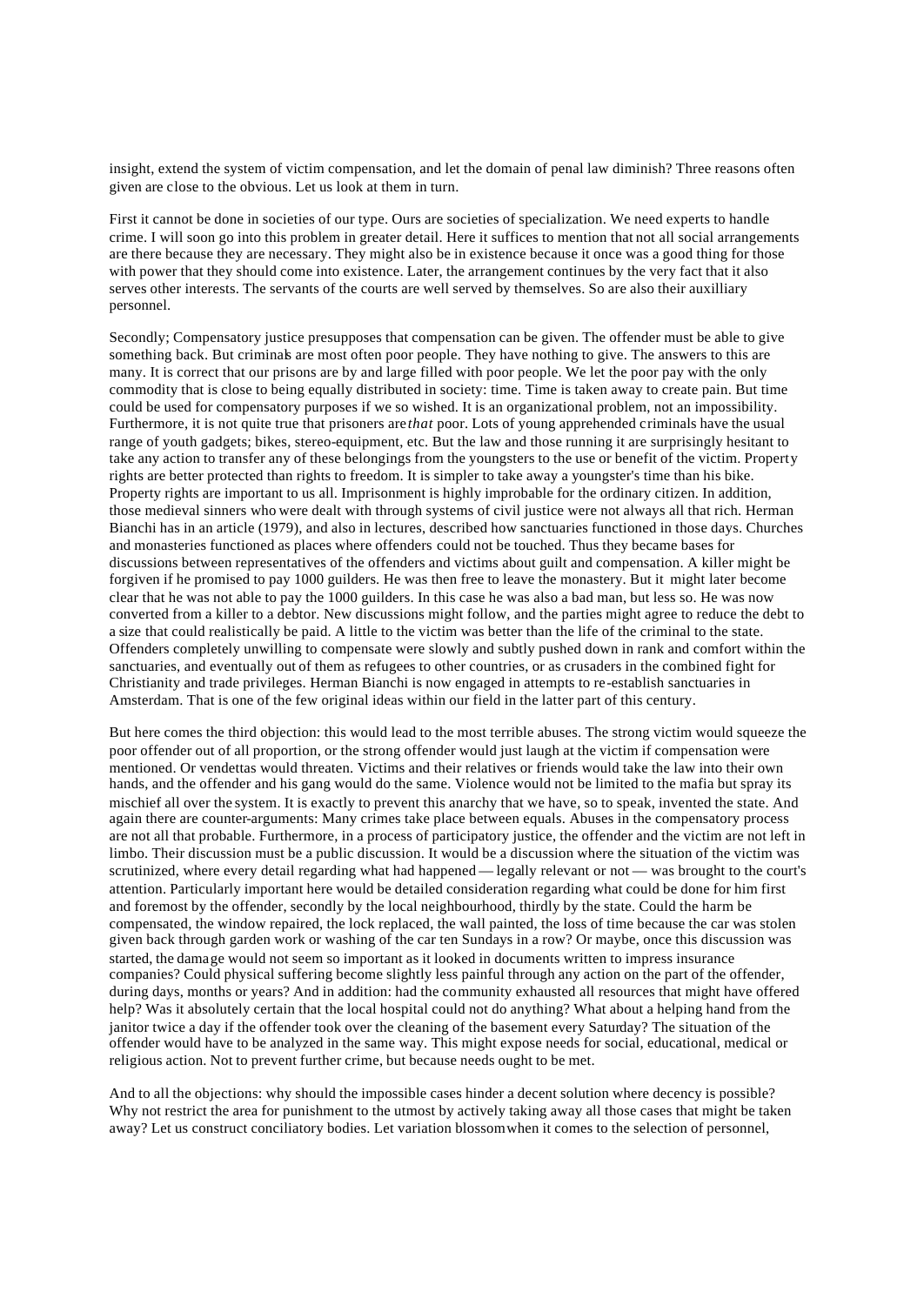rotation, training, etc. Let us just remember some of the basic lessons from their predecessors: Let us make them vulnerable. Let us not give them power. Let them not become experts. Let them not become distant.

We should have to see it that by and large they were equal to those they had to conciliate and also that they would be living with them. Instead of justice created by a veil of ignorance as suggested by Rawls (1972) this would become justice created thro ugh the knowledge that one would have to live with the consequences of the decisions for a long time to come. Such bodies will not be able to handle everything. The state will not wither completely, but will decline a little, one hopes. How far we can go, will be a question of experience. But we cannot move without a goal. The goal must be pain-reduction. Within law as within the other institutions of society. Louk Hulsman once gave a lecture in Oslo with the title: "Penal law as a social problem". From that formulation it follows clearly that the territory of penal law has to be delimited to the utmost extent.

In the long run it will be a question here, as in other main areas in society, of organizing things in such a way that the common people become participants in those matters which are of importance to them instead of just onlookers; or that they become the producers of solutions and not mere consumers. It will be important for us to grope our way forward towards solutions which compel those involved to listen instead of using force, to search for compromise instead of dictates, solutions which encourage compensation instead of reprisals and which, in old-fashioned terms, encourage men to do good instead of, as now, evil.

#### **11.3. Punishment as mourning**

There are dangers in the message of civilization of conflicts. This becomes clear if we remember Geoffrey Goorer's analysis of the taboo against mourning. Modern, rational society makes death a modern rational thing. Therefore it also puts a ban on excessive mourning. Anger is no less real than sorrow. It is no less legitimate. Any attempt to civilize conflicts and take pain away might fall under the critique of repressing important elements of life. This book might easily be one more of those taking core activities away from human beings and social systems.

Let me attempt to counteract such an effect by accepting the expression of immediate anger at the point where mine or other people's rights are hurt. But let us then move one step further. Let us think in analogy with sorrow. If punishments were to be used, they ought to be of a type with important similarities to acts following sorrow. That would establish other important limits to the application of pain:

First, sorrow is to a large extent a *personal matter.* Professionals might take part; the funeral bureau, the priest, maybe some musicians or a chorus. In some cultures, people are hired to express mourning. In Norwegian we called them *"gråtekoner",* that is "weeping ladies". In English they were called "professional mourners". It is an interesting feature of modern life, that these societies, where we use to say that everything has been professionalized, are the very societies where the professional mourners have gone out of business. Modern funerals could very seldom be thought of without those close to the deceased in the centre of the proceedings. When the King dies, State officials would also be in the centre. But in that case, it was the Nation that mourned. When an ordinary person dies, it is still the relatives. In civil court cases, you can hire a representative. Not in funerals, if you are close to the deceased. Either you are there, or you are not.

Secondly, sorrow is an *emotional matter.* Not too much, not too long. But when the coffin disappears in earth or oven, then we are allowed to show emotional strain. Again controlled, but not completely. We are allowed to express grief, and expected to do so. Crocodile tears might be produced at enemies' funerals. But that very performance underlines the legitimacy of the real and natural ones.

Thirdly, mourning is *an act without purpose.* This is right, and of course also completely wrong. Mourning has personal and social functions. Denied access to mourning, people as well as social systems fall into pieces. The expression of grief and sorrow makes continuation possible. We all know. But we do also know that if the expression of sorrow is made with a purpose, then the expression freezes in our throats. This is what makes a state-funeral of a not so loved person into a not so lovely occasion. Sorrow is for the sake of sorrow. This does not prevent us from using sorrow to gain advantages. "You have to stay with me, since I am so sad". Or more common: "If you misbehave, I will be very, very sorry". This is a utilitarian grief, well known through its usefulness, but also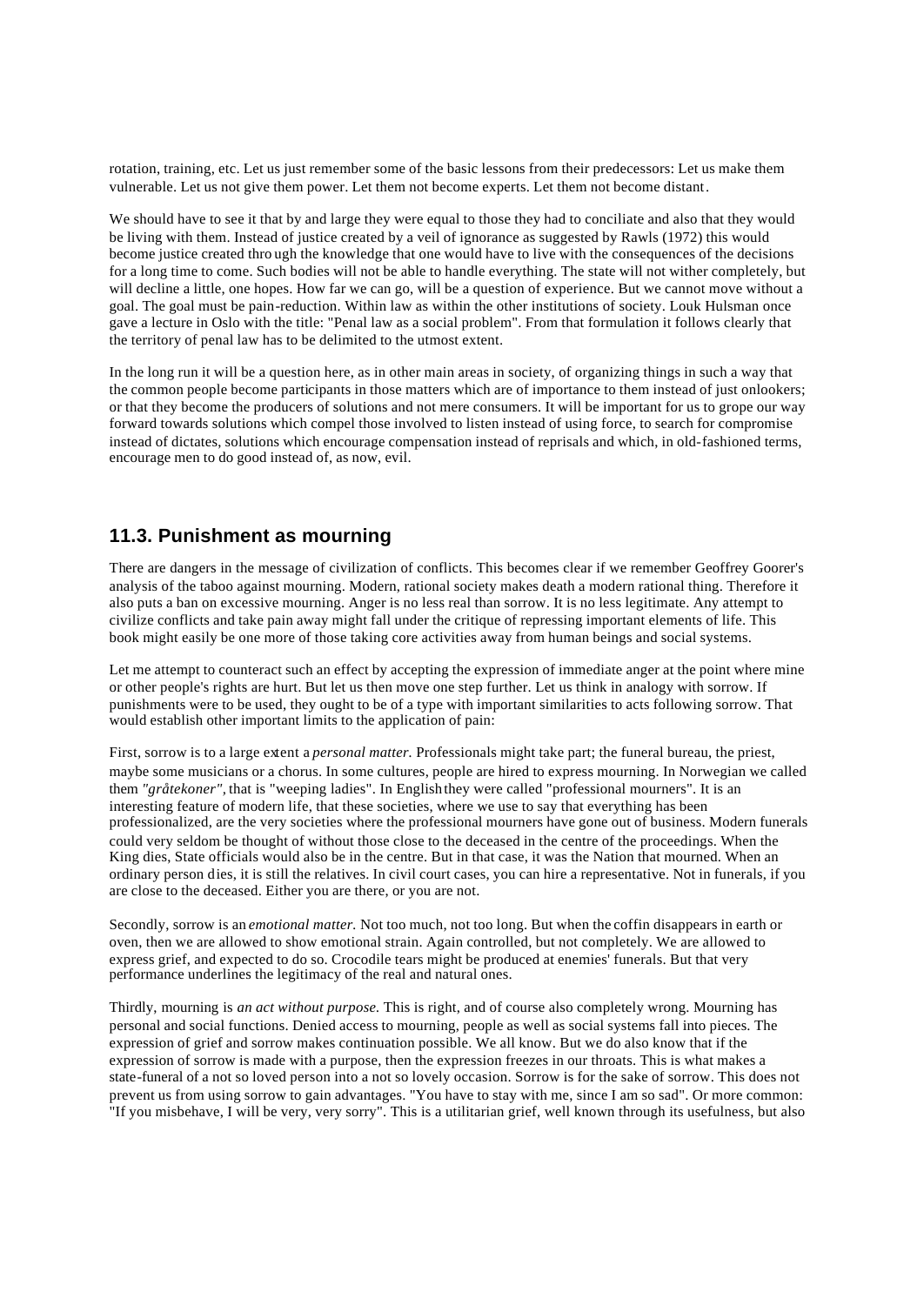despised as a profanation of an emotion known as important to all with something dear to lose.

Loss might lead to sorrow, and mourning. It might also lead to anger, and punishment. There are of course important differences in the process. Mourning does not necessarily have any target, anger converted into punishment has. But there are also similarities. And my point is that the more the anger — expressed through punishment — is given a form with similarities to mourning — the less objectionable I would find the activity. It is a sort of limiting analogy I am attempting to establish. If pain is to be given away, it is only acceptable in a form with structured similarities to mourning.

Concretely: punishments seem more acceptable the more personalized they are, the more emotions they allow for, and the less they are perceived in a utilitarian perspective. If I inflict pain, it must to the largest possible extent be me, in emotions, and with pain as the purpose. Not a representative, calm, and with a purpose beyond the expressive one.

What I am describing here, is often classified as an "absolute theory of punishment". Absolute, because no reasons are given. You punish because you punish, just as you are sad because you are sad. An absolute theory of punishment is completely out of fashion among modern penal thinkers. It gives no reason, shows no utility. I like the theory because of that. If there were no purpose behind the pain, it would be more of a clear moral matter. The parties would have to think again and again whether pain was right. Not whether it was necessary, but right. The chances are great, that the more they thought, the less they would find it right. Reflection would exi le anger. The norm-transgressor would be confronted, and might counter-attack. The procedure for punishment would be transformed into a dialogue. We should be back to civil proceedings.

But it is not by chance that absolute theories of punishment are out of fashion, and that the dominant penal theories of our time are of the utilitarian type, with pain as treatment or pain as a deterrent. This is all a true reflection of our societies as often presented to us: Societies of calculating individuals, deeply embedded in the exchange of commodities to maximize individual benefit. We have distant democracy, well suited to a distant penocracy, well suited to serve a large-scale society using taximeters to control the price of all acts. Nothing could be more in harmony with a marked model of exchange than neo-classical thinking around just deserts. A just measure of pain. A proper prize. As we grow more and more international, we will also here establish a world market.

Also in organizational form, our present system of punishment is a pretty good explication of major features of present society. Ours is a society of clients, one where we are represented by others, one where others investigate, debate and decide. Why should we not be clients as victims when we are clients in so many other life spheres? Why should we not let other people receive both money and gratitude to inflict pain on the wrongdoer when we do not really know him, and probably never will. Why should we not buy punishment, when we buy health and happiness?

The reasoning above leads close to the conclusion that punishment as mourning is an impossibility in a society of our type. Which is all right. But also all wrong. We know, all of us, that there is more to our lives than markets and calculation. We have friends for friendship, fall in love for no rational reasons, behave as beasts or heroes even when we know it will not profit us. We talk about markets and calculation, but know pretty well that markets and calculation could not function if there were not a back-stage in operation where words such as communal spirit, totality, solidarity and trust were the important ones. At that backstage, absolute theories of punishment would probably be a natural feature. Here it would be a question of expressive acts, not goal-oriented ones. It would be punishment as an outcry, not as rational behaviour to take care of something.

In reality, I think that a lot of punishments today have their motivational base at this back-stage. But they are carried out by paid functionaries, which forces theoreticians to give reasons acceptable at the open, utilitaristic front-stage.

When reading or discussing with Andenæs (1950, 1977), Mäkelä (1975) and their followers, I do increasingly get the feeling that we might find common ground if we all dared to embark on a debate on solidarity, social demands, cohesion and other elements which made a society into more than the sum of individuals and rational acts. Advocates for general prevention have — and more so than advocates for treatment — important sociological elements behind their reasoning: We might sometimes be able to create doubts concerning the general preventive effects of a certain type of punishment. But we will seldom be able to convince the believer, because behind the general preventive idea is another idea, one that says that something has to happen when wrongs have occurred,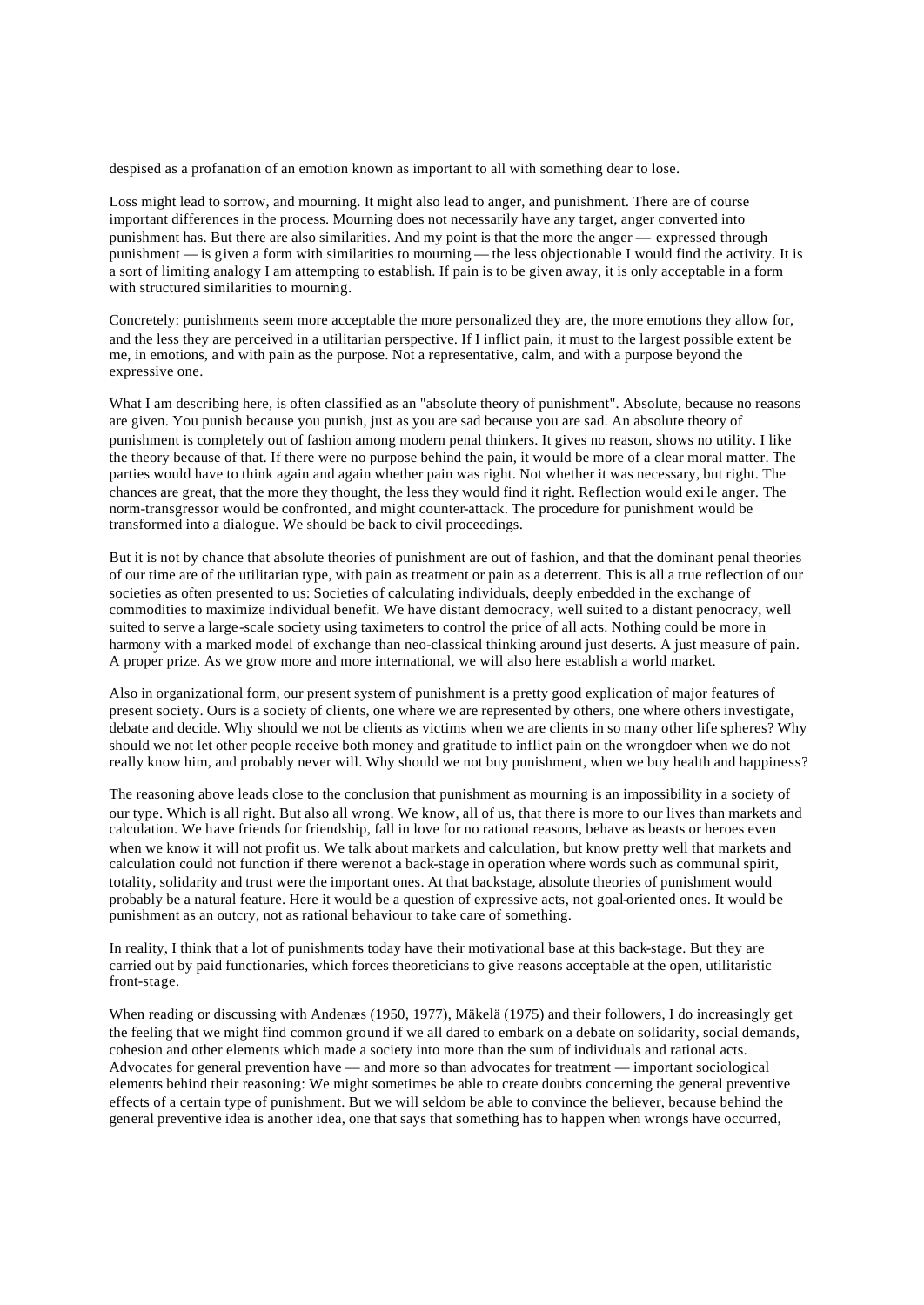something in analogy with mourning. In other words, many arguments in favour of pain delivery as a necessity for general prevention or deterrence, might be elements of an absolute theory of punishment in disguise.

These views must not be pushed too far. Theories of general prevention or deterrence have to be evaluated on the basis of their own stated merits, and in the extreme versions such as removing all police or imposing death sentences for traffic offences, they have obvious merits. All I suggest, is that there is more behind some parts of the claims for punishment than stated in the simplistic, utilitarian version. And it is important to get that "more" out into the open, make it explicit, and start a debate on it. Pain delivered as a measure of general prevention can be controlled in a neo-classical system of justice. But as argued earlier, this is a primitive system of control with unwanted side effects. If at least parts of the activities are related to an absolute theory of punishment, this might open the way for new discussions of the needs for pain, and of forms of control of the pain. Our situation is one where incentives for "an absolute type of punishment" are transformed into a system suited for handling utilitarian punishments. This leads to a perpetual dissatisfaction with law and order in society. The *gesellschaft*-structure *or*  market-structure of society is cared for, but the *gemeinschaft*-structure is undernourished. Within penal law, this leads to an ever-lasting demand for more punishments carried out by representatives who—rightly in the impossible situation in which they are placed — perceive themselves as a buffer between a savage population filled with a lust for vengance, and some misfits in need of protection against receiving too much pain. This situation adds to a basic instability in societies of our type.

What then, are the consequences of this analysis?

#### Let me suggest two.

First, pain delivery in western society is *not* carried out in a form with structural similarities to mourning. It is motivated by anger, *but expressed through representation.* This explains probably why the volume of pain delivery can vary so much from time , to time, and between societies. The amount — as well as the activity in general — is not so closely linked to the informal web of interaction within western societies that variation in volume matters. The paid representatives — judges, prison officers, prison administrators, parole directors — build up various systems for pain delivery. In this process they are of course influenced by numerous reasons other than those related to any calculation of which volume of pain delivery would be the "right one". Bu t this means at the same time that we would be more free to work for a reduction in the volume of pain delivery within the framework of certain forms of absolute theories of punishment.

Secondly, if punishment were to be accepted, it would have to be of the expressive type related to mourning. Then a whole row of new questions would have to be raised: Was the punishment one where ordinary people — including the victim — took part in all aspects of the decision? Did they take part in the actual execution of the punishment? Did they all — one after the other — carry out the work inside the penal establishments? How much did *everybody*  in society know about all the details? What could be done to increase knowledge? Might local TV be brought into local courts and punishment institutions all over the country? If one hesitated to bring in local TV, ought they not instead to hesitate to bring in punishment? If pain is too bad to be executed by everybody, and seen by everybody, is it not because it is too bad? If the purpose of pain was pain, was it then arranged so that this became crystal clear to everybody.

If we brought it close, we would become participants, sometimes accomplices. That would be when it did not feel right, when we, for example, knew the offender, or the victim, or the situation or similar situations and saw that this was not a case where pain was right. It would create an opening for that fundamental discussion of moral matters where norm-clarification would become the central task.

But with these new questions, and bearing in mind those conditions discussed in Chapter 10, we are probably able to see that absolute theories of punishments in a society based on participation and not representation, might easily lead to a society of pain-reduction. It is absolute theories of punishment disguised as utilitarian which in a society of representatives creates the strong incentives towards using pain. An absolute theory, seen as absolute, and executed by those close to the scene of misbehaviour, would not by any necessity have the same effect. An absolute theory of punishment, applied between equals standing close to each other, would in this concrete application most probably be converted into a civil conflict.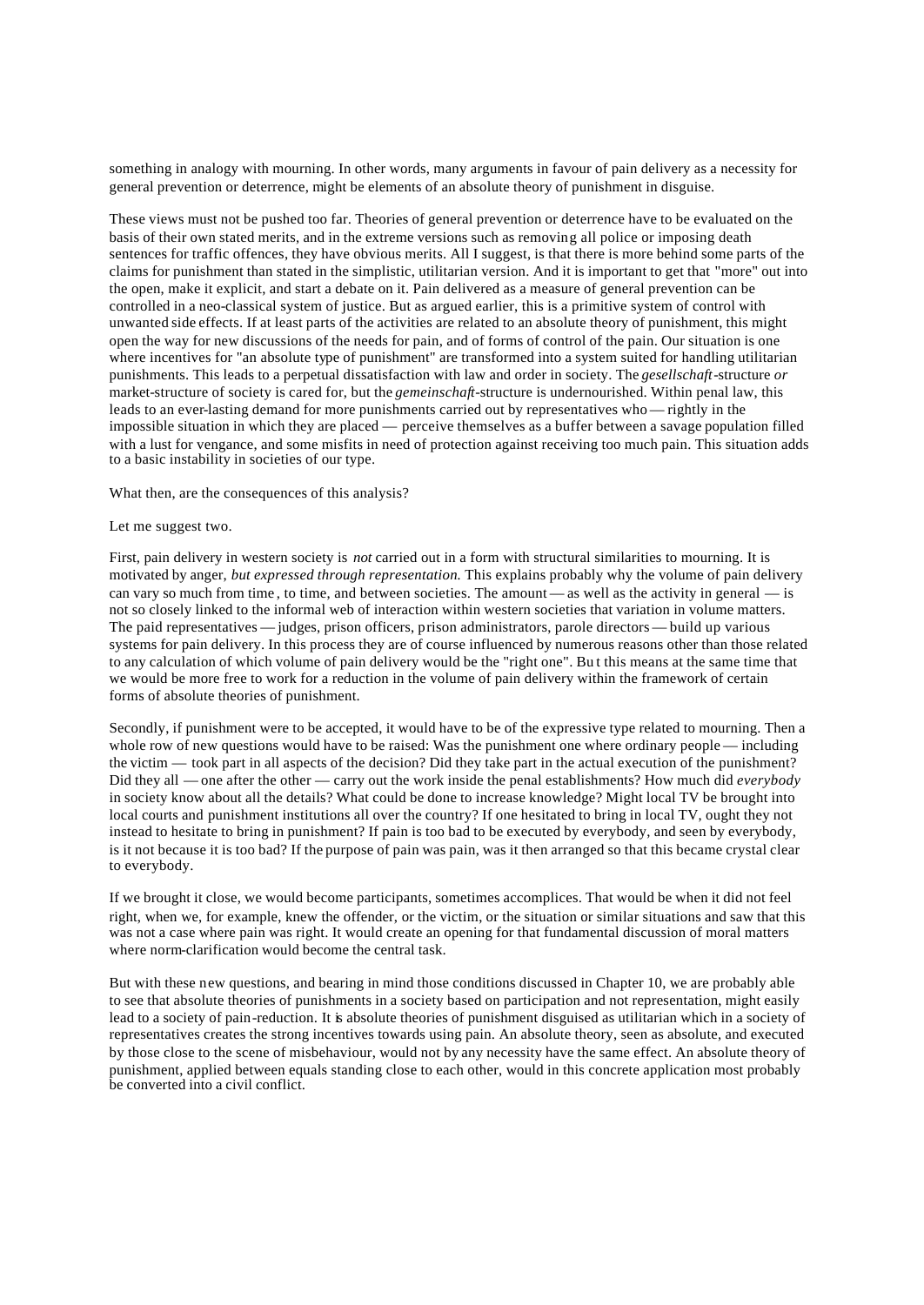## **11.4. The informal economy**

This book is not based on any belief that ideas change the world. Not ideas alone. But ideas might help to change it, when other conditions are right.

Are they?

There are some obvious needs for experts on behaviour control in a society like ours. Several complexities of our time are of a magnitude that cannot be handled by ordinary people in ordinary, fragmented social systems. There are also enormously powerful centralizing forces in operation, particularly fostered through the military establishments and by the effects of international organizations for trade and industry. Participatory justice becomes unreal if societies, to make ready for catastrophe, become organized in a monolithic pattern, where action is based on orders, not choice, and where any experiment is seen as dangerous living in an equilibrium based on brinkmanship.

But there are also other forces in operation. I described some of them in Chapter 9.3. as subterranean patterns, and in 9.4. as counter cultures. Let us now move one step further.

Exactly half of the Norwegian population belongs to the work force, in the meaning of having paid work. The other half is outside, provided for in some form or another. And it is that latter half which is on the increase, in Norway as in all highly industrialized countries.

Stepwise, we have in countries of this sort been through four important stages. First, *the primary sector —* farming and fishing — has become mechanized. The number of hands needed has gone down dramatically. That was good for *the secondary sector* represented by industry. That sector got more competing empty hands, until their level of mechanization reached an unbelievably high level, and their need for workers also diminished. Again good for *the third sector* — service, administration, hospitals, universities, which happily absorbed some of the surplus — until the vengeance from the up to now unindustrialized countries reached us. This is what has just happened. Those societies still in the second and third stage have entered the by now close to completely open market, taken over essential parts of production and left us with a huge service sector to be paid for by the diminishing returns from our national industrial system. At this stage, most highly industrial countries have chosen the same instinctive reaction; they stop the growth of the service sector. Those countries worst off start to diminish that sector also. The post-industrial society is there.

This is not the place for a thorough analysis of this whole development. But what happens has consequences for social control. The whole industrial system is in a process of dramatic change. This is bound to have consequences for the ways people will relate.

For our purposes, it seems useful to describe separately the effects on two major categories; those with paid work, and the other half, that is those without. For the first category, the major effect of relevance to us is the simple fact that he/she will gradually receive less of everything through official salary. The bargaining power is broken. Her or his firm will have to compete with a firm in Korea, in Thailand, in Tanzania. At the same time direct or indirect taxes will increase, and/or the costs of all sorts of public service will increase. It cannot be otherwise, when fewer people within production have to pay for more people outside. The total effects will be diminished returns from officially paid work.

Paid workers get less. At the same time it becomes less common to have an ordinary paid job at all. Unemployment is on a dramatic increase within nearly all countries in the old industrialized world.

So far is common knowledge. And what follows, ought to have been, since it is obvious: Unemployment does not mean that people stop working. To the surprise of some, it becomes clear that there exist other forms of labour than the officially registered one. People lose their employment, but continue to work. Behind the official labour-market is a grey one for the unemployed and for those with insufficient income. Since taxes are so high, the mechanic will fix his friend's car in the evening, sometimes for money, often for nothing that same evening, but then for some return service another day. They are not alone in doing this. As Gershuny (1979) and Pahl (1980), and also the two in combination (1980), have pointed out in stimulating articles, there exists an economy behind the official one, parts of it legal, parts of it half-legal, and parts solidly illegal. This informal economy is growing as a result of the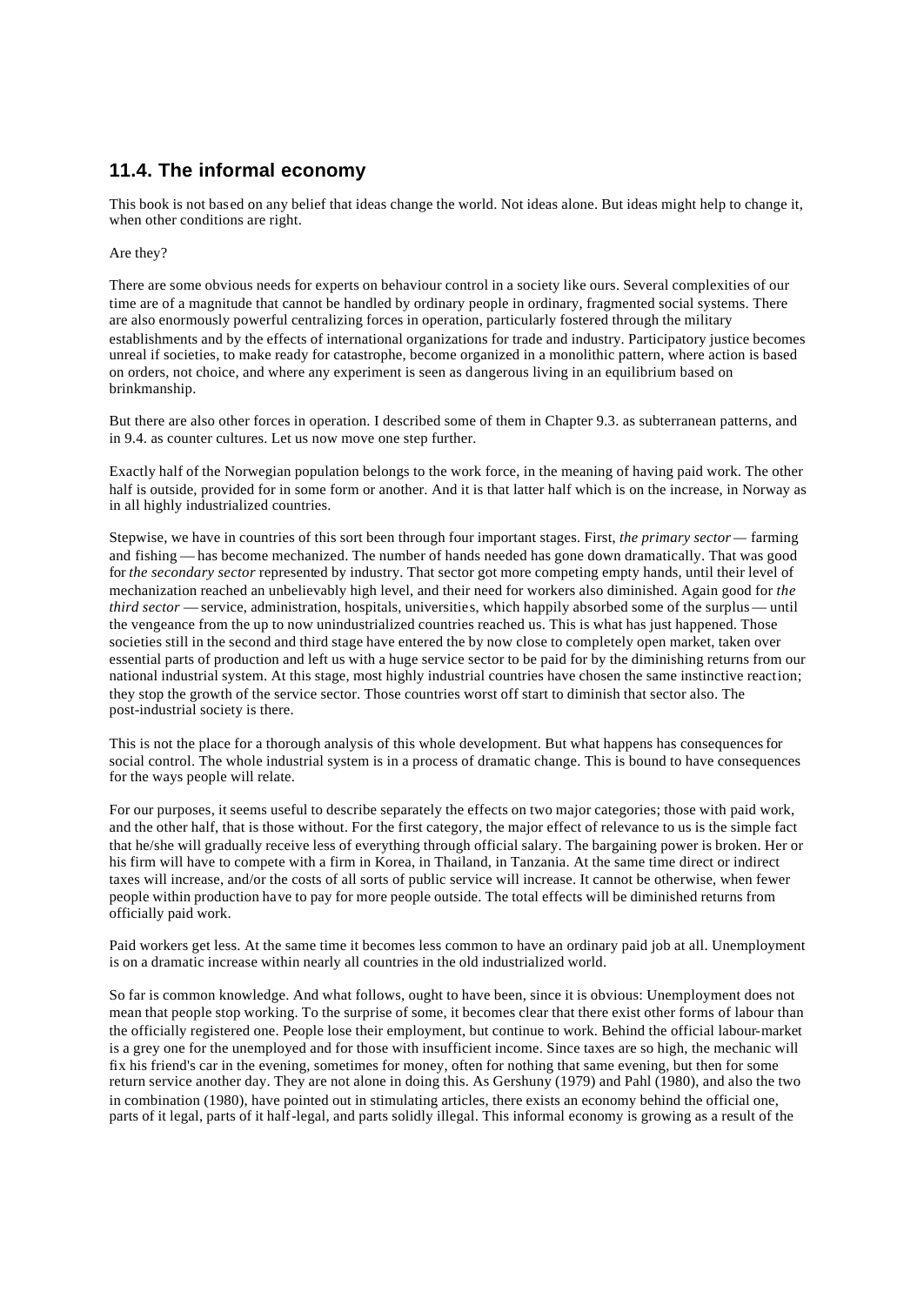shrinkage of the official economy. There exist behaviour-patterns and exchange relationships with a remarkable resemblance to forms in existence before the industrial revolution. The famous poachers of England are still vividly alive, and vegetables are happily being produced in the back-yards — for exchange with other non-taxable utilities. As the official rate of unemployment increases in western societies, these informal economic activities are bound to increase in importance. We get two economies. One official, within highly automatized plants and with a taxable profit, which provides a base for a minimum of social security of the type we know today. But in addition, we get the informal one.

By informal economy, I mean something different from what Ivan Illich (1981) calls shadow work. Shadow work is to Illich what has to be done to keep the industrially employed going. It is the wife needed to keep the husband able to go to the factory. But Illich contrasts shadow work with vernacular values or "folk"-values. And that is closer to my theme. The formal economy as we know it through labour-contracts, salaries, tax-deductions, job safety and all those regulations accomplished through centuries of labour actions is for an increasing number of western workers just becoming a non-reality. The plant is moved to Korea or Thailand and the Western worker is back to a situation with provocative similarities to his distant past.

This new, and very old, situation is bound to have consequences for social organization, and thereby for social control. As Pahi (1980) in particular has pointed out, the situation is one where some of the more handicapped groups within the old industrialized societies suddenly might have a particular advantage:

Those categories or strata which have resisted most effectively incorporation into the dominant values of industrial capitalism may be able to survive the problems imposed by the decline of formal employment in the years ahead more easily.

Pahl specifies three groups of unemployed, with those most advantaged at the top:

1. Those with skills and services available for sale or for exchange and who have the local knowledge and contacts to provide access to informal markets.

2. Those with few or no tradeable skills or products but who have access to local networks and have the resources to buy such skills and facilities that they need.

3. Those who have neither skills, knowledge or resources to contribute to the informal economy. In terms of a more traditional system of stratification such a disadvantaged category might fall in the middle of the social hierarchy, being the petty bourgeoisie with some clerical or minor bureaucratic or managerial administrative skill and which has been geographically and possibly also socially mobile. They are isolated from communal resources and do not have enough surplus income to buy their way in.

In other words: it pays to be a member. If the formal economy deteriorates even further, membership will be a necessity for survival. We are anew in the situation most humans always have been in, where participation, trust, communal living and mutual dependence become the central elements in life. These are exactly the conditions where participatory justice might function at its best.

#### **11.5. Justice to the weak?**

And what then about weak parties not getting their rights? Oppressed wives whom a board of neighbours did not dare to stand up for, minorities met with prejudice at the local clinic, a clinic the board members might depend on in the future, apartments where children are heard crying constantly, but where no one dare break into the castle of privacy. Would not participatory justice make weak parties even more weak than they are today?

It depends.

Ordinary professionally staffed criminal courts might function as a protective device and bring justice to the weak if:

— the society was one of inequality with regard to power, but with ideals that weak parties ought to be protected.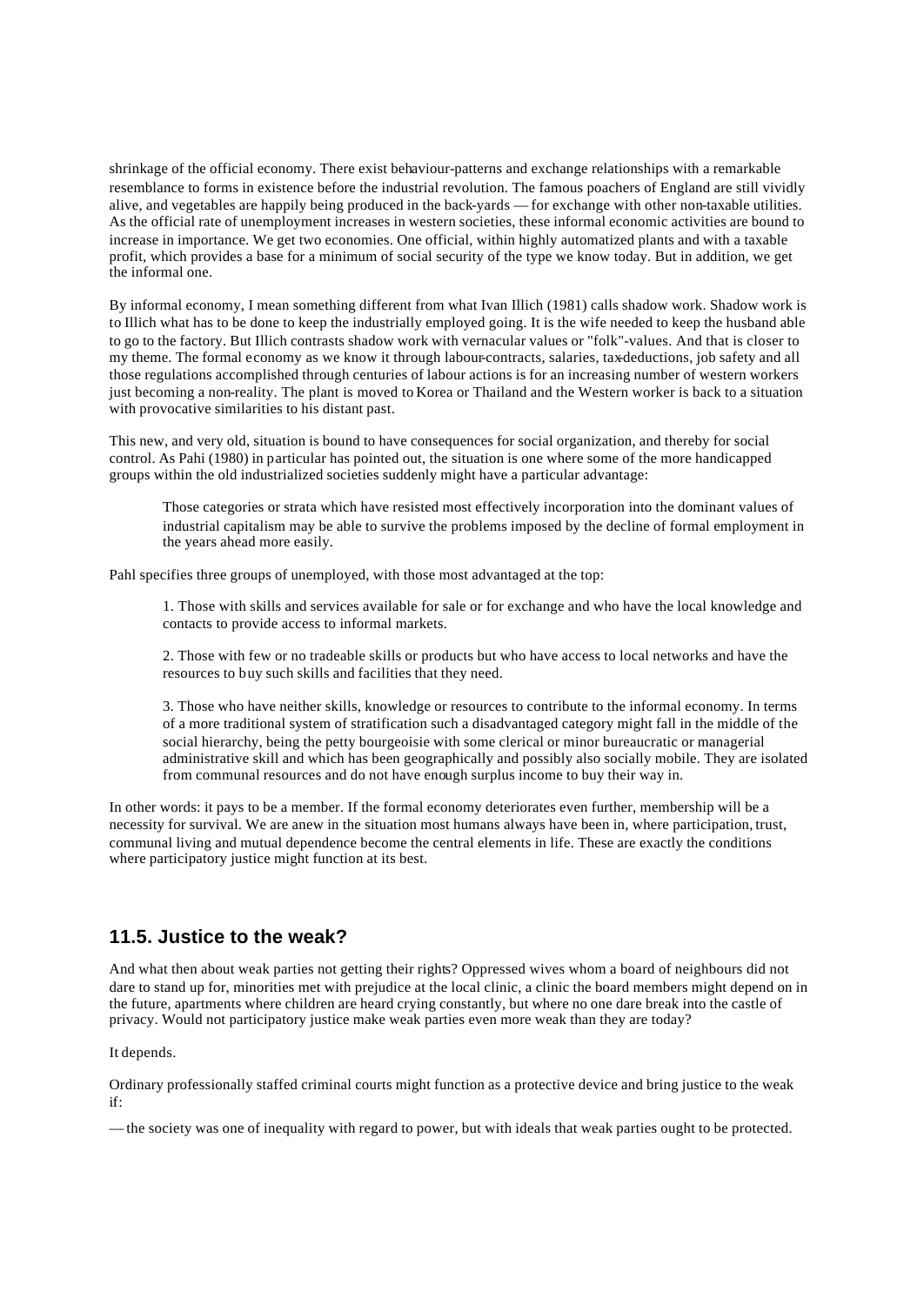- and if the rulers as well as their courts took great care to activate the protective devices.
- and if the society was a transparent one where abuses were easily registered.
- and if the weak parties trusted the courts.
- and if the courts were open to all sorts of complaints, and acted according to the ideals.

This would of course still be a justice accepting the basic inequalities making the weak parties just weak. It would be that the husband should not beat his wife more than she deserved, that blacks should not be arrested for walking through a white community when they had a task to perform there. It is better than nothing, but not quite as much as often stated. But let me repeat it, just to protect the obvious from oblivion; independent courts do represent an important source for the protection of weak parties against abuses of the minimum rights ascribed them.

This then raises important questions on how to accomplish a greater extent of participatory justice, without losing important protective devices within our recent system. Is it possible to construct some sort of neighbourhood justice with the advantages of participation, but without losing the protection of legality? Can the State come in and help the weak parties in a conflict, but help them without taking over the conflict? And what happens when the State itself is one of the parties? Again, any answer to this must of course take into consideration the weak position weak parties have within our existing system.

A related question is how to prevent ideas of civilization and participation from becoming perverted. Recent experiences with "alternatives to prison" indicate that they easily turn into "additions to prison", and that conditional sentences in reality turn into more time spent in prison. The lesson from periods of "treatment for crime" ought also to be kept vividly in mind. If pain delivery is limited, will we then get a rehearsal of the old story? Will new, subtle punishment appear, administered within these seemingly so civil bodies. Sceptics will be greatly needed. So also will independent research, institutionally as well as intellectually protected against embracement by authorities.

This book is not a book on revolution, it is one on reform. Essential questions are whether courts can be more participatory, or whether bodies for conflict handling can be added to the recent structure. A central concern here is to attempt to activate neighbourhoods, which again will make it more known, to the participants, what actually goes on within them. As Ray Shonholtz has expressed it (private communication) on the basis of his experience with community boards in San Francisco, weak parties will generally have a better chance if neigbourhoods become more neighbourly. Maltreatment of wife or children is more easy to hide if the whole family is hidden, than if wife and children have many contacts in the community. Kinberg, Inghe and Riemer (1943) illustrated vividly how this factor operated in cases of father-daughter incest. In isolated families, the father's physical dominance got out of control. Community integration gives weak parties within sub-systems a chance of making their misery known, and also of establishing protective coalitions. If weak parties were to gain, one should probably see to it that the relevant system was not too small, not so small that coalitions were impossible — and not too large — not so large that transparency was impossible. I share the feeling of relief and freedom by being among strangers. I am aware of the blessings of a community without community character. But I am afraid there are others who pay the bill.

But of course, integration does not always help. Neighbourhoods might organize against minorities. Participatory justice might thus mean increased strength to the oppressor. This raises enormously complex problems that I will not go into, except for two remarks. First, few among us would claim that to work for a "non-community" would be a good solution. The problem then seems more to be how closely knit a neighbourhood one should work for, and not an all or nothing. Living in post-industrial society of the Norwegian type, my simplistic view would be: More than at present. In danger of falling into the ditch on one side of the road, one can easily argue for steering more towards the other side, even without knowing exactly how far out that other dangerous ditch is.

Strengthening participatory justice would, however, clearly strengthen tendencies to pay tribute to local values. Justice would not be quite as equal from neighbourhood to neighbourhood as it is supposed to be today. Participatory justice will in other words. strengthen the survival ability of local values. In a world-perspective, that might be a considerable gain. Our highly industrialized world is increasingly creating one homogeneous culture of consumers. Subcultures, native populations, completely other ways of thinking and acting, all this has probably become exterminated to a greater extent during the last 30 years than ever before in the history of our globe. Diversity in social arrangements has become heavily reduced. But we know that diversity oft en functions as a protection of a species. Some among us looking at the highly military, industrial establishments in East and West as a threat against alternative values and actions, would perceive the fostering of diversity as being of extreme importance. States nearly always defend themselves through armour similar to that of their greatest perceived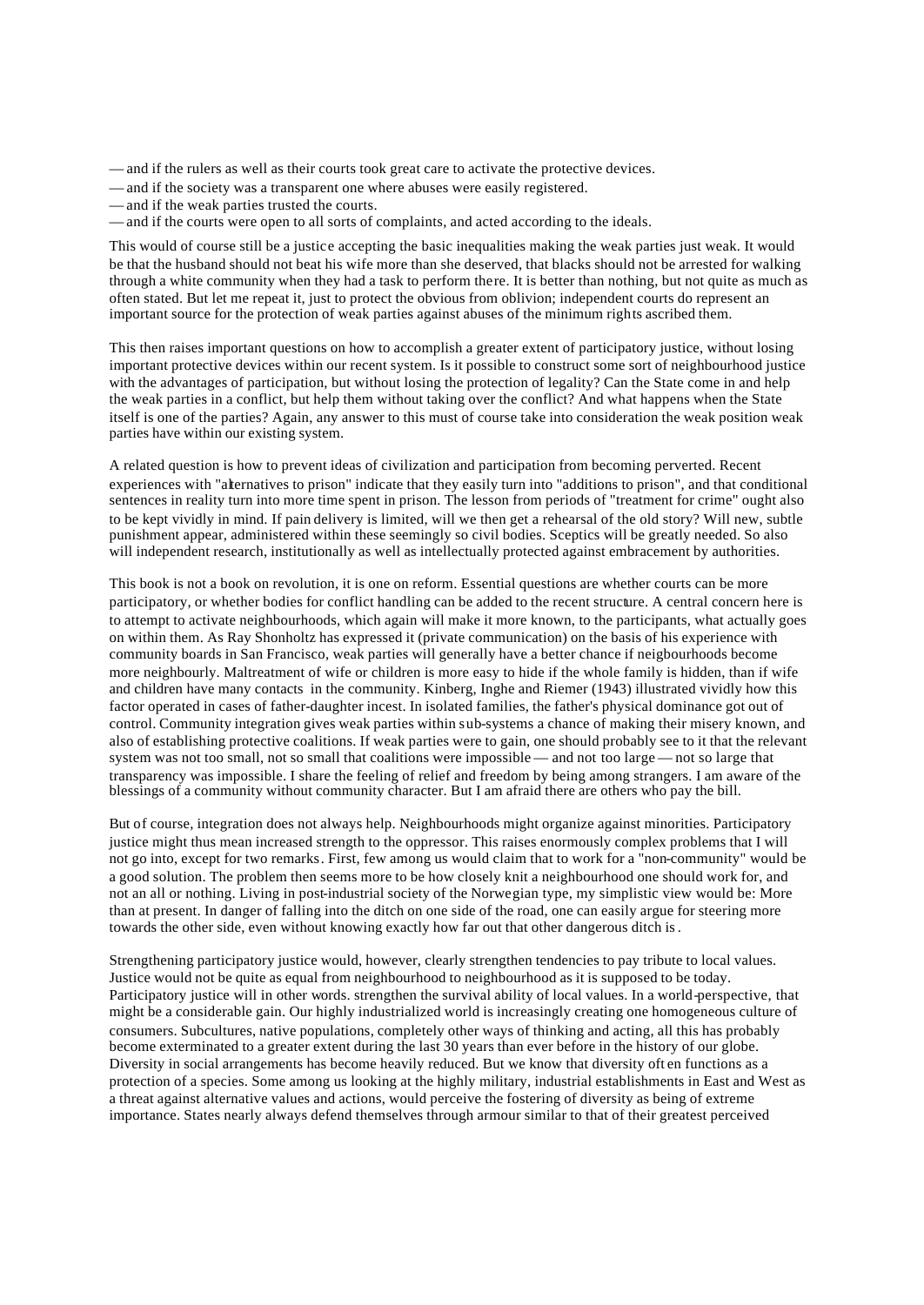enemies. Neighbourhoods might succeed by being so small that they are not worth conquering, so different that they are difficult to digest, so cohesive that they through joint action can force giants to find other areas for the contaminating plant, alternative areas which also turn out to be cohesive and resistant. In this broader perspective, participatory justice might turn out to be one of the essential elements in the protection of diversity, and thereby also of values in danger of extermination.

If these views have any validity, then, the major tasks ahead of us are not a discussion of crime control. Nor are they a discussion of theories of treatment, deterrence, or types of punishment. The major task will instead be one of discussion on how to establish a social system that provides the utmost possibilities for exposure and discussion of the total set of values in society. How can we create systems that ensure that all important values, and all important parties, are included in the considerations? How can we arrange it so that the conflict-setting mechanisms themselves, through their organization, reflect the type of society we should like to see reflected and help this type of society come into being?

### **11.6. Limits to limits?**

Could it ever happen? Could we imagine social systems where the parties by and large relied on civil solutions? Would there not always occur cases where someone demanded that punishment had to be carried out?

Two potential cases of such demands are particularly important.

The first is the case of the vengeful victim. The offender has hurt my body. Nothing, except revenge on the offender's body, can restore the situation. Let us imagine that this was the victim's reasoning. Let us also imagine that compensation had been attempted, and that the situation was one of equality of power, vulnerability, and mutual dependence between the parties. If in this situation the victim still insisted on revenge, should not she or he then rightfully be allowed to inflict pain on the offender if she or he so dared?

To this question the first answer must be a moral one. In a system accepting revenge, the victim or his or her representatives would have the right to retaliate. In a system emphasizing the value of forgiveness, the victim would be encouraged to turn the other cheek to the malefactor.

But if the victim does forgive, a new question emerges. Should the victim in all cases be allowed to show kindness, to forgive? What about serious crimes, so upsetting to the surrounding community that they — the surrounders insisted that pain had to be used. The mother of the murdered child forgave the offender, but the surroundings did not. Who should be listened to?

This would, in the concrete cases, depend on what sort of system the parties were members of. If the system consisted of victim and offender, and only these two, the problem would be non-existent, at least for these two. But the more members the system had, and the less closely related the victim and/or the offender was to the other members, the greater the problem of community reaction would become.

Rudolf Steiner (1972) has introduced a useful analogy between language and a sense of justice. We are all born with a potentiality for talking. But we do not acquire a language unless we associate with other humans. Likewise we are born with a potential sense of justice. But we do not build it up before we associate with other humans. It is through interaction that we build up a sense of what is right language as well as a sense of what is the right answer to deviance. Sense of language as well as sense of justice are thus social products.

In both cases, the sense of right — in language or morality — can be influenced from sources far away. The Queen of Spain established a grammar for correct language. Illegitimate language was kept under control. Thereby also illegitimate thoughts (Illich 1981). The same is the case within law. State law is the grammar. The ideal type of participatory justice would be one based on the participants' own sense of justice — their legal local dialect. The more the rules are laid down by the State, the greater are the chances that agreements between parties will not suffice — as seen from the State's point of view.

In Chapter 10, I have described some conditions for a low level of pain infliction. It will be recalled that my general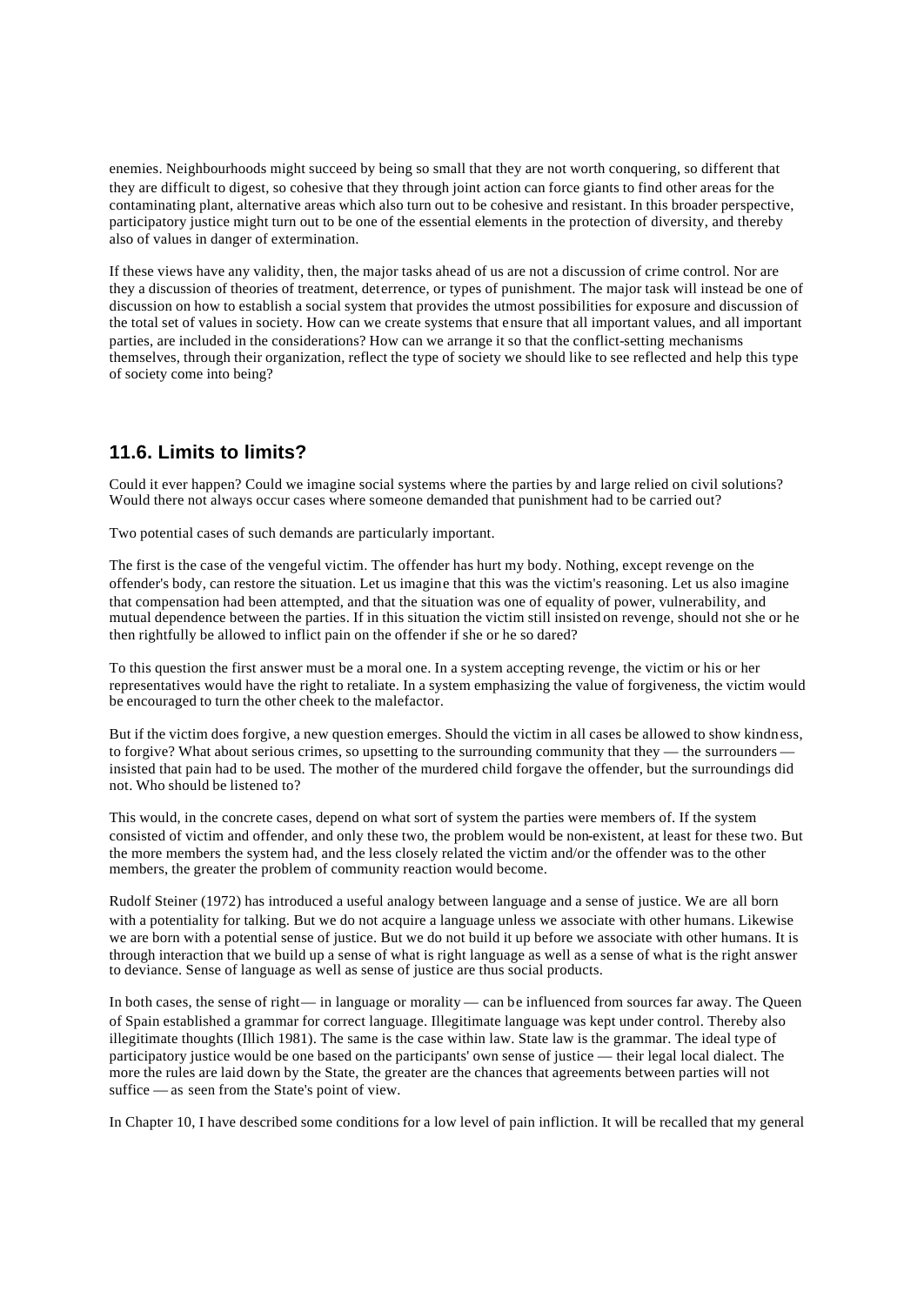hypothesis was that social systems organized according to these principles would also exhibit great hesitancy in their application of pain. But at the same time, State government will most often represent a negation of these principles. In other words; the more State, the more the conditions are laid down for punishment, and the less State, the less the conditions encourage punishment.

But here the reasoning brings us into a dilemma. In a small, stable system the chances are great that the sense of justice will be shared by all the participants. They talk the same legal language. This means that the victim's forgiveness will be the other system-members' forgiveness as well. But what if that did not happen? Individual cases might deviate from the pattern. A deviant victim might be in favour of torture, or a subsystem might believe in it. To control such cases, we need large systems with independent non-vulnerable State power — in other words exactly the social conditions that I have suggested create possiblities of using pain in social relations. To control cruelty, we might need more State power. But creating State power might lead to more use of pain. I see no way out of the dilemma in principle. The nearest I can come to an answer is to say: so little State as we dare. So small systems as we dare. So independent systems as we dare. So egalitarian systems as we dare. So vulnerable participants as we dare. In such cases, they would be inhibited in using pain. But I have then no answer to the question of what to do with a phenomenon such as, for example, pain application which seems "natural" to systemmembers. Maybe there exists an optimum somewhere, some "five grains of State-power"?

But in practical politics, I have an answer. Our time is the heyday of the large national States. They are seen as natural solutions rather than problem-creating ones. Since that is such an overwhelming tendency, any move in the opposite direction must be a right one. The situation where the punitive consequences of too little State will emerge are so far away that any concrete advice in our recent situation would be to work towards the opposite principle for social organization.

# Chapter 12. In contrast to pain

This is a book on pain. But nowhere has it here been stated what pain is. It is also a book on social systems. Therefore, barely do we meet human beings except as system-members. Browsing through the pages, I miss a point of orientation above Hell, a point expressed in the longings of human beings. C. S. Lewis (1940) has described such a point. It is high time that criminology pay more attention to heaven, so let me end this little book by quoting Lewis on the negation of pain (pp 133-135):

You may have noticed that the books you really love are bound together by a secret thread. You know very well what is the common quality that makes you love them, though you cannot put it into words: but most of your friends do not see it at all, and often wonder why, liking this, you should also like that. Again, you have stood before some landscape, which seems to embody what you have been looking for all your life; and then turned to the friend at your side who appears to be seeing what you saw — but at the first words a gulf yawns between you, and you realise that this landscape means something totally different to him, that he is pursuing an alien vision and cares nothing for the ineffable suggestion by which you are transported. Even in your hobbies, has there not always been some secret attraction which the others are curiously ignorant of — something, not to be identified with, but always on the verge of breaking through, the smell of cut wood in the workshop or the clap-clap of water against the boat's side? Are not all lifelong friendships born at the moment when at last you meet another human being who has some inkling (but faint and uncertain even in the best) of that something which you were born desiring, and which, beneath the flux of other desires and in all the momentary silences between the louder passions, night and day, year by year, from childhood to old age, you are looking for, watching for, listening for? You have never *had* it. All the things that have ever deeply possessed your soul have been but hints of it — tantalising glimpses, promises never quite fulfilled, echoes that died away just as they caught your ear. But if it should really become manifest — if there ever came an echo that did not die away but swelled into the sound itself you would know it. Beyond all possibility of doubt you would say "Here at last is the thing I was made for". We cannot tell each other about it. It is the secret signature of each soul, the incommunicable and unappeasable want, the thing we desired before we met our wives or made our friends or chose our work, and which we shall still desire on our deathbeds, when the mind no longer knows wife or friend or work.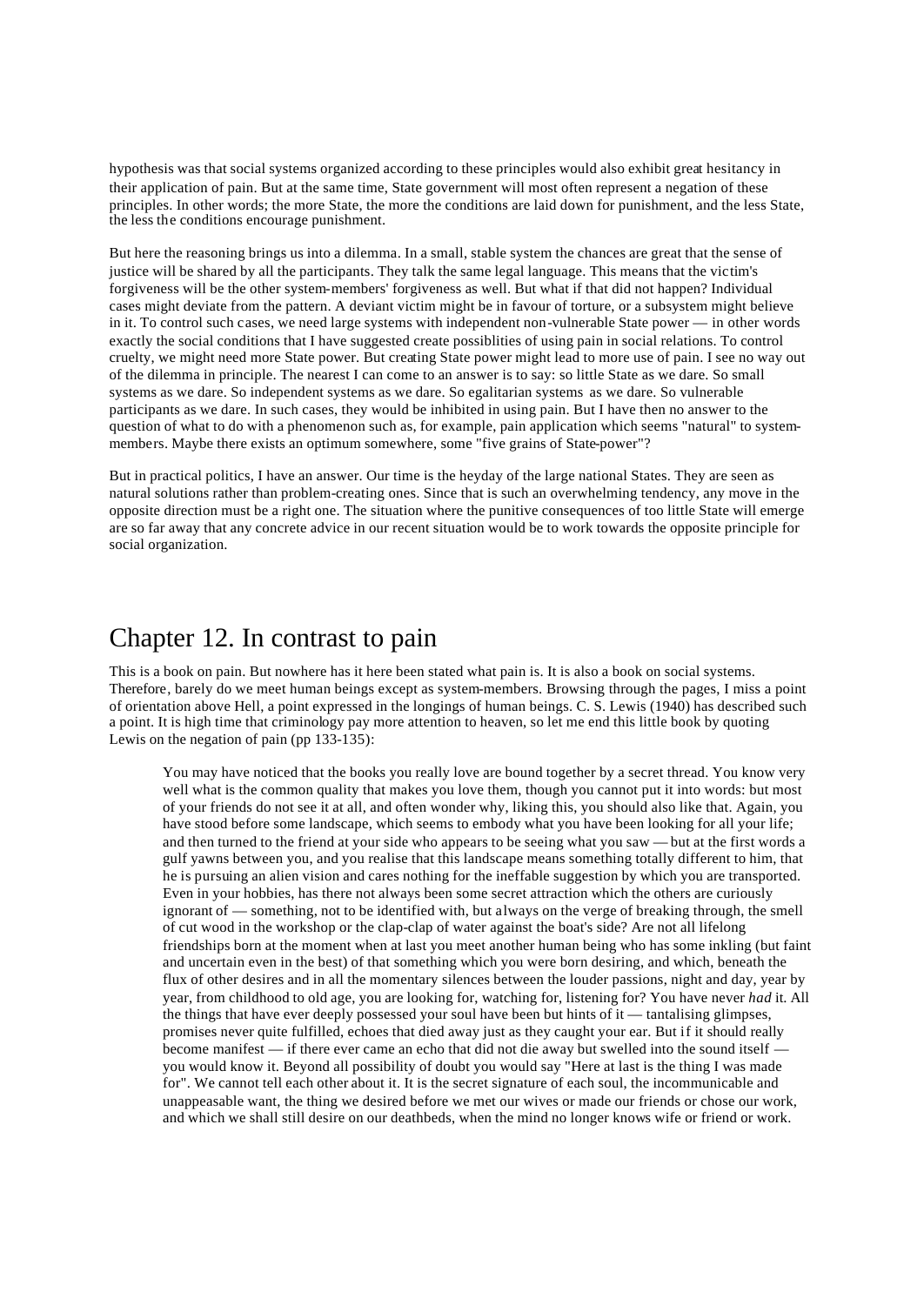While we are, this is. If we lose this, we lose all.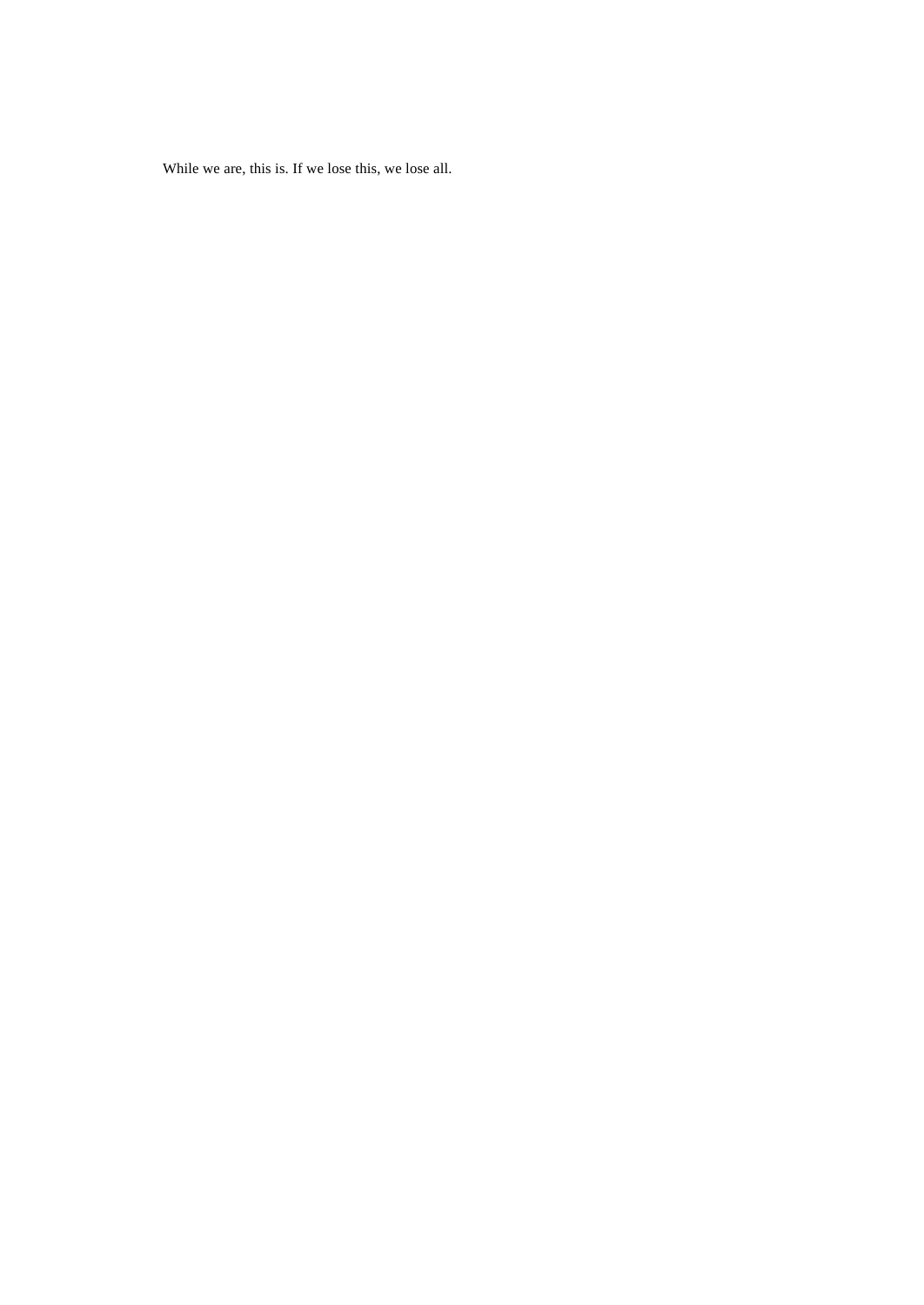# Bibliography

*Alternativer til frihedsstraf* - Et debatoplæg. (Alternatives to imprisonment - a debate proposal.) Betenkning nr. 806, København 1977.

American friend's service committee: *Struggle for justice.* N. Y. 1971.

Andenæs, Johs: Almenprevensjonen - illusjon eller realitet? (General prevention - illusion or reality.) *Nordisk tidsskrift for kriminalvidenskab* 1950, 33, 103-133.

Andeæs, Jobs: *Punishment and deterrence.* With a foreword by Norval Morris. Ann Arbor 1974.

Anttila, Inkeri: Konservativ och radikal kriminalpolitik i Norden. (Conservative and radical criminal policy within the Nordic countries). *Nordisk tidsskrift for kriminalvidenskab* 1967, 55, 237-251.

Anttila, Inkeri: Et förslag til strafflagsreform i Finland. (A proposal for penal reform in Finland.) *Nordisk tidsskrift for krirninalvidenskab* 1977, 65, 102-106.

Aubert, Vilhelm: *Om straffens sosiale funksjoner.* (On the social functions of punishment.) Oslo 1954.

Aubert, Vilhelm: Legal justice and mental health. *Psychiatry,* 1958, 21, 101-113.

Aubert, Vilhelm and Thomas Mathiesen: Forbrytelse og sykdom. (Crime and Illness.) *Tidsskrft for samfunnsforskning* 1962, 3, pp 169-93.

Balvig, Flemming: Om ældre kvinders angst for kriminalitet. (On elderly women's fear of criminality.) *Rapport fra kontaktseminariet, Sundvolden, Norge 1979. Scandinavian Research Council for Criminology. pp. 132-139.*

Beccaria, Cesare: *Dei deilitti e delle pene. Om brott och straff.* Livorno 1766, Stockholm-Roma 1977, 203 p.

Becker, Howard: Whose side are we on? *Social problems,* 1967, 14, 239-247.

Bianchi, Herman: Het assensusmodel - Een studie over het binnenlands asylrecht. *Tijdschrift voor criminologie,*  1979, 21, pp. 167-179. In Norwegian: Assensusmodellen. En studie over innenlandsk asylrett. Stensilserien, Institutt for kriminologi og strafferett, Oslo 1981.

Bjørkan, Wendy: Lensmannsetaten: En overlevning fra fortiden eller en modell for fremtiden? (The sheriff - a relic from the past or a model for the future?) *Institutt for kriminologi og strafferett, 1977, nr.* 25 Mimeo.

Bondeson, Ulla: *Fången* i *fångsamhället.* (The prisoner within the society of captives.) Malmö 1974.

Bottoms, A. E.: An introduction to "The coming crisis". In: Bottoms, A. E. and R. H. Preston: *The coming penal crisis. A criminological and theological exploration.* Edinburgh 1980.

*Brottsförebyggande rådet:* Nytt straffsystem. Ideer och förslag. Stockholm. Rapport 1977:7 (Also published in English Summary: The National Swedish Council for crime prevention: A new penal system. Ideas and proposals, Stockholm 1978, Report No 5.)

Börjeson, Bengt: *Om påföljders verkningar.* (On the effects of sanctions.) Uppsala, 1966.

Callewaert,Staf and Bengt An. Nilsson: *Samhället, skolan och skolans indre arbete.* (Society, the school and the work inside the school.) Sweden 1979.

Christiansen, Karl O., Mogens Moe and Leif Senholt, in collaboration with Ken Schubell, and Karin Zedeler: *Effektiviteten af forvaring og særfængsel m.v.* (The effectiveness of non-penal incarceration and special prison etc.) Denmark 1972. Statens trykningskontor, Betenkning nr. 644.

Christie, Nils: *Tvangsarbeid og alkoholbruk.* (Forced labour and the use of alcohol.) Oslo 1960 a.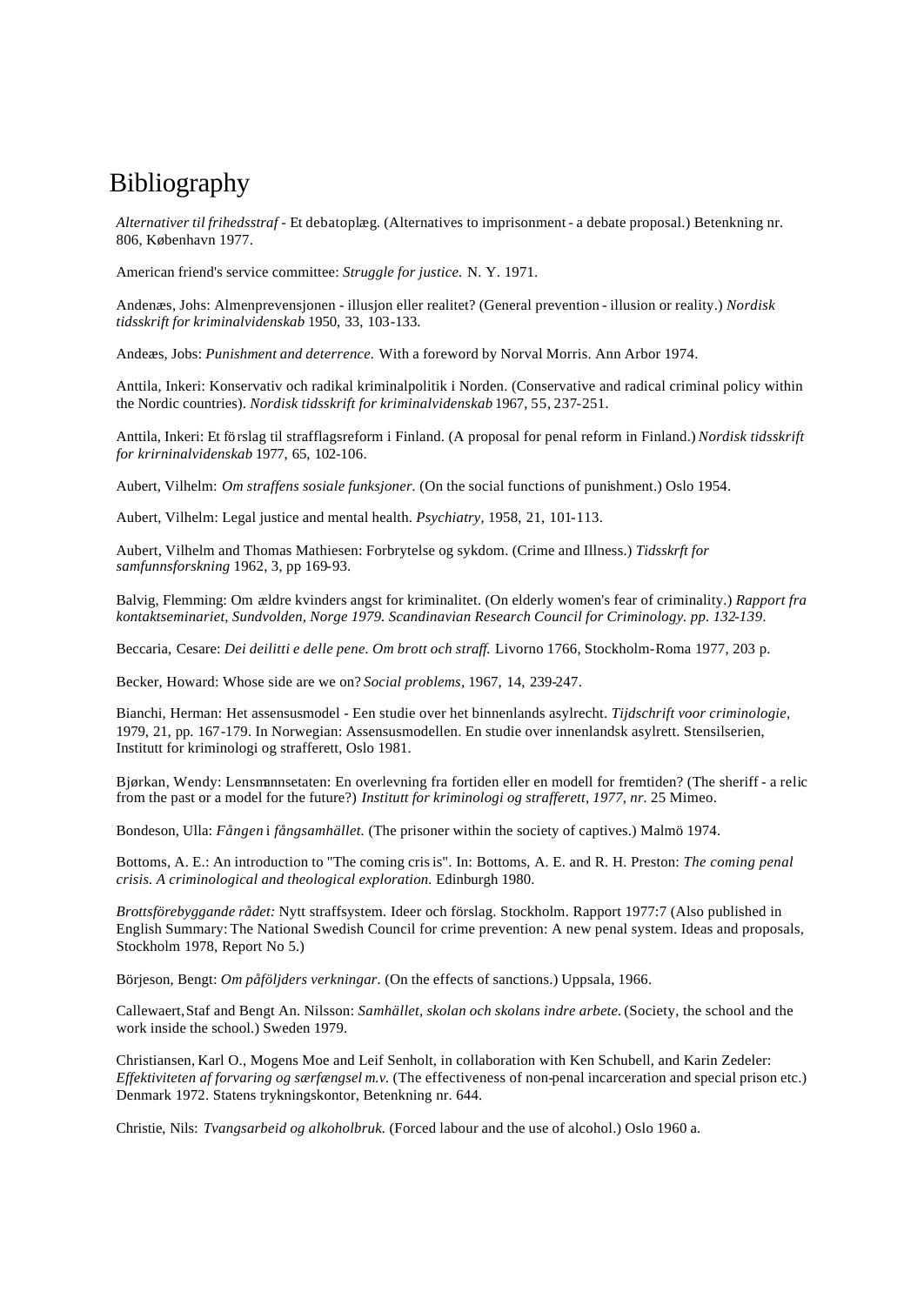Christie, Nils: Reaksjonenes virkninger. (The effects of the sanctions.) *Nordisk tidsskrifl for kriminalvidenskab*  1960 b, 49, pp 129-144.

Christie, Nils: Forskning om individual-prevensjon kontra almenprevensjon. (Research on individual prevention versus general prevention.) *Lov og Rett* 1971, nr. X, 49-60.

Christie, Nils: *Fangevoktere i konsentrasjonsleire.* (Guards in concentration camps.) Oslo 1972.

Christie, Nils: Conflicts as Property. *Br.j. Crim,* 1977, 17, 1-19.

Clarke, Bill: *Enough room for joy. Jean Vanier's L'Arche.* A message for our time. London 1974.

Cohen, Stan: Guilt, justice and tolerance: Some old concepts for a new criminology. 1977, Mim. *Dept. of sociology, Univ. of Essex, England.*

Cohen, Stan: The Punitive City: Notes on the Dispersal of Social Control, *Contemporary Crises,* 1979, 3, pp. 339-64.

Cohen, Stan and Laurie Taylor: *Psychological survival. The experience of long term imprisonment.* G.B. 1972.

Cooper, L.et.al.: *The iron fist and the velvet glove: An analysis of the U.S. police.* Berkeley 1974.

Dahl, Tove Stang: Statsmakt og sosial kontroll. (State power and social control.) In Rune Slagstad, ed: *Om Staten.*  Oslo 1977.

Dahl, Tove Stang: *Barnevern og samfunnsvern.* (Child welfare and social defence) Oslo 1978.

Dalgard, Odd Steffen: *Abnorme lovovertredere. Diagnose og prognose.* (Abnormal offenders, Diagnosis and prognosis.) Oslo 1966.

Ehrlich, Isaac: The Deterrent Effect of Capital Punishment. A Question of Life and Death. *Am Ec. Rev.* 1975, 65, pp. 397-417.

Englund, G.och Hasselakollektivet: *Tvånget til frihet.* (Compulsive freedom.) Stockholm 1978.

Eriksson, Lars: *Varning för vård*. (Warning against treatment.) 1967.

Foucault, Michel: *Surveiller et punir.* France 1975. (Discipline and punish London 1978.)

Gershuny, J. I.: The informal economy. Its role in post-industrial society. *Futures,* 1979, 12, pp. 3-15.

Gershuny, J. I. and R. E. Pahi: Work outside employment: some preliminary speculations. *New universities quarterly,* 1980, 34, pp. 120-135.

Gluckman, Max: *The judicial process among the Barotse of Northern Rhodesia.* Manchester 1967.

Goldschmidt, Verner: Den grøndlanske kriminallov og dens sociologiske baggrund. (The criminal law of Greenland and its sociological background.) Nordisk tidsskrift for kriminalvidenskab, 1954, 42, pp. 133-148 and 242-268.

Gorer, Geoffrey: *Death, grief and mourning in contemporary Britain.* N.Y. 1965.

Gottfredson, Don, Leslie T. Wilkins and Peter B. Hoffman: *Guidelines for parole and sentencing. A policy control method,* USA 1978.

Gouldner, Al: The sociologist as partisan. Sociology and the welfare state. *The American Sociologist,* 1968, 3, 103-116.

Greenberg, David F. and Drew Humphries: The cooptation of fixed sentencing reform. *Crime and delinquency*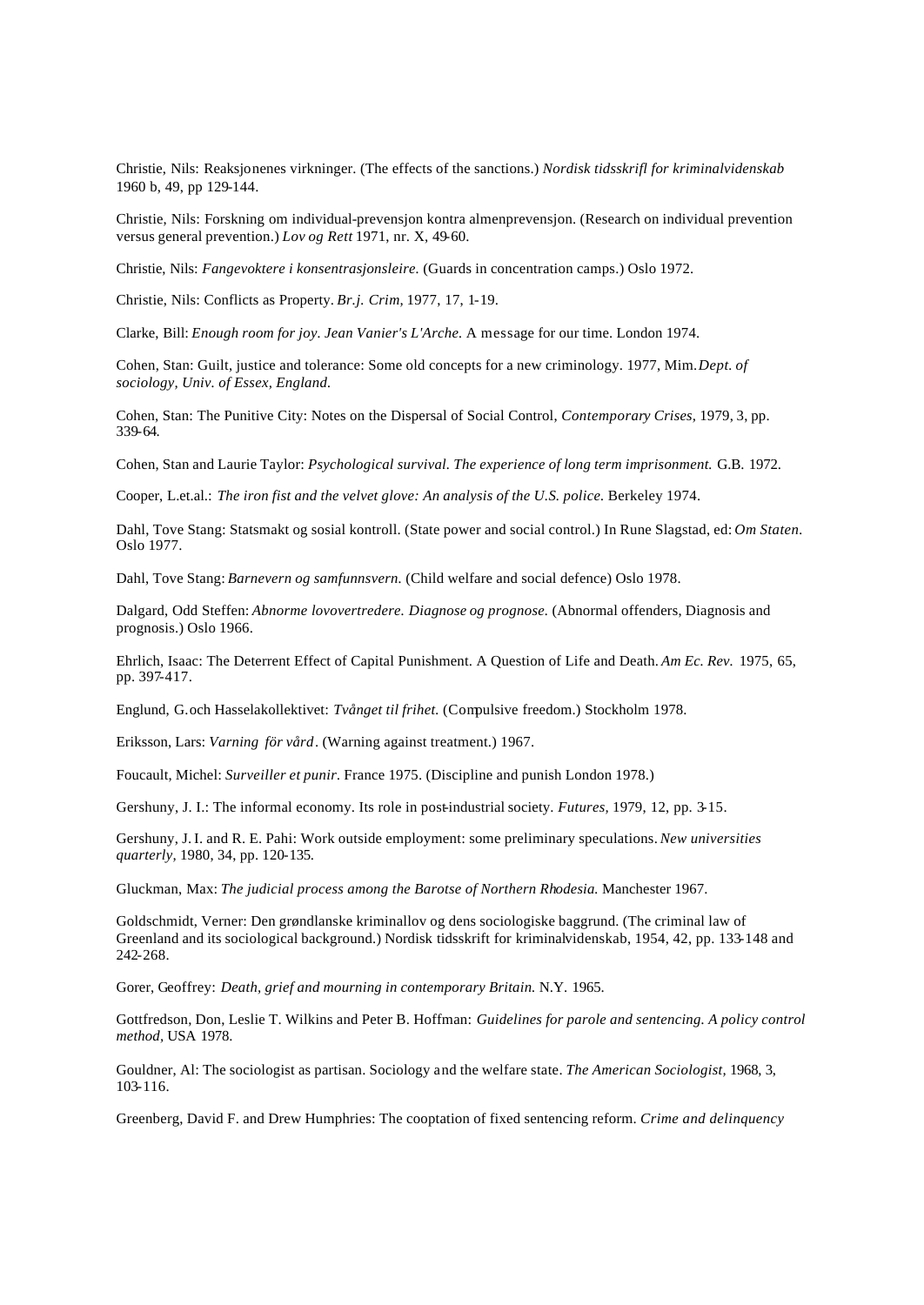1980, 26, pp. 206 -225.

Hernes, Gudmund and Knud Knudsen: *Utdanning og ulikhet.* (Education and inequality.) NOU 1976:46.

Hirsch, Andrew von: Prediction of criminal conduct and preventive confinement of convicted persons. *Buffalo law review,* 1972, 21, pp. 717-758.

Hirsch, Andrew von: *Doing justice.* Report of the committee for the study of incarceration. N. Y. 1976.

Humans, George Caspar: *The human group.* London 1951.

Ignatieff, Michael: *A just measure of pain. The penitentiary in the industrial revolution* 1750-1850. G. B. 1978.

Illich, Ivan: *The right to useful unemployment and its professional enemies.* London 1978.

Illich, Ivan: *Shadow work.* Boston - London 1981.

Jakobsen, Knut Dahl: Politisk fattigdom. (Political poverty.) *Kontrast* 1964, 3, pp. 5-11.

Kinberg, Olof, Gunnar Inghe and Svend Riemer: *Incest problemet i Sverige* (The incest problem in Sweden.) Stockholm 1943.

Kutschinsky, Berl: *Law, pornography and crime: The Danish experience.* London, in press (1981).

Lewis, C. S.: *The problem of pain,* Great Britain 1940. Fontana books 1980.

Lindblom, Ulf. Smärtbehandling under omprövning (Treatment of pain reconsidered.) *Nordisk medisin* 1980, *95, p. 75.*

Lusseyrand, Jacques: *And there was light.* Boston 1963*.* (Norwegian edition: *Og det ble lys.* Dreyer 1978*.)*

Madsen, Børge: I skorpionens halespids. Et speciale om mig og Christiania (In the tail of the scorpion.) *Christiania 1979.*

Mathiesen, Thomas: *The politics of abolition. Essays in political action theory. Scandinavian studies in criminology. Oslo and London 1974.*

Mathiesen, Thomas: *Den skjulte disiplinering* (The hidden discipline.) Oslo *1978.*

Milgram, Stanley: Some conditions of obedience and disobedience to authority. *Human relations,* 1965*, 18*, pp. 57-75.

Myrdal, Jan: Folket och ordningen (The, people and the order). *Folket i Bild/Kulturfront.* Stockholm 1977*. 6* nb. 4, 9 and 15.

Mäkelä, Klaus: Om straffens verkningar. (On the effects of punishments.) *Eripainos oikeustiede* 1975, *6,* 237-280.

Neznansky, Friedrich: New information on Soviet criminal statistics. (An insider's report.) Paper presented at the annual meeting of *the American Society of Criminology, 1979.*

Olaussen, Leif Petter: *Fordeling og utvikling av forbrytelser i Norge 1957 -75. (Distribution and developments of crime in Norway 1957-1975.)* Hovedoppgave i kriminologi. Institutt for kriminologi og strafferett. 1979.

Pahi, R. E., Employment, work and the domestic division of labour. *Int. of Urban and Regional research,* 1980, 4, pp. 1-20.

Parmann, Øistein ed: *Vidaråsen landsby. Ideer, dagligliv, bakgrunn.* (Vidaråsen village. Ideas, daily life, background.) Oslo 1980.